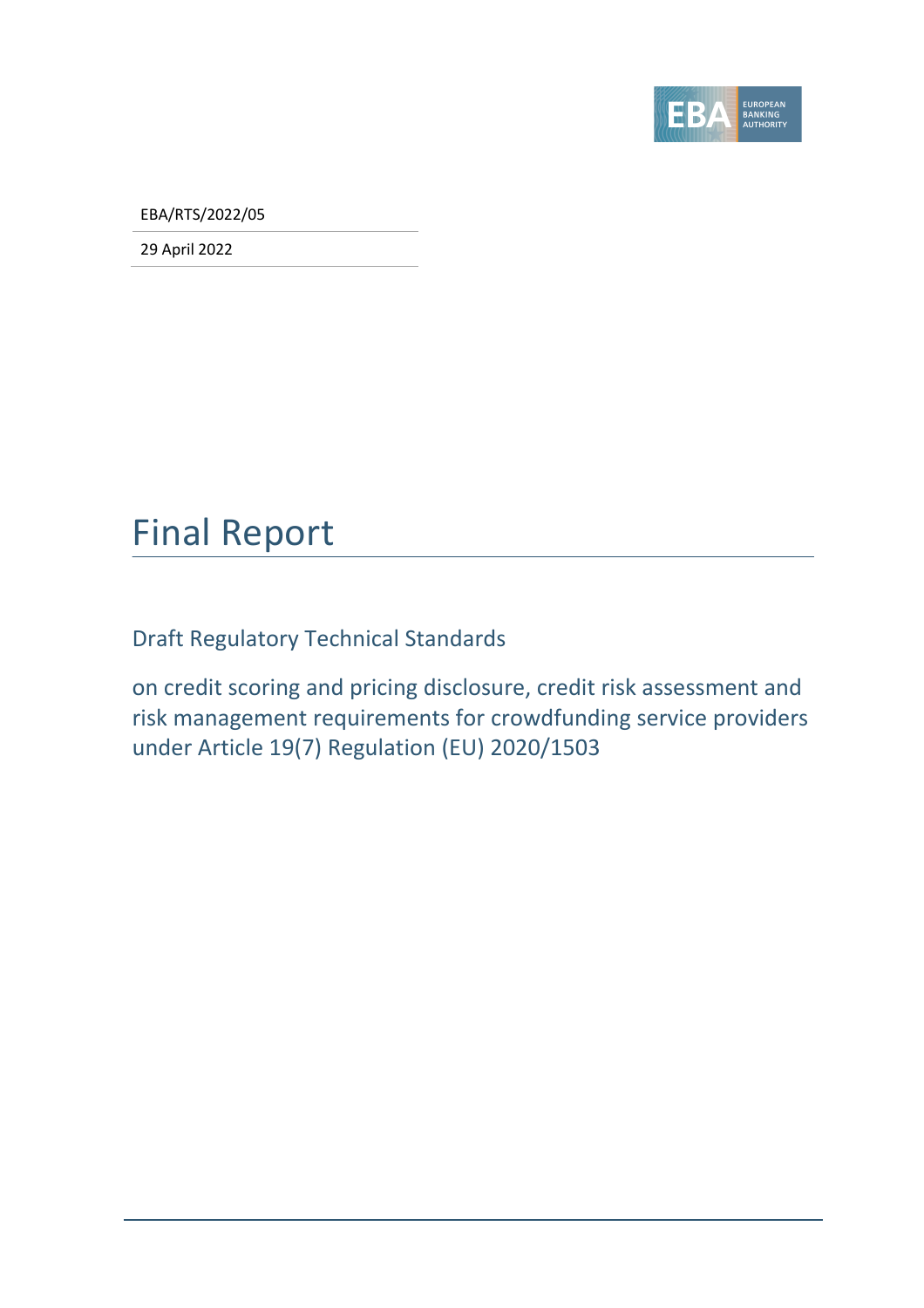

# **Contents**

|     | 1. Executive summary                             | 3                       |
|-----|--------------------------------------------------|-------------------------|
|     | 2. Background and rationale                      | $\overline{\mathbf{A}}$ |
|     | 3. Draft regulatory technical standards          | 10                      |
|     | 4. Accompanying documents                        | 29                      |
| 4.1 | Draft cost-benefit analysis / impact assessment  | 29                      |
|     | 4.2 Views of the Banking Stakeholder Group (BSG) | 34                      |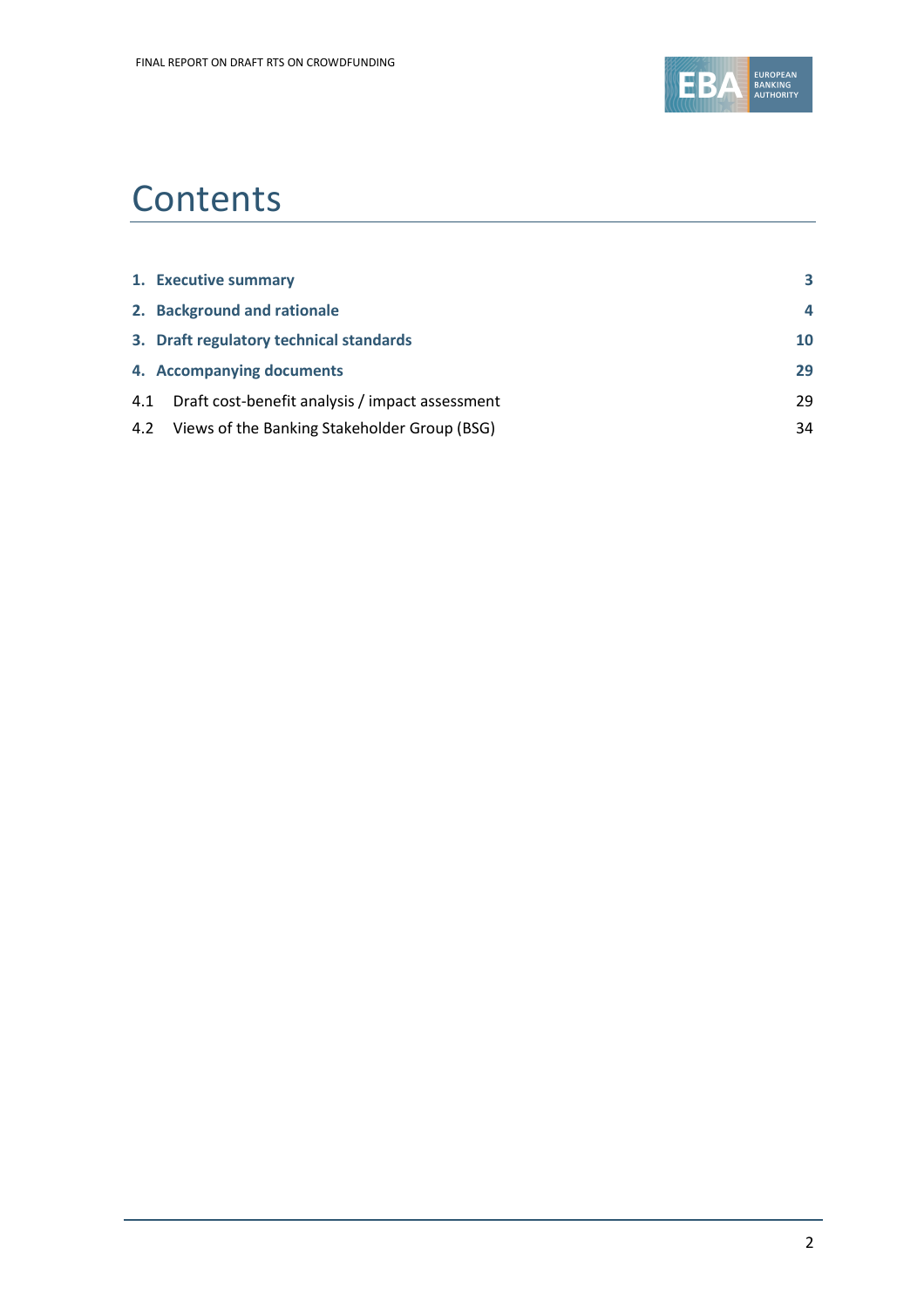

# <span id="page-2-0"></span>1. Executive summary

Over recent years, crowdfunding has become a significant meansthrough which start-ups and SMEs can finance their projects. The Regulation (EU) 2020/1503 on European Crowdfunding Service Providers (ECSPR) was issued with the aim of ensuring uniform conditions for crowdfunding service providers across the Union (thus fostering cross-border provisions of these services) and to provide a robust framework for investor protection.

Article 19(7) of ECSPR contains a mandate for the EBA to develop – in close cooperation with ESMA – draft technical standards to address a few subjects, related mainly to the disclosure of information to investors and to the existence of prudential requirements for crowdfunding service providers:

- a) the elements, including the format, that are to be included in the description of the method to calculate credit scoring and to suggest loan pricing;
- b) the information and factors that crowdfunding service providers need to consider when carrying out a credit risk assessment and conducting a valuation of a loan;
- c) the factors that a crowdfunding service provider must consider when ensuring that the price of a loan it facilitates is fair and appropriate;
- d) the minimum contents and governance of the policies and procedures required for information disclosure and of the risk management framework for credit risk assessment and loan valuation

The EBA has developed these draft regulatory technical standards with the view of addressing the potential information gap between crowdfunding service providers and investors, through the disclosure of an adequate amount of information. While ECSPR already requires crowdfunding service providers to disclose a substantial amount of information on loans to investors, the proposals in these draft RTS are directed at informing investors of the existence of sound and adequate processes for credit scoring and loan pricing. Moreover, these draft regulatory technical standards aim at ensuring that the due diligence undertaken by crowdfunding service providers on project owners and crowdfunding projects is carried out according to uniform and common standards, without impairing the possibility for each platform to develop their own methodology to assessthe creditworthiness of project owners. In line with the mandate of Article 19(7)(d) ECSPR, the draft technical standards also define the governance requirements that crowdfunding service providers should have in place to support a sound due diligence process.

### Next steps

- The draft regulatory technical standards will be submitted to the Commission for endorsement [following which they will be subject to scrutiny by the European Parliament and the Council] before being published in the Official Journal of the European Union.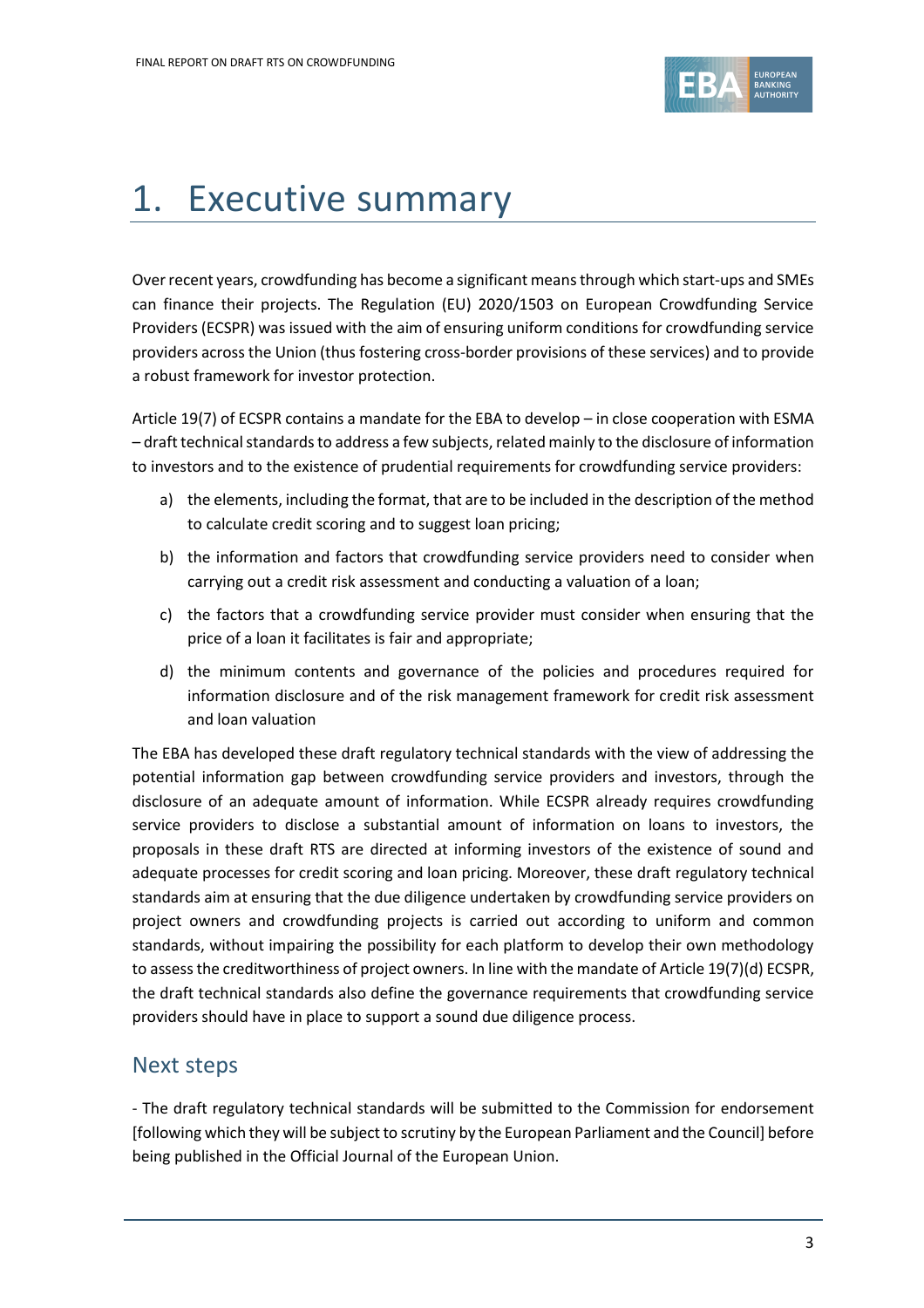

# <span id="page-3-0"></span>2. Background and rationale

# 2.1 Background and mandate

- 1. In order to ensure uniform conditions for crowdfunding service providers across the Union, foster a proper functioning of the internal market and enhance investor protection requirements, the Regulation (EU) 2020/1503 on European Crowdfunding Service Providers (ECSPR) has been issued<sup>1</sup>. The ECSPR sets out a number of common rules to ensure adequate information is provided to investors and allows crowdfunding service providers to apply for an EU passport.
- 2. The ECSPR contains two specific mandates for the EBA to develop in close cooperation with ESMA – two draft regulatory technical standards (RTS) on:
	- a. adequate disclosure of information to investors and appropriate policies and procedures for contingency funds, with regard to individual portfolio management of loans (Article 6(7) of ECSPR); and
	- b. the requirement for crowdfunding service providers to disclose adequate information to investors with regard to their credit scoring and loan pricing methods, to have in place an appropriate framework for credit risk assessment, and sound risk management practices and arrangements (Article 19(7) of ECSPR).
- 3. The EBA has already finalised the draft RTS on point a) above<sup>2</sup>, and the present Consultation Paper puts forward a proposal for the draft RTS from Article 19(7) of ECSPR, which requires the EBA to specify:
	- a. the elements to be included in the information to investors with respect to the description of the method to calculate credit scores and pricing assigned to crowdfunding projects (Article 19(7)(a));
	- b. the information and factors that crowdfunding service providers shall consider when carrying out credit risk assessment and when conducting a loan valuation, as referred in Article 4(4) (Article 19(7)(b));
	- c. the factors that crowdfunding service providers shall take into account to ensure that the price of loans facilitated on its platform are fair and appropriate (Article  $19(7)(c)$ );
	- d. the content and governance of the policies and procedures required for the requirement specified in Article 19 and the risk management framework related to credit risk assessment as referred to in Article 4(4)(f).

<sup>1</sup> <https://eur-lex.europa.eu/legal-content/EN/TXT/PDF/?uri=CELEX:32020R1503&from=EN>

<sup>2</sup> [https://www.eba.europa.eu/eba-publishes-final-draft-technical-standards-individual-portfolio-management](https://www.eba.europa.eu/eba-publishes-final-draft-technical-standards-individual-portfolio-management-crowdfunding-service)[crowdfunding-service](https://www.eba.europa.eu/eba-publishes-final-draft-technical-standards-individual-portfolio-management-crowdfunding-service)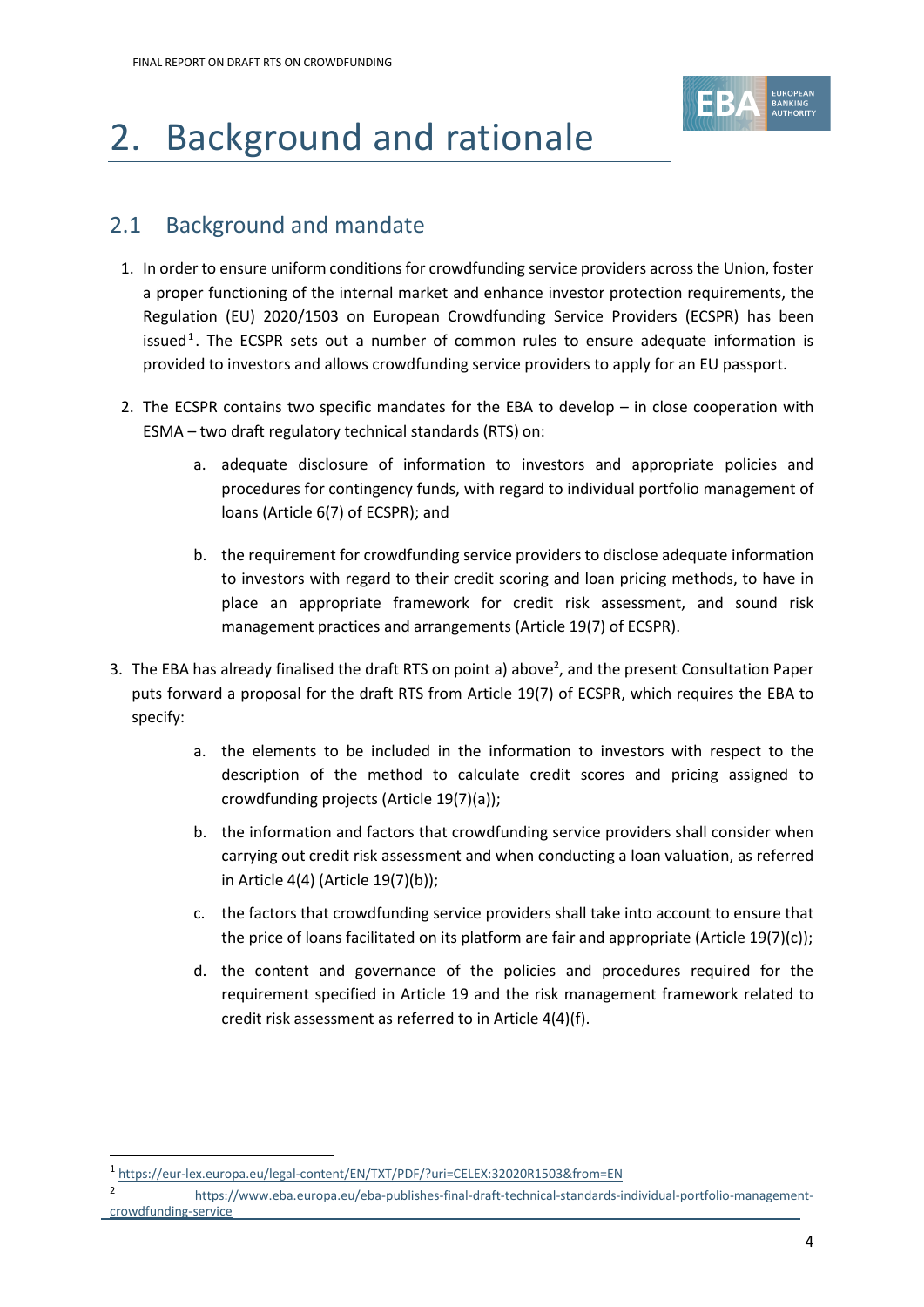

## 2.2 Rationale and purposes of the draft RTS

- 4. Over recent years, crowdfunding has become a significant meansthrough which start-ups and small and medium enterprises (SMEs) can finance their projects. Through crowdfunding, a service provider usually operates a digital platform to match or facilitate the matching between prospective investors on the one side, and owners of projects that need financing on the other. However, differently from banking intermediation, the crowdfunding service provider does not take any risk of its own, which instead is borne entirely by the investor. To this extent, if a crowdfunding service provider is not required to conduct adequate due diligence on the projects that are advertised on its website, and this fact is not properly disclosed, investors may assume that these projects have already been subject to an appropriate risk assessment.
- 5. Moreover, as crowdfunding is particularly relevant for small businesses and start-ups, often with little or no credit history, investors using crowdfunding platforms may frequently be exposed to the risk of having less information compared to project owners.
- 6. Against this backdrop, the purpose of the draft RTS will be twofold:
	- a. reducing potential asymmetries of information between project owners, crowdfunding service providers (CSPs) and investors with respect to credit scoring and loan pricing;
	- b. ensuring a minimum set of common standards in terms of credit risk assessment, governance, and risk management structures.

#### Addressing information asymmetries in credit scoring and pricing of crowdfunding offers

- 7. Article 23 of the ECSPR requires CSPs to provide prospective investors with a Key Investment Information Sheet (KIIS), which defines the set of information needed to make an informed investment decision. To this extent, the draft RTS developed by ESMA pursuant to Article 23(16) ECSPR elaborate the requirements and models for presenting the information in the KIIS, including the presentation of certain risks, financial ratios and costs and charges. In addition, the draft RTS developed by ESMA on the disclosure of default rates pursuant to Article 20(3) ECSPR further aim to reduce asymmetric information and to enhance the ability of investors to understand the nature and type of risk involved in the investment they make<sup>3</sup>.
- 8. However, there are other aspects related to the potential asymmetry of information between CSPs and prospective investors that need to be addressed.
- 9. The first one relates to the method applied by CSPs for credit scoring. To this extent, Article 19(7)(a) ECSPR requires the EBA to specify the elements, including the format, that must be included in the description of the method referred in Article 19(6), i.e., the method that CSPs use to calculate credit scores that are applied to crowdfunding projects.

<sup>&</sup>lt;sup>3</sup> See the Final Report on Technical Standards (RTS and ITS) published by ESMA: [https://www.esma.europa.eu/press](https://www.esma.europa.eu/press-news/esma-news/esma-publishes-technical-standards-crowdfunding)[news/esma-news/esma-publishes-technical-standards-crowdfunding](https://www.esma.europa.eu/press-news/esma-news/esma-publishes-technical-standards-crowdfunding)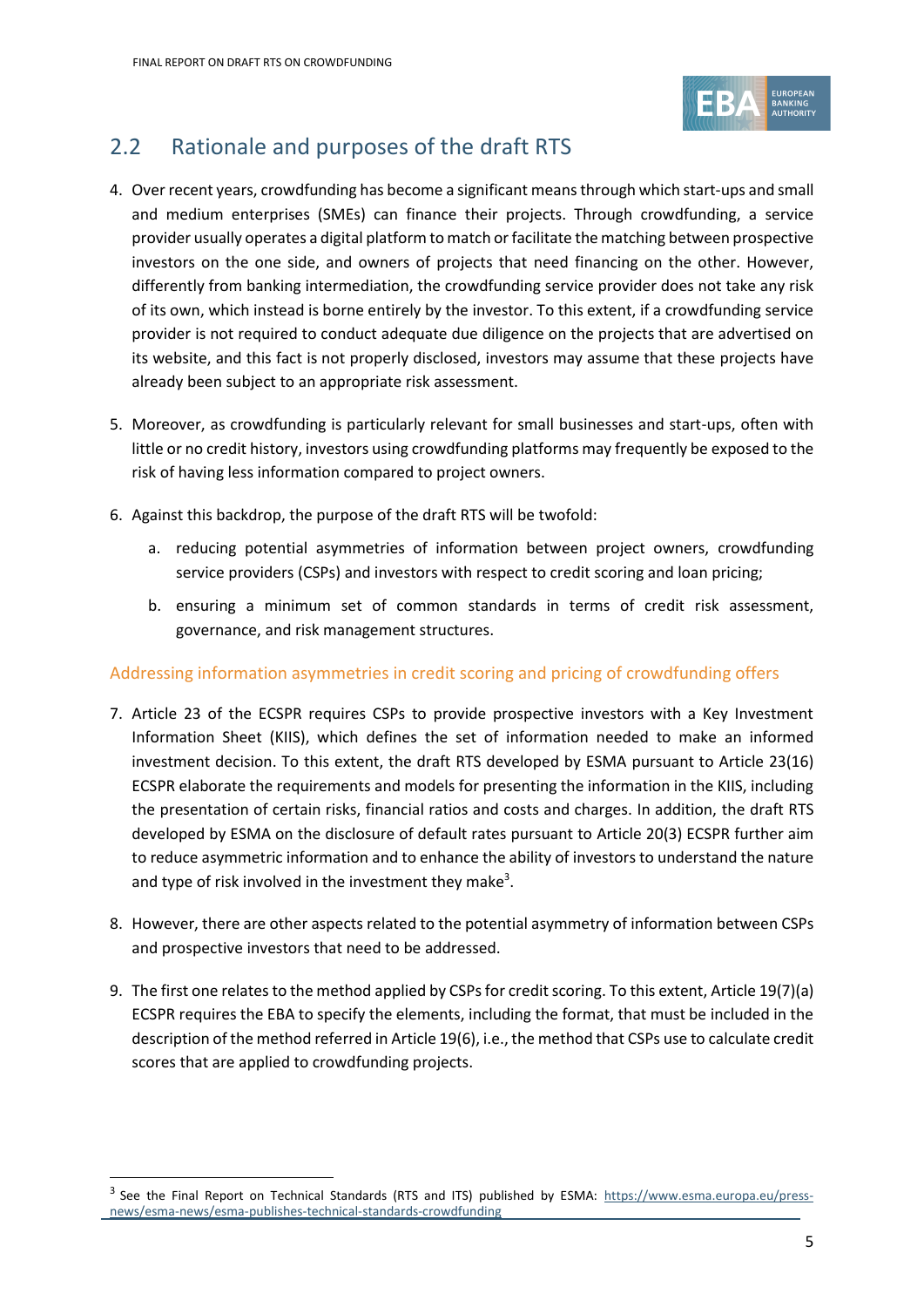

- 10.Therefore, Chapter I of the draft RTS requires CSPs to disclose to investors appropriate levels of information about the existence of a robust credit scoring mechanism to assign each project owner to a risk category reflecting its inherent credit risk, on the type of input used to feed credit scoring models and the information that shall be provided to investors about the output of such models. Moreover, it will be important that investors are also informed about how scoring models are relevant in the classification of project owners and crowdfunding projects in terms of their riskiness and how such a classification is relevant for the outcome of the credit approval procedure.
- 11. A second asymmetry of information relates to the way crowdfunding offers are priced, both at loan origination and afterwards. Differently from the traditional credit market, where the possibility for arbitrage and misalignments in loan pricing are relatively limited, the pricing of a loan in the crowdfunding market is conducted directly by the CSPs. Therefore, faced with an opaque pricing structure, prospective investors may be misled and take suboptimal investment decisions.
- 12.In that respect, Article 19(7)(a) also requires the EBA to develop draft RTS to specify the elements to be included in the description of the method referred to in Article 19(6), i.e., the method that CSPs use to calculate the prices that they suggest on their platform for crowdfunding offers. To address that, Chapter II sets a number of requirements for CSPs to inform investors about the existence of an adequate pricing mechanism and disclose enough information on the different components of the price of a loan, both when it is originated and during its lifetime.
- 13.Moreover, in addition to this disclosure provision, Article 19(7)(c) defines a prudential requirement as well and requires the RTS to specify the factors that CSPs must consider to ensure that the price of loans they facilitate on their platforms is fair and appropriate as referred to in Article 4(4)(d) ECSPR, which in turn clarifies that this also includes situations where the CSP determining the price of the loan is also facilitating an exit for a lender before the loan reaches its maturity.
- 14.To this extent, the EBA observes that the pricing structure adopted by crowdfunding platforms is likely to be different from the one commonly used by banks, as the latter need to take into account the cost of capital (both regulatory and economic capital) as well as the cost of financing to raise funds to lend (through customer deposits or through various money or capital markets). As CSPs do not hold capital of their own and do not need to raise funds to finance loans, these two components are not part of the pricing strategy. Nevertheless, in order for a pricing strategy to be fair and appropriate, Article 11 of the draft RTS requires that the price of a crowdfunding offer must reflect the risk profile of the loan, and that the CSP has considered prevailing market conditions at the point of loan origination and during the lifetime of the loan.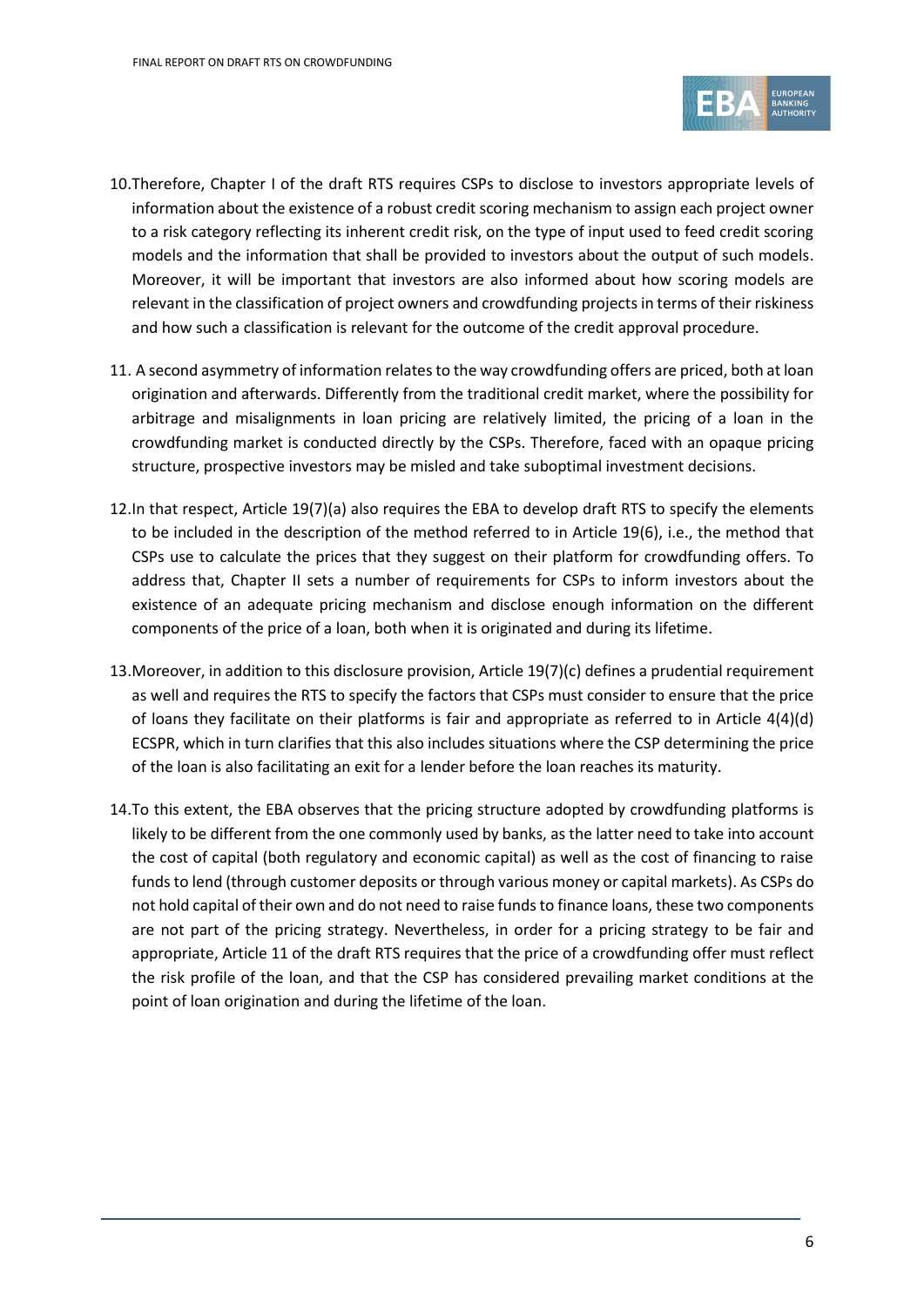

#### Ensuring common standards and procedures for credit risk assessment

- 15. Prospective investors must rely on the due diligence process carried out by the CSPs when they assess the creditworthiness of project owners and the sustainability of crowdfunding projects as well. Therefore, they also need to be reassured that this assessment is carried out based on consistent standards across different platforms. On the other hand, CSPs should not be prevented from innovating and developing their own models to assess the risks of project owners.
- 16.To this extent, Article 19(7)(b) requires the draft RTS to specify the factors that CSPs must consider when carrying out a credit risk assessment as referred to in Article 4(4)(a) and Article 4(4)(b) ECSPR. These provisions require that (Article 4(4)(a)) the credit risk assessment is carried out before the crowdfunding offer is made, including the consideration of the risk that the project owner will not repay its debt in full. Another requirement (Article 4(4)(b)) is that the credit risk assessment must be based on audited accounts (if available) and on information obtained by the project owner as well as by other sources.
- 17.Therefore, it is important that the credit risk assessment must be carried out according to robust and consistent approaches, relying on a common set of elements, as this will allow investors to compare different loans (either offered on the same platform or on different ones). While preserving the possibility for each CSP to adopt their own methodology, such assessments must take into account the same underlying elements of credit risk, in order to ensure consistency and comparability.
- 18.Therefore, Chapter III of the draft RTS follows an approach that can be considered consistent with the one defined by the EBA Guidelines on loan origination and monitoring<sup>4</sup>, requiring CSPs to have in place a sound and effective framework to assess the credit risk of crowdfunding projects based on a number of factors. In particular, Articles 14-18 of the draft RTS set forth the factors that CSPs shall consider in their credit risk assessment with respect to:
	- a. the financial position of the project owner;
	- b. the business model and the strategy underlying the crowdfunding project;
	- c. any credit protection arrangement established by the project owner, both funded and unfunded.
- 19.It should be noted that the approach adopted with respect to the requirements of Article 19(7)(b) is different from the one underlying Chapter II of the draft RTS from Article 6(7) ECSPR on individual portfolio management of loans<sup>5</sup>. While the latter follow a 'process/methodological' perspective, requiring that investors must be informed about the existence of a sound process to assess credit risk, the current draft RTS are instead focused on ensuring that the same set of information and factors are taken into account by CSPs when assessing credit risk.

<sup>4</sup> <https://www.eba.europa.eu/regulation-and-policy/credit-risk/guidelines-on-loan-origination-and-monitoring>

<sup>5</sup> [https://www.eba.europa.eu/regulation-and-policy/consumer-protection-and-financial-innovation/regulatory-technical](https://www.eba.europa.eu/regulation-and-policy/consumer-protection-and-financial-innovation/regulatory-technical-standards-individual-portfolio-management-loans-offered-crowdfunding-service)[standards-individual-portfolio-management-loans-offered-crowdfunding-service](https://www.eba.europa.eu/regulation-and-policy/consumer-protection-and-financial-innovation/regulatory-technical-standards-individual-portfolio-management-loans-offered-crowdfunding-service)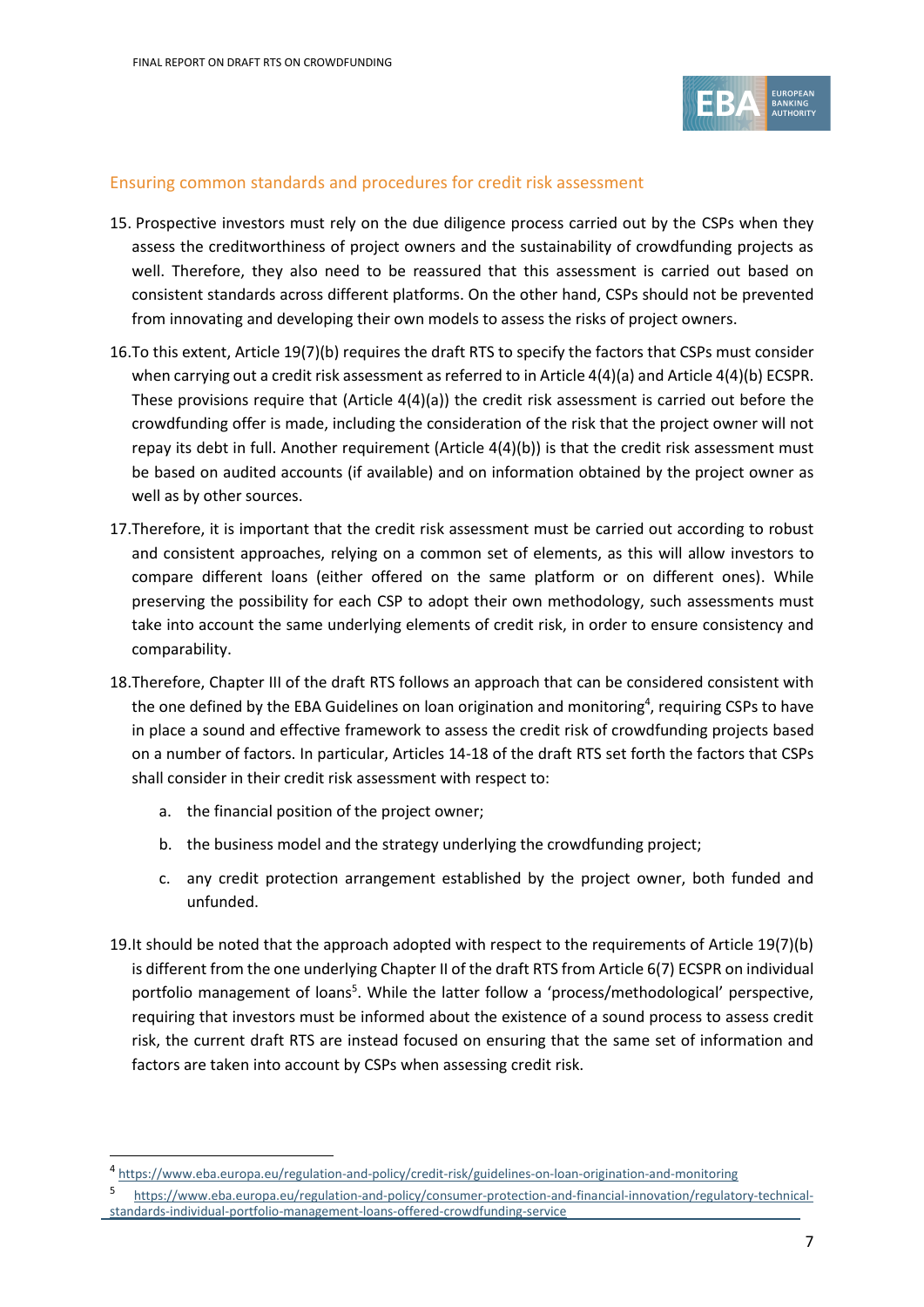

- 20.Article 19(7)(b) also requires that the draft RTS shall specify the elements that CSPs shall consider when carrying out a loan valuation as referred to in Article 4(4)(e) ECSPR. In turn, Article 4(4)(e) requires CSPsto conduct a valuation of the loan both at the point of loan origination, but also when the CSP considers that the project owner is unlikely to fulfil its obligations, in case of a default on a loan, and when the CSP is facilitating an exit for the lender. Therefore, Article 20 of the draft RTS identifies the information that CSPs must consider when carrying out the valuation of a loan during the different stages of its lifetime (e.g., at origination, after origination and following a default).
- 21.Finally, one essential element to ensure that adequate due diligence is carried out on the quality of project owners and that CSPs operate according to sound internal governance arrangements is the presence of an appropriate risk management framework, which should be consistent and proportionate to the complexity of the business model of the CSP and the type of lending facilitated. Similarly, the principles guiding the disclosure of information to investors shall rely on common standards. In this respect, Article 19(7)(d) ECSPR requires that the draft RTS shall specify the minimum contents and governance of the policies and procedures required under Article 19 and of the risk management framework referred to in point (f) of Article 4(4).
- 22.The formulation of the mandate in Article 19(7)(d) implies that CSPs shall have in place adequate policies and procedures to guide the disclosure of information to investors (Article 19 (1)-(5)) and a risk management framework that shall ensure compliance with the requirements in Article 4(4)(f). In turn, Article 4(4)(f) refers to points a)-e) of the same article, which address requirements for the credit risk assessment and loan valuation.
- 23.Therefore, Chapter IV of the draft RTS defines the essential elements that CSPs shall include in:
	- i. the policies for the disclosure of information (Article 21-22), with the purpose of establishing common standards to enhance transparency and appropriateness of the information that is disclosed to investors;
	- ii. a framework for risk management (Article 23-25), aimed at promoting a robust and appropriate credit risk assessment and monitoring, credit approvals and loan valuation throughout the life cycle of a crowdfunding loan. In particular, the risk management framework shall include the set-up of adequate risk categories for crowdfunding projects and project owners, which are key in the pricing of a loan;
	- iii. policies and procedures in relation to the credit risk assessment (Article 26-28), including the process for loan granting and for the use of automated models.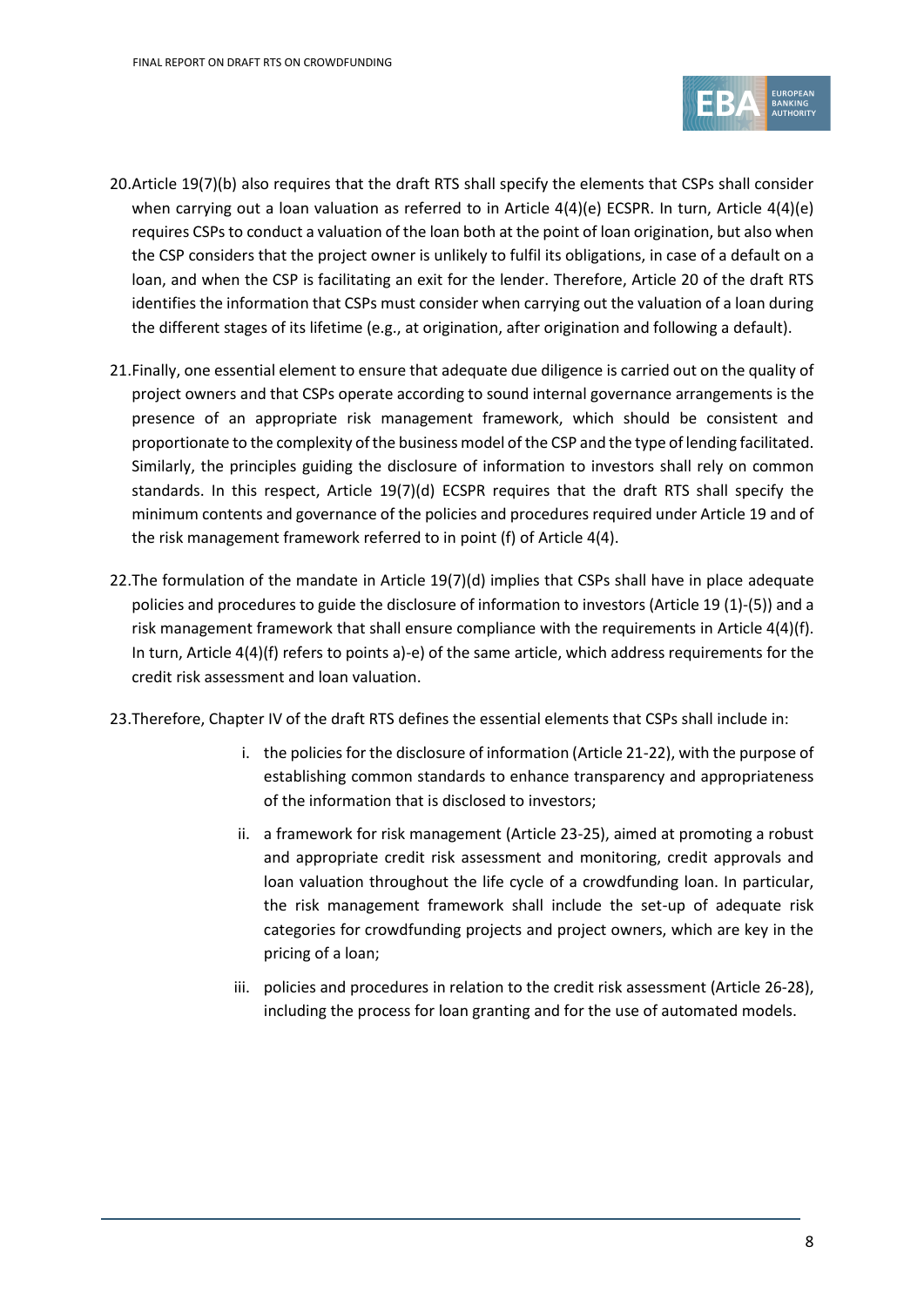

### 2.3 Structure of the draft RTS

- 24.The organisation of the content of the draft RTS is relatively straightforward, as the mandate set out in Article 19(7) of ECSPR already identifies the specific areas of analysis. Therefore, the draft RTS have been developed according to the following structure:
	- a. Chapter I sets out the elements to be included in the description of the method to calculate credit scores, focusing on i) the methodology employed (i.e., the models); ii) the input to these models (i.e., the information and factors to be considered) and iii) the output of these scoring models;
	- b. Chapter II specifies the elements of the pricing strategy provided to investors, and how to ensure that such pricing is indeed fair and appropriate;
	- c. Chapter III requires crowdfunding service providers to consider the adequate amount of information when conducting the creditworthiness assessment of project owners and crowdfunding projects;
	- d. Chapter IV sets out the requirements that crowdfunding service providers need to have in place with respect to those policies and procedures that are necessary to ensure that investors are adequately informed and that the credit risk assessment and loan valuation are conducted in a sound and consistent manner.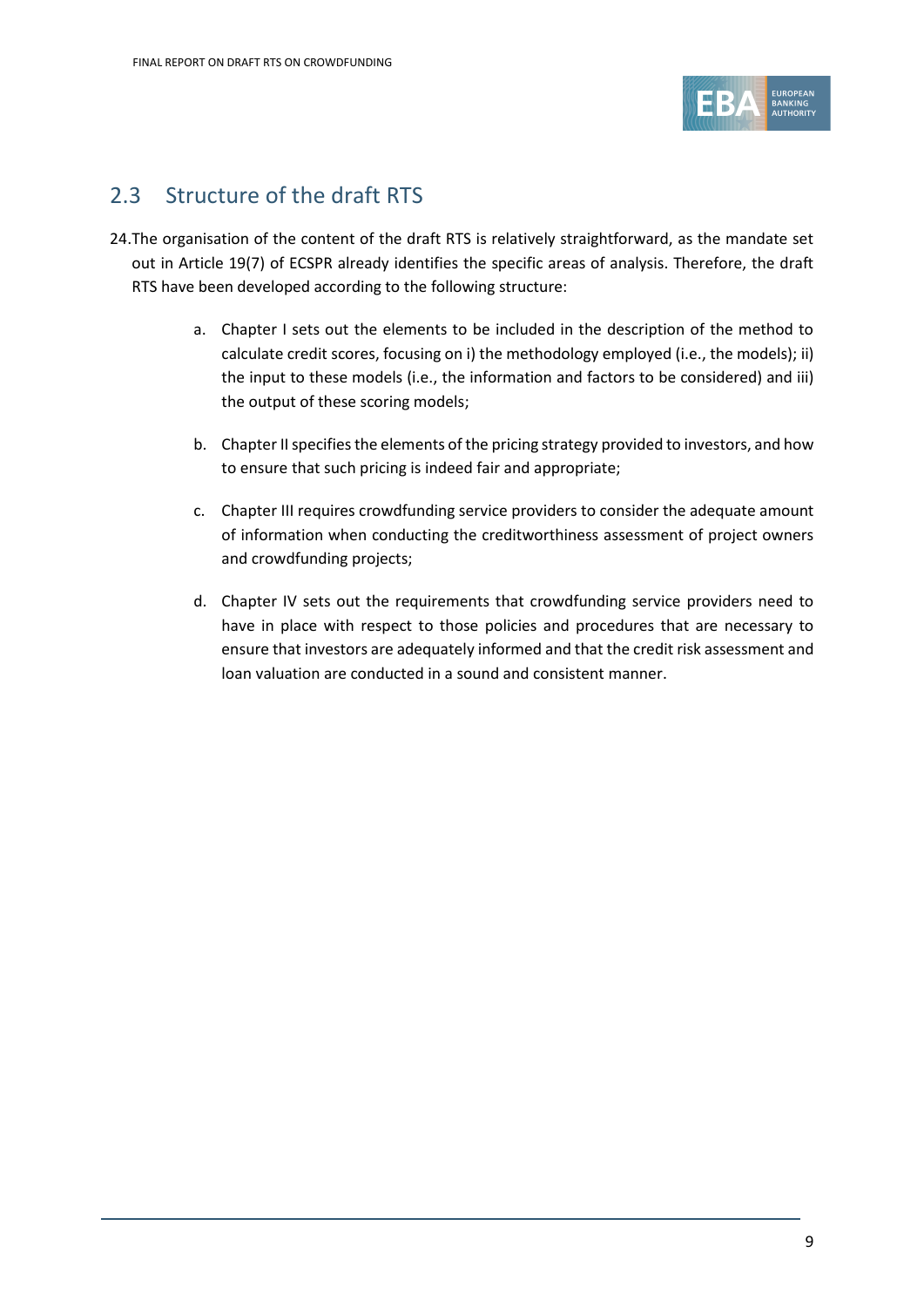

# <span id="page-9-0"></span>3. Draft regulatory technical standards

#### **COMMISSION DELEGATED REGULATION (EU) No …/..**

#### **of XXX**

**[…]**

**supplementing Regulation No 2020/1503 of the European Parliament and of the Council with regard to regulatory technical standards for information provided to investors on credit scoring and pricing, and requirements for credit risk assessment and a risk management framework and policies for crowdfunding service providers** 

THE EUROPEAN COMMISSION,

Having regard to the Treaty on the Functioning of the European Union, Having regard to Regulation (EU) 2020/1503 of the European Parliament and of the Council of 7 October 2020 on European crowdfunding service providers for business, and amending Regulation (EU) 2017/1129 and Directive (EU) 2019/1937, and in particular Article 19(7) thereof,

Whereas:

- (1) Investors funding projects financed through crowdfunding platforms may be exposed to asymmetric information, because they may not be aware of the real quality of project owners and have the full understanding of how the due diligence of crowdfunding projects and prospective project owners is actually carried out by the crowdfunding service providers.
- (2) The need to provide adequate information to investors is addressed in Article 23 of Regulation (EU) 2020/1503 requiring crowdfunding service providers to provide prospective investors with a Key Investment Information Sheet (KIIS), which defines the set of information needed to make an informed investment decision. Nevertheless, it is important that other aspects implying a potential misalignment between the adequacy of information available to investors and the one available to crowdfunding service providers are properly addressed.
- (3) Firstly, some asymmetries may be found in the information about credit scoring, as innovative approaches based on artificial intelligence and machine learning are now progressively used, alongside more traditional statistical techniques. In order to mitigate this potential information asymmetry, it is essential that crowdfunding service providers disclose appropriate levels of information to prospective and current investors about the existence of a robust credit scoring mechanism to assign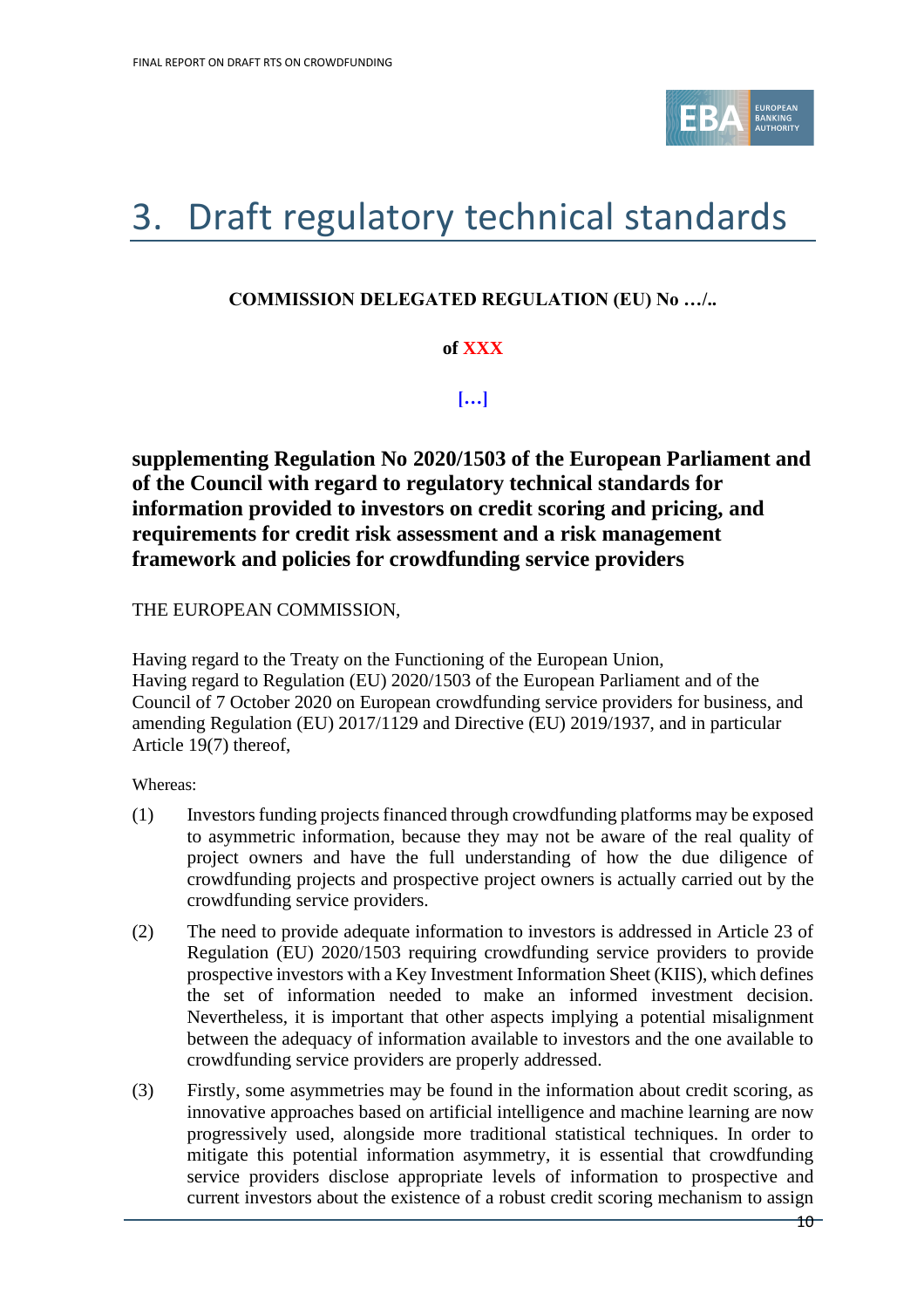

each project owner to a risk category reflecting its inherent risk. This appears particularly significant in relation to SMEs without a long credit history, for which innovative approaches based on granular transactional data may prove more useful than methods based on traditional balance sheet data.

- (4) Secondly, the pricing of a crowdfunding offer in the crowdfunding market is suggested directly by the crowdfunding service provider. In order to limit the possibility for arbitrage and misalignments, it is important that crowdfunding service providers inform investors about the existence of an adequate pricing mechanism and disclose adequate information to ensure that loans are priced in a fair and appropriate manner. This should imply that the price reflects the risk profile of the loan, and that the service provider has considered how pricing compares to loans with similar conditions.
- (5) Investors must also rely on the due diligence process carried out by the crowdfunding service providers when they assess the creditworthiness of project owners and the sustainability of crowdfunding projects. The existence of common standards to assess credit risk by crowdfunding service providers is an essential element to ensure that crowdfunding projects and project owners are assessed consistently and comparably across the Union. Therefore, it is desirable that crowdfunding service providers have in place an appropriate framework to assess credit risk, considering both financial and non-financial factors, and any mitigating effects from credit protection arrangements.
- (6) The existence of a robust and uniform framework for credit risk assessment is important also for the fair and appropriate valuation of loans. However, while valuation at the point of origination should reflect mainly the initial assessment of credit risk, valuation during the life of the loan is impacted by other factors. Therefore, crowdfunding service providers shall also have in place an appropriate framework when conducting the valuation of a loan.
- (7) One of the essential elements to ensure that adequate due diligence is carried out on the quality of project owners is the presence of an appropriate risk management framework, which should be consistent and proportionate to the complexity of the business model of the crowdfunding service provider and the type of lending facilitated. In addition, there should be policies in place regarding the information and documentation needed to assess credits, to ensure appropriate loan valuation and pricing.
- (8) This Regulation is based on the draft regulatory technical standards developed by the EBA in close cooperation with the ESMA and submitted to the Commission.
- (9) The EBA has conducted open public consultations on the draft regulatory technical standards on which this Regulation is based, analysed the potential related costs and benefits and requested the opinion of the Banking Stakeholder Group established in accordance with Article 37 of Regulation (EU) No 1093/2010<sup>6</sup>,

<sup>&</sup>lt;sup>6</sup> Regulation (EU) No 1093/2010 of the European Parliament and of the Council of 24 November 2010 establishing a European Supervisory Authority (European Banking Authority), amending Decision No 716/2009/EC and repealing Commission Decision 2009/78/EC (OJ L 331, 15.12.2020, p. 12).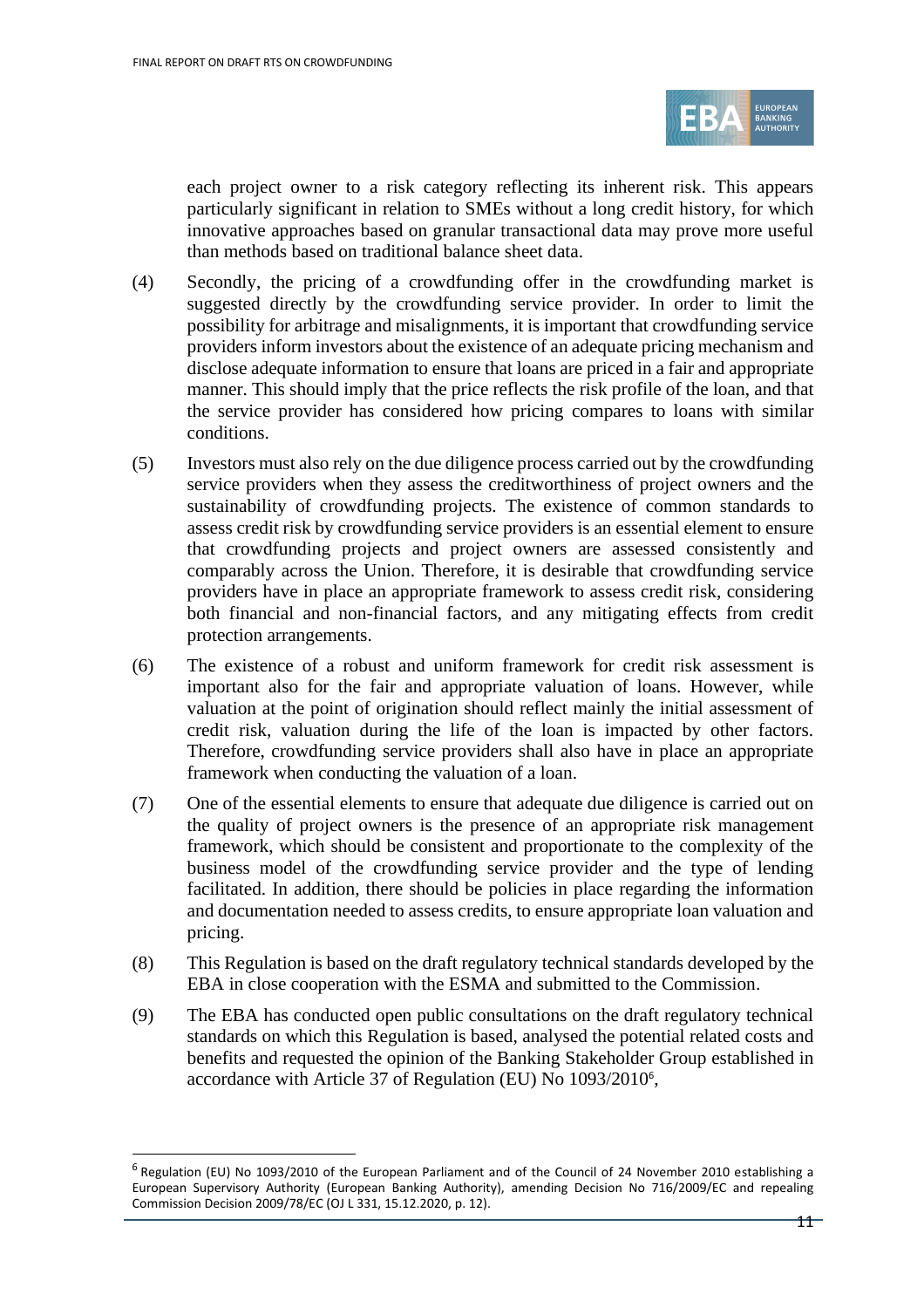

#### HAS ADOPTED THIS REGULATION:

#### **CHAPTER 1**

#### **Elements to be included in the description of the method to calculate credit scores**

#### *Article 1*

#### *Quality and format of information provided to investors*

- 1. Crowdfunding service providers shall ensure that the information provided to investors on the method to calculate credit scores, pursuant to Article 19(7)(a) of Regulation (EU) 2020/1503, is accurate, reliable and regularly updated.
- 2. The information provided to investors referred in paragraph 1 shall be:
	- a. easily available in a dedicated section of the website of the crowdfunding service provider that is clearly distinguishable from marketing communications;
	- b. presented in a way that is easy to read and expressed in a manner that facilitates its understanding.

#### *Article 2*

#### *Use of models*

- 1. The description provided to investors of the method to calculate credit scores of crowdfunding projects shall provide appropriate information on the models used when performing such calculation.
- 2. In accordance with paragraph 1, crowdfunding service providers shall indicate whether the following techniques are employed when calculating credit scores of crowdfunding projects:
	- a. statistical models;
	- b. judgement-based models, where statistical techniques are integrated with discretionary elements of decision-making;
	- c. automated models;
	- d. other models.
- 3. Crowdfunding service providers shall disclose to investors appropriate information on the following elements:
	- a. the existence of appropriate governance arrangements for the design and use of models used to determine credit scores;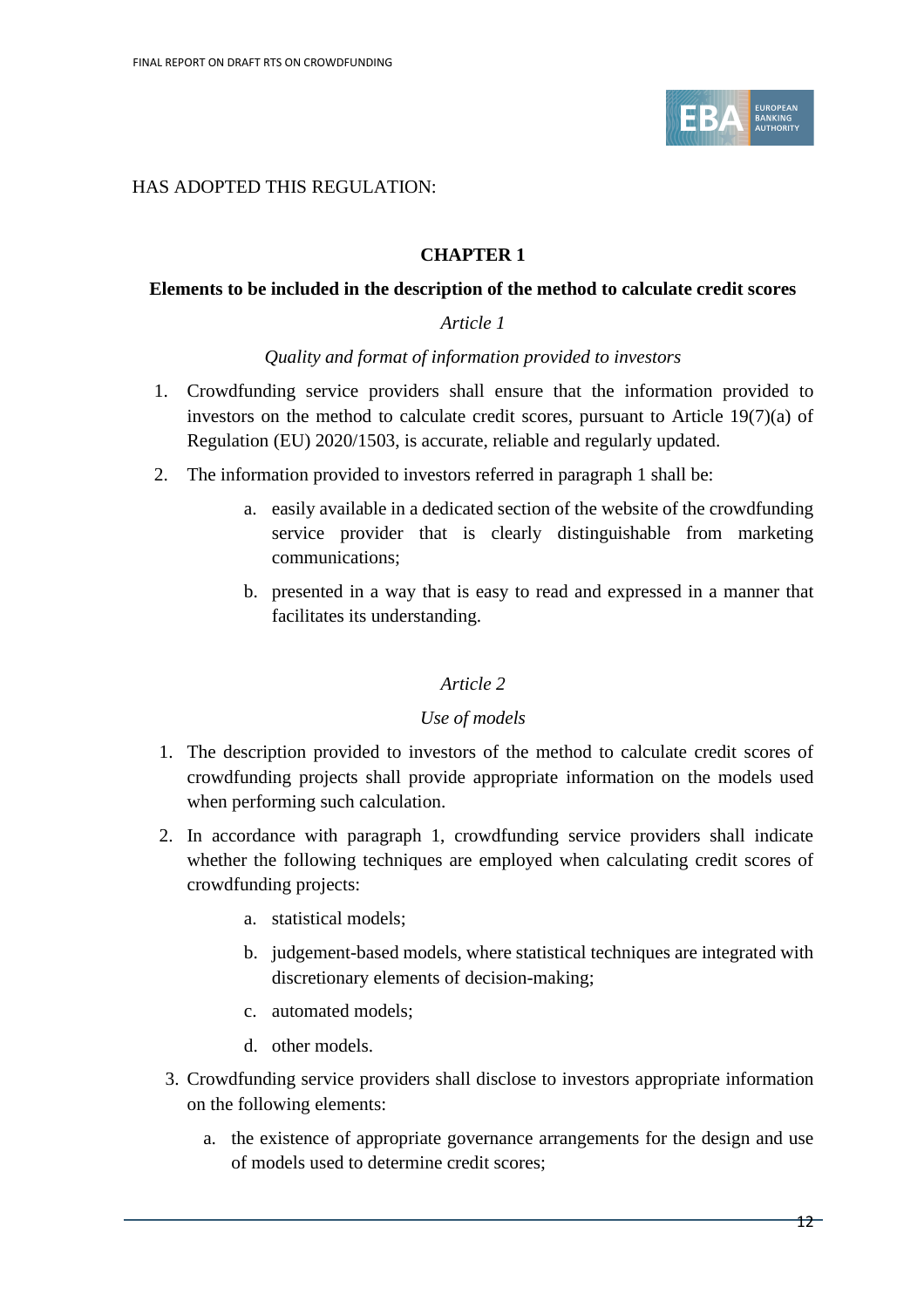

- b. the framework to ensure that the quality of the model output is regularly assessed and monitored;
- c. the use of models developed by third-party providers

#### *Nature of information used to feed credit scoring models*

- 1. The description of the method to calculate credit scores applied to crowdfunding projects shall include appropriate information on the source of data used, indicating:
	- a. The information that is received from the project owner;
	- b. The information that is obtained from external credit registers;
	- c. The information that is obtained from publicly available sources;
	- d. The information obtained from other sources.
- 2. Crowdfunding service providers shall disclose to investors adequate information on the reliability of the information in paragraph 1(a), when it is based on non-audited accounts.

#### *Article 4*

#### *Factors to be considered in credit scoring models*

- 1. The description provided to investors of the method to calculate credit scores of crowdfunding projects shall include information on the factors that are used as input in the scoring model.
- 2. For the purpose of paragraph 1, the description shall provide an explanation of how the following financial factors relating to the project owner and to the crowdfunding project are considered in the method to calculate credit scores:
	- i. profitability of the crowdfunding project;
	- ii. cash flow generated by the crowdfunding project;
	- iii. leverage, level of indebtedness and solvency of the project owner;
	- iv. credit history of the project owner;
	- v. availability of collateral and guarantees.
- 3. For the purpose of paragraph 1, the description shall provide an explanation of how the following non-financial factors relating to the project owner are considered in the method to calculate credit scores: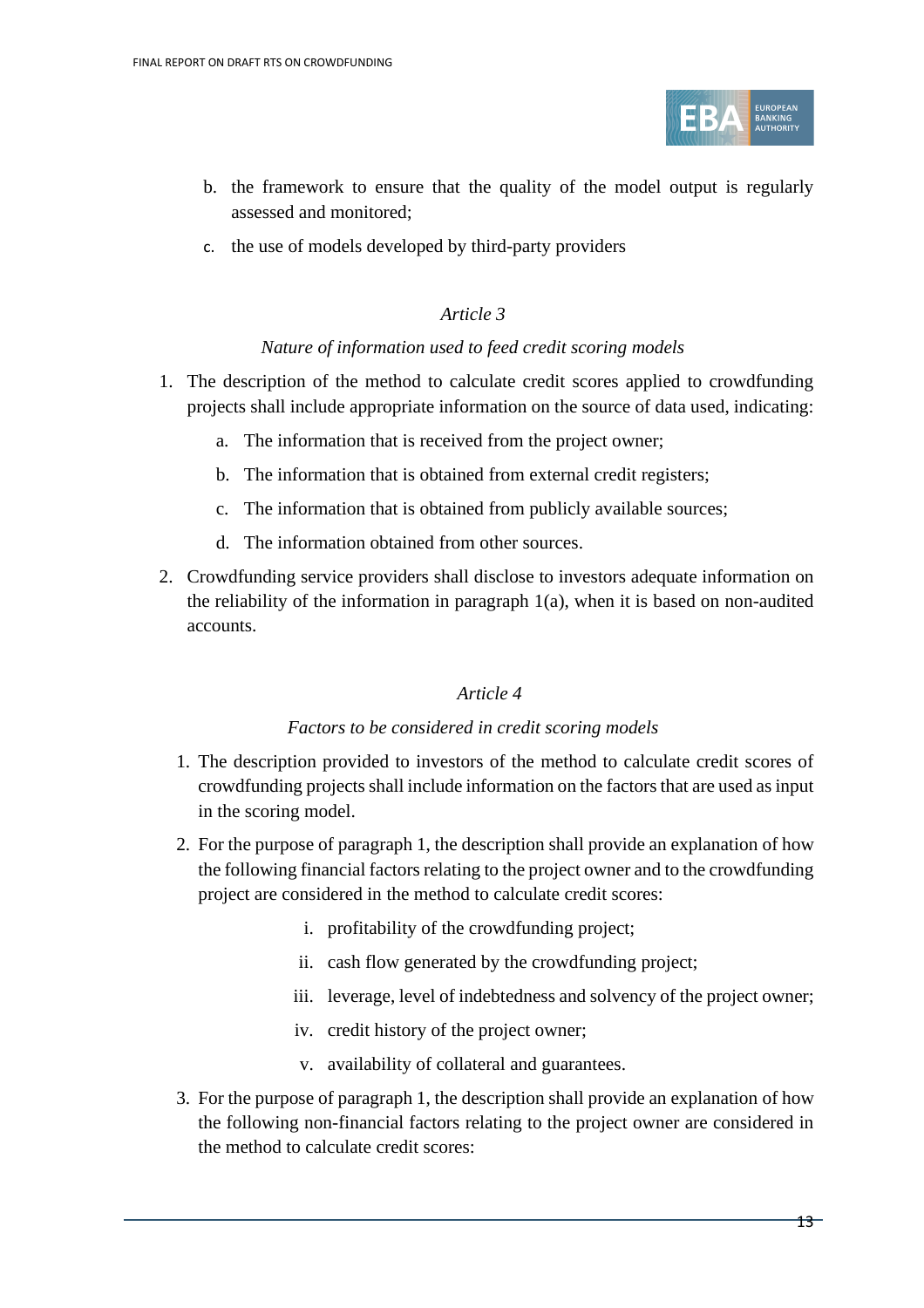

- a. macroeconomic conditions of the jurisdiction where the project will take place;
- b. degree of competition of the industry where the project will be developed;
- c. the project owner's knowledge and experience of the specific sector of its business activity;
- d. the project owner's reputation.
- 4. The description provided to investors of the method to calculate credit scores shall include:
	- a. the weights assigned to financial and non-financial factors, as referred to in paragraphs 2 and 3;
	- b. the relevant metrics that are considered in relation to all the factors in paragraphs 2 and 3.
- 5. The description of the method for credit scoring shall include an explanation of how risks stemming from money laundering and terrorist financing activities are taken into account when assigning credit scores.

#### *Output of the scoring models*

- 1.The description of the method to calculate credit scores of crowdfunding projects shall include the description of the output of the scoring model.
- 2. For the purpose of paragraph 1, the description of the output of the scoring model shall include a table indicating the credit score steps, and in relation to each step, it shall indicate:
	- a. the credit rating;
	- b. the probability of default;
	- c. a qualitative interpretation of the credit score step;
	- d. the acceptance or rejection of the funding of the project by the crowdfunding service.
- 3. The crowdfunding service provider shall indicate whether credit scores that are obtained using automated models can be corrected manually and the conditions for such corrections.
- 4. The crowdfunding service provider shall indicate how the output of the scoring model referred in paragraph 2 is considered in the determination of:
	- a. maximum loan amount offered to a prospective project owner;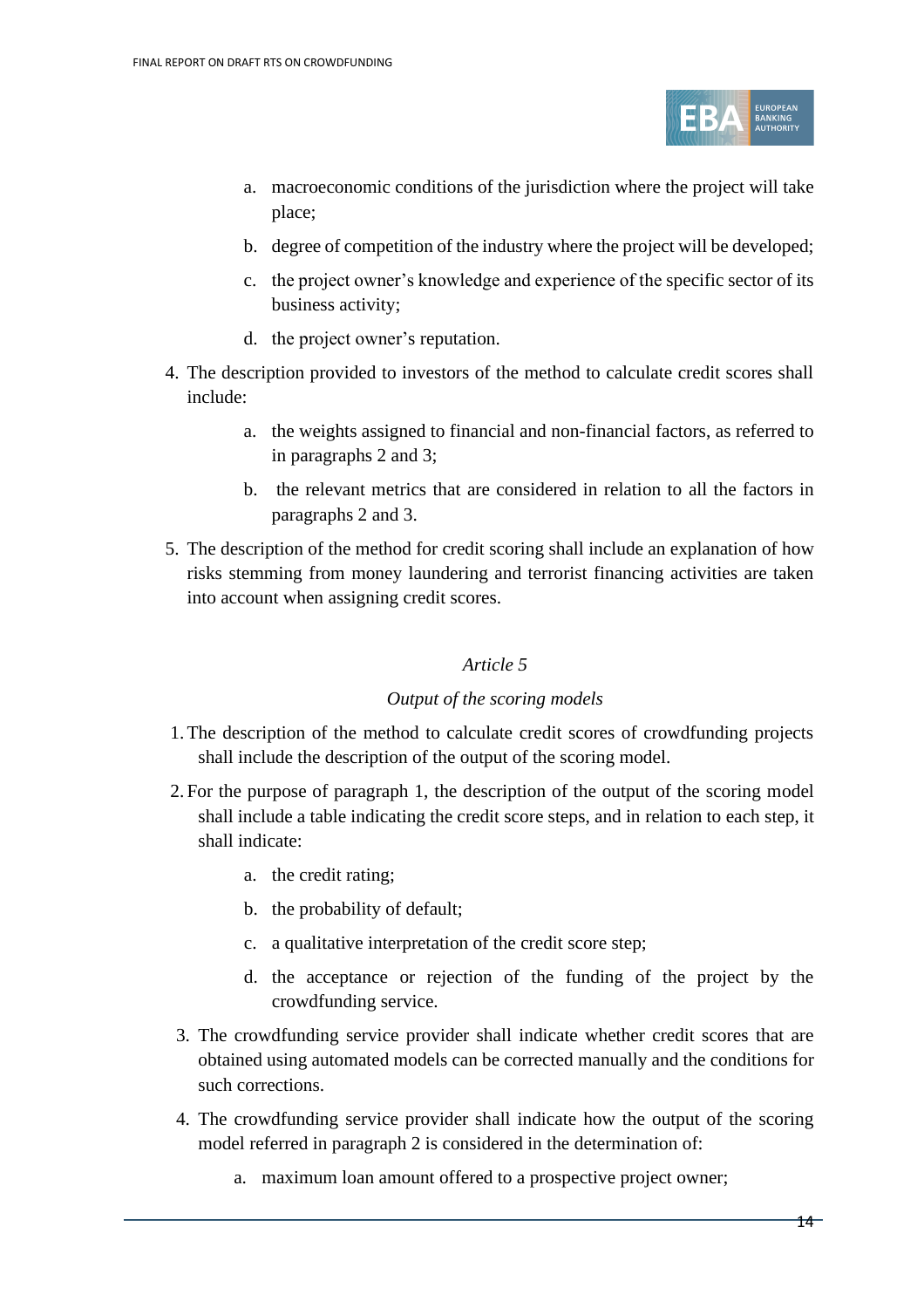

- b. maximum duration of the loan offered to a prospective project owner.
- 5. The description of the method to determine credit scores shall indicate how often the scores and the corresponding ratings of the crowdfunding project are updated during the lifetime of the loan financing the project.
- 6. The crowdfunding service provider shall inform investors when a change in the method to determine credit scores leads to material changes in the results of the scoring model.

#### **CHAPTER 2**

#### **Pricing**

#### *Article 6*

#### *General requirements*

When crowdfunding service providers suggest the price of crowdfunding offers, they shall have in place an adequate pricing framework, supported by appropriate documentation and governance structures responsible for taking pricing decisions.

#### *Article 7*

#### *Quality and format of information provided to investors*

- 1. Crowdfunding service providers shall ensure that the information provided to investors on the method to suggest the price of crowdfunding offers, pursuant to Article 19(7)(a) of Regulation (EU) 2020/1503, is accurate, reliable and regularly updated.
- 2. The information provided to investors referred in paragraph 1 shall be:
	- a. easily available in a dedicated section of the website of the crowdfunding service provider that is clearly distinguishable from marketing communications;
	- b. presented in a way that is easy to read and expressed in a manner that facilitates its understanding.

#### *Article 8*

#### *Elements of pricing strategy*

The description provided to investors of the method used by crowdfunding service providers to suggest the price of a crowdfunding offer shall include an explanation of how the following elements of the loan are considered in the pricing strategy:

a. the principal amount of the loan;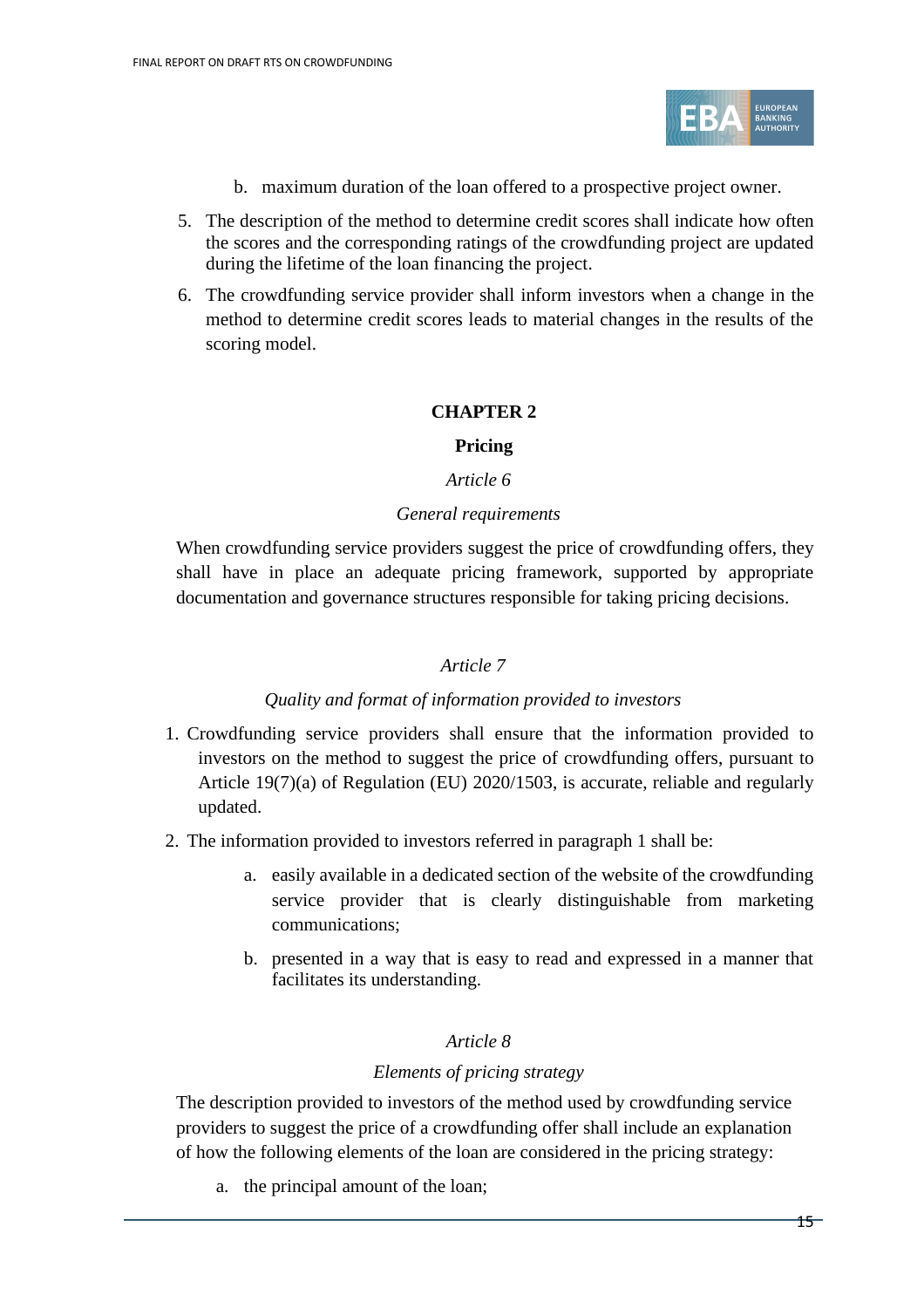

- b. the maturity of the loan;
- c. the time structure of repayment instalments;
- d. the results of the scoring models.

#### *Pricing of a crowdfunding offer at loan origination*

The description provided to investors of the method used by crowdfunding service providers to suggest the price of a crowdfunding offer shall indicate how the following elements are considered at the point of loan origination:

- a. the risk-free interest rate used;
- b. the risk category of the project owner as defined in Article 25;
- c. the presence of collateral or guarantees;
- d. operating and administrative costs, and fees levied by the crowdfunding service provider for services provided in connection with the loan;
- e. any other risk associated with the loan, when relevant.

#### *Article 10*

#### *Pricing of a crowdfunding offer after loan origination*

The description provided to investors of the method used by crowdfunding service providers to suggest the price of a crowdfunding offer shall indicate – in addition to elements indicated in Article 9 – how the following elements are considered after the point of loan origination:

- a. fees for loan administration and monitoring;
- b. fees in relation to collateral re-evaluation;
- c. fees for changes of loan agreement terms or restructuring conditions, including following a default of the project owner;
- d. fees for the sale of the loan by the investor;
- e. fees for the early repayment of the loan;
- f. fees for contingency funds as referred to in Article 6(5) and Article 6(6) of Regulation (EU) 2020/1503.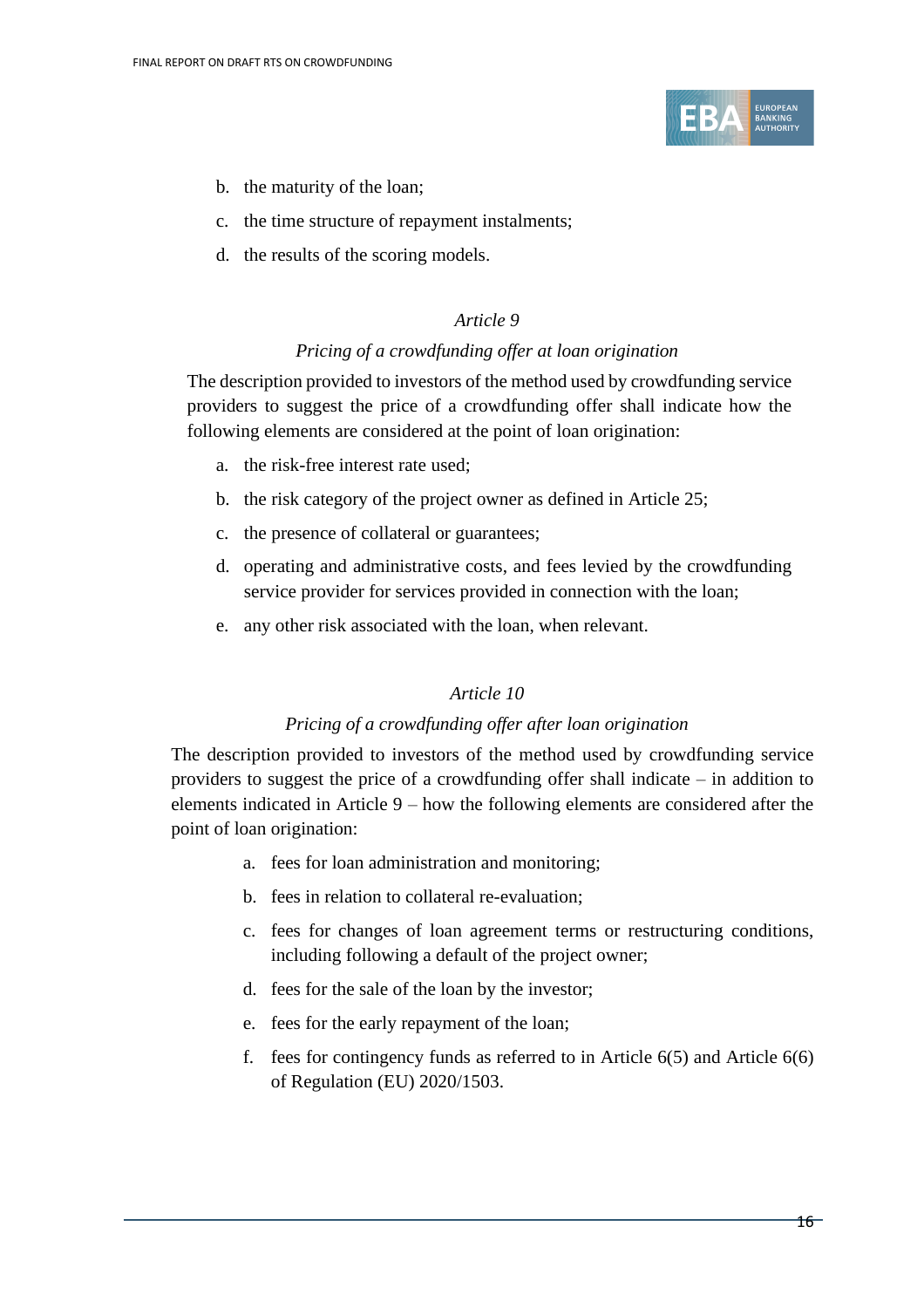

#### *Fair and appropriate pricing*

- 1. For the purpose of Article 19(7)(c), and in accordance with Article  $(4)(4)(d)$  of Regulation (EU) 2020/1503, in order to ensure that the price of a loan is fair and appropriate, crowdfunding service providers shall take into account:
	- a. the risk profile of the project owner or the crowdfunding project, as defined in the risk categories in Article 25;
	- b. the net present value of the loan;
	- c. the prevailing market conditions at the point of loan origination and during the lifetime of the loan;
	- d. their business strategy.
- 2. For the purpose of calculating the net present value referred in paragraph 1(b), the crowdfunding service provider shall consider the following factors:
	- a. the principal amount of the loan;
	- b. the maturity of the loan;
	- c. the frequency of instalments of the loan;
	- d. an appropriate interest rate to discount future repayments.

#### **CHAPTER 3**

#### **Credit risk assessment**

#### *Article 12*

#### *General requirements on credit risk assessment*

- 1. For the purpose of Article 19(7)(b) and in accordance with Article  $4(4)(a)$  of Regulation (EU) 2020/1503, when crowdfunding service providers undertake an assessment of the credit risk of crowdfunding projects or project owners, they shall assess the current and future ability of the project owner to meet the financial obligations established under the loan agreement.
- 2. For the purpose of this chapter, the crowdfunding service provider shall:
	- a. adopt suitable methods and approaches that are proportionate to the size, type and maturity of the loan and to the characteristics of the project owner;
	- b. ensure that the creditworthiness assessment is carried out using accurate, reliable and up-to-date information and data.
- 3. Crowdfunding service providers shall ensure that decisions on creditworthiness assessment are well documented and maintain this documentation for a period of at least five years after the repayment of the final instalment of the loan.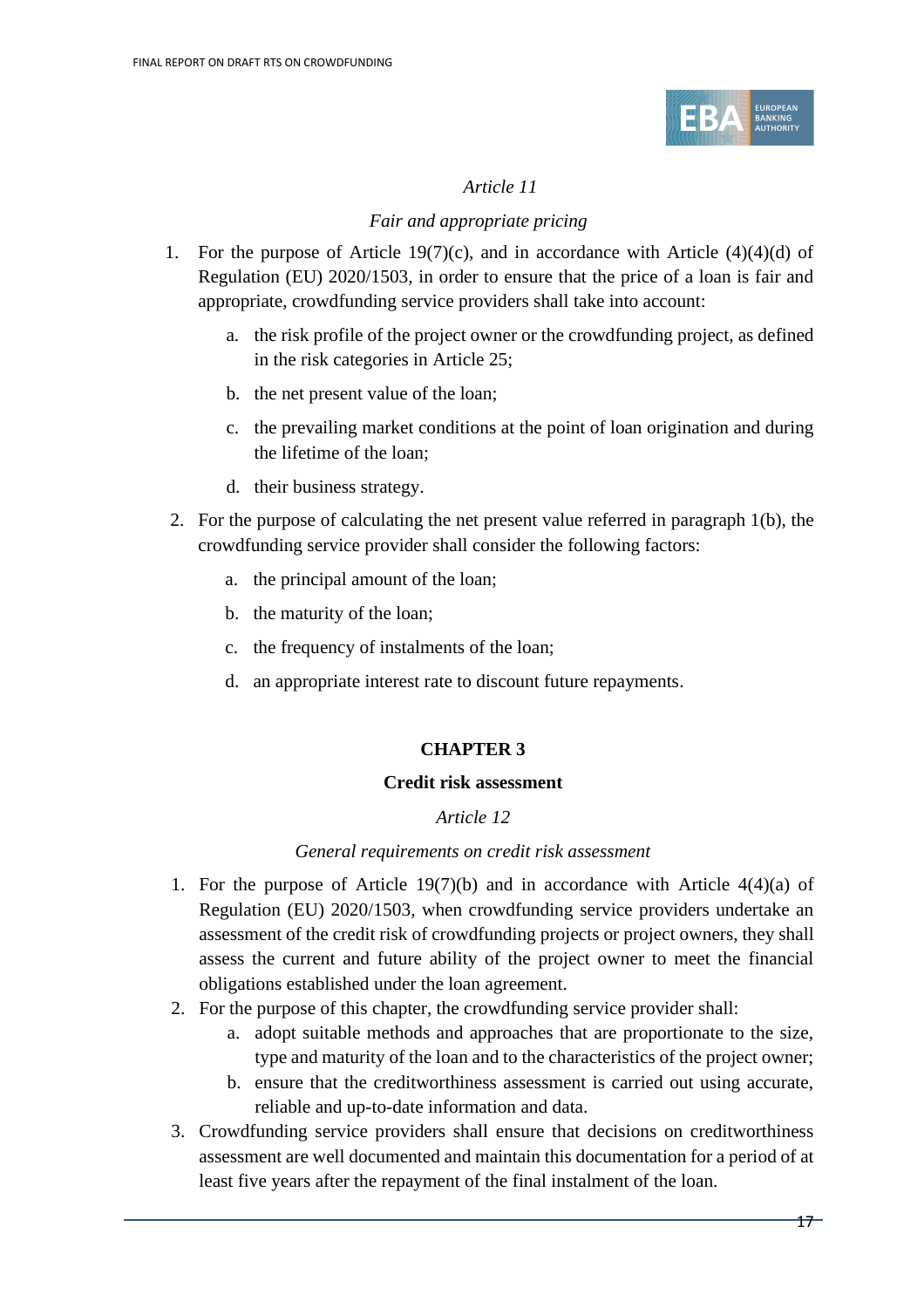

#### *Information to be considered for the creditworthiness assessment*

When conducting the credit risk assessment of crowdfunding projects and project owners, crowdfunding service providers shall consider the following information:

- a. a description of the crowdfunding project;
- b. the purpose of the loan;
- c. the ownership structure of the project owner;
- d. the business plan underlying the crowdfunding project;
- e. the existence of guarantees or collateral.

#### *Article 14*

#### *Factors to be considered for the assessment of the financial position*

- 1. When conducting the credit risk assessment of crowdfunding projects and project owners, crowdfunding service providers shall consider the following information in relation to the respective financial position of the project owner and of the crowdfunding project:
	- a. the income and cash flow generated by the crowdfunding project over the past two years, when available;
	- b. the expected income and cash flows of the crowdfunding project in different scenarios;
	- c. the current and projected financial position of the project owner, including any existing liabilities;
	- d. the availability of collateral and other guarantees.
- 2. For the purpose of paragraph 1(c), the crowdfunding service provider shall consider the following factors when assessing other loans and liabilities that the project owner may have in place at the time of the loan request:
	- a. the amount of loans or liabilities;
	- b. the currency in which the loans or liabilities are issued;
	- c. the maturity of the loans or liabilities;
	- d. the repayment schedule of the loans or liabilities;
	- e. the interest rate or any other compensation defined in the loans or liabilities contract.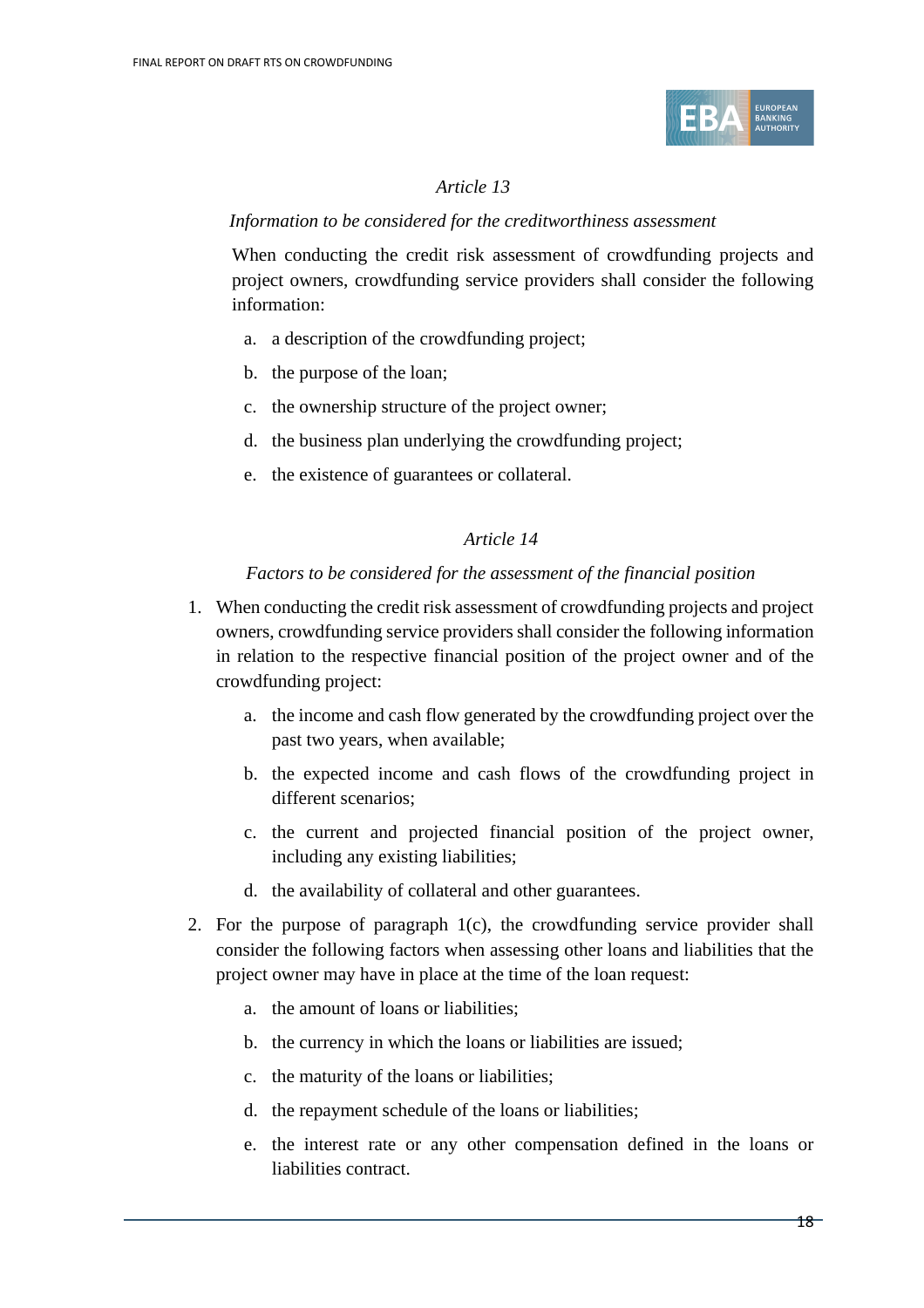

- 3. In order to support the assessment in paragraphs 1 and 2, crowdfunding service providers shall consider appropriate financial, asset class-specific or product type-specific indicators, in line with the policies and limits set out in Chapter 4.
- 4. If available, such financial ratios shall be provided for the last three financial years and shall be calculated in accordance with the International Financial Reporting Standards (IFRS) or local Generally Accepted Accounting Principles (GAAP).
- 5. Relevant financial ratios may include, but are not limited to, the items listed in the Annex.
- 6. When using financial projections to conduct the credit risk assessment, crowdfunding service providers shall ensure that these projections are based on solid and prudent assumptions and are consistent with historical data and reasonable market expectations.

#### *Information to be considered for the assessment of the business model and strategy*

When conducting the credit risk assessment of crowdfunding projects and of project owners, crowdfunding service providers shall consider the following information in relation to the business model and business strategy of the crowdfunding project:

- a. the project owner's knowledge of the business sector related to the crowdfunding project and the experience in similar projects;
- b. the feasibility and sustainability of the business plan linked to the crowdfunding project;
- c. an analysis of the strengths and weaknesses of the crowdfunding project;
- d. the degree of competition of the business sector of the crowdfunding project;
- e. the type of customers and their geographical location.

#### *Article 16*

#### *Information on credit protection arrangements*

- 1. When a loan granted to a project owner is secured by credit protection arrangements, the crowdfunding service provider shall take all reasonable steps to gather information on:
	- a. the accuracy of the valuation of the collateral and guarantees;
	- b. the effectiveness and enforceability of the collateral and guarantees.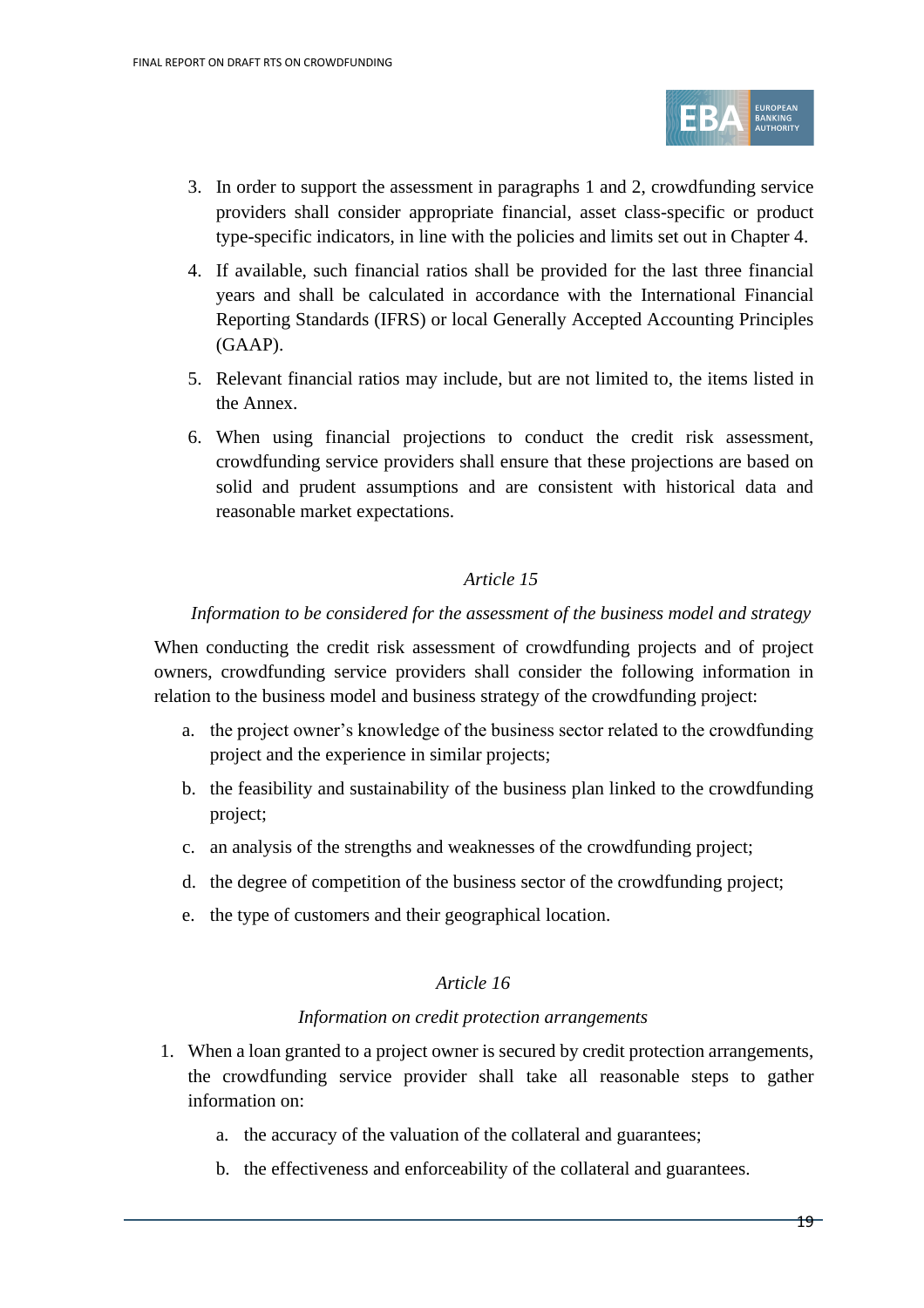

2. Crowdfunding service providers shall periodically evaluate and monitor the value of collateral and guarantees, and take appropriate action if the value of collateral materially decreases.

### *Article 17*

#### *Information on funded credit protection*

- 1. When the loan is guaranteed by collateral, the crowdfunding service provider shall ensure that its valuation takes into account at least the following information:
	- a. the maturity of the collateral;
	- b. for financial collateral, the last available price and the average price over the previous 12 months of the collateral on a liquid and traded market;
	- c. for physical collateral, the latest available market value;
	- d. the existence of a market to liquidate the collateral readily;
	- e. a measure of the volatility of the value of the collateral.
- 2. In the absence of a market to establish objectively a price or market value of the collateral, the crowdfunding service provider shall consider at least the following information:
	- a. the assumptions that have been used to assess the value of the collateral;
	- b. the frequency with which the value can readily be obtained, including a professional appraisal or valuation.
- 3. For the purpose of paragraphs 1 and 2, crowdfunding service providers shall have in place policies and procedures to monitor the value of collateral.

#### *Article 18*

#### *Information on unfunded credit protection*

When the loan is guaranteed, the crowdfunding service provider shall ensure that the valuation of the guarantee takes into account at least the following information:

- i. the identity of the guarantor;
- ii. the type of guarantee;
- iii. the enforceability of the guarantee;
- iv. the level of protection provided by the guarantee;
- v. the amount that the protection provider has committed to pay in the event of the default or non-payment of the project owner.

#### *Article 19*

#### *Accounting information*

1. For the purpose of Article 4(4)(b)(i) of Regulation (EU) 2020/1503, the analysis of the financial situation of the project owner shall be based on audited financial statements covering the latest two financial years, where available.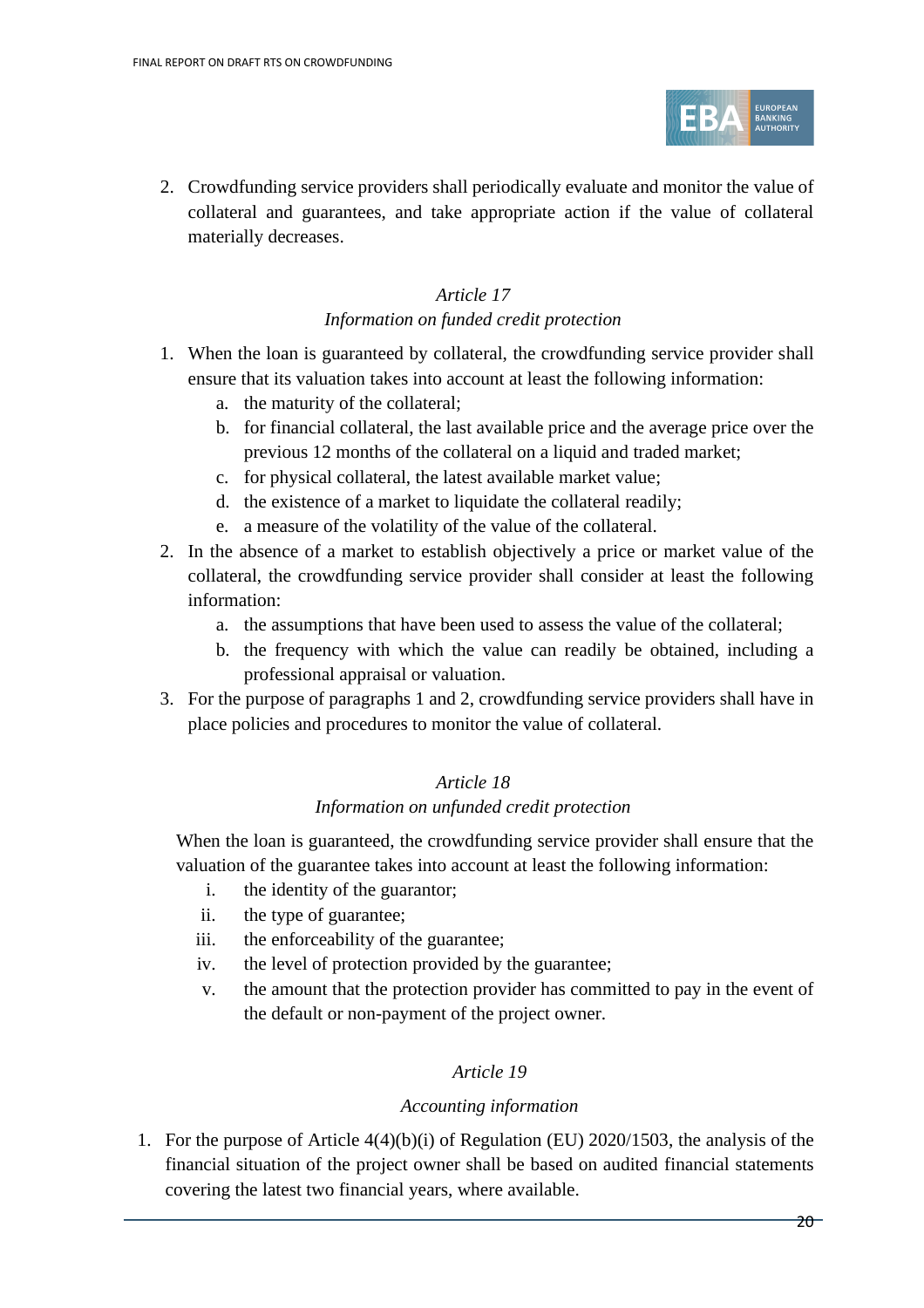

*2.* When audited financial statements are not available for the latest two financial years, the assessment of the financial situation of the project owner shall be based on documents to be prepared by a certified person who is subject to a professional quality assurance system including, but not limited to, tax advisors and sworn accountants.

#### *Article 20*

#### *Information to be considered for loan valuation*

- 1. For the purpose of Article 19(7)(b) and in accordance with Article  $4(4)(e)(i)$  of Regulation (EU) 2020/1503, crowdfunding service providers shall:
	- a. carry out a valuation of the loans granted to project owners taking into account adequate and updated information;
	- b. perform the valuation in a timely manner, so that it is not older than three months at the time of granting the loan.
- 2. For the purpose of paragraph 1, at the point of loan origination, crowdfunding service providers shall consider at least the following factors:
	- a. the maturity of the loan;
	- b. the frequency of instalment payments, and the expected future cash flows;
	- c. any option of prepayments envisaged in the loan contract;
	- d. a risk-free interest rate to discount the payments made out of the loan;
	- e. the interest rate set out in the loan agreement;
	- f. the probability of default of the project owner as defined in Article 1(1) of the Delegated Regulation xxx/XXX with regard to regulatory technical standards specifying the methodology for calculating the default rates referred to in Article 20(1) of Regulation (EU) 2020/1503;
	- g. the value of any collateral that the project owner has used as part of the loan agreement;
	- h. the presence of guarantees and the level of protection provided by these guarantees.
- 3. For the purpose of paragraph 1, after the point of loan origination, the crowdfunding service provider shall consider – in addition to the information indicated in paragraph
	- 2 the following information:
		- a. the time to maturity of the loan;
		- b. expectation of future losses.
- 4. When the valuation of a loan is carried out following a default of the loan, in accordance with Article 4(4)(e)(iii) of Regulation (EU) 2020/1503, crowdfunding service providers shall consider the following factors:
	- a. a conservative valuation of collateral and guarantees;
	- b. other fees and expenses related to debt collection.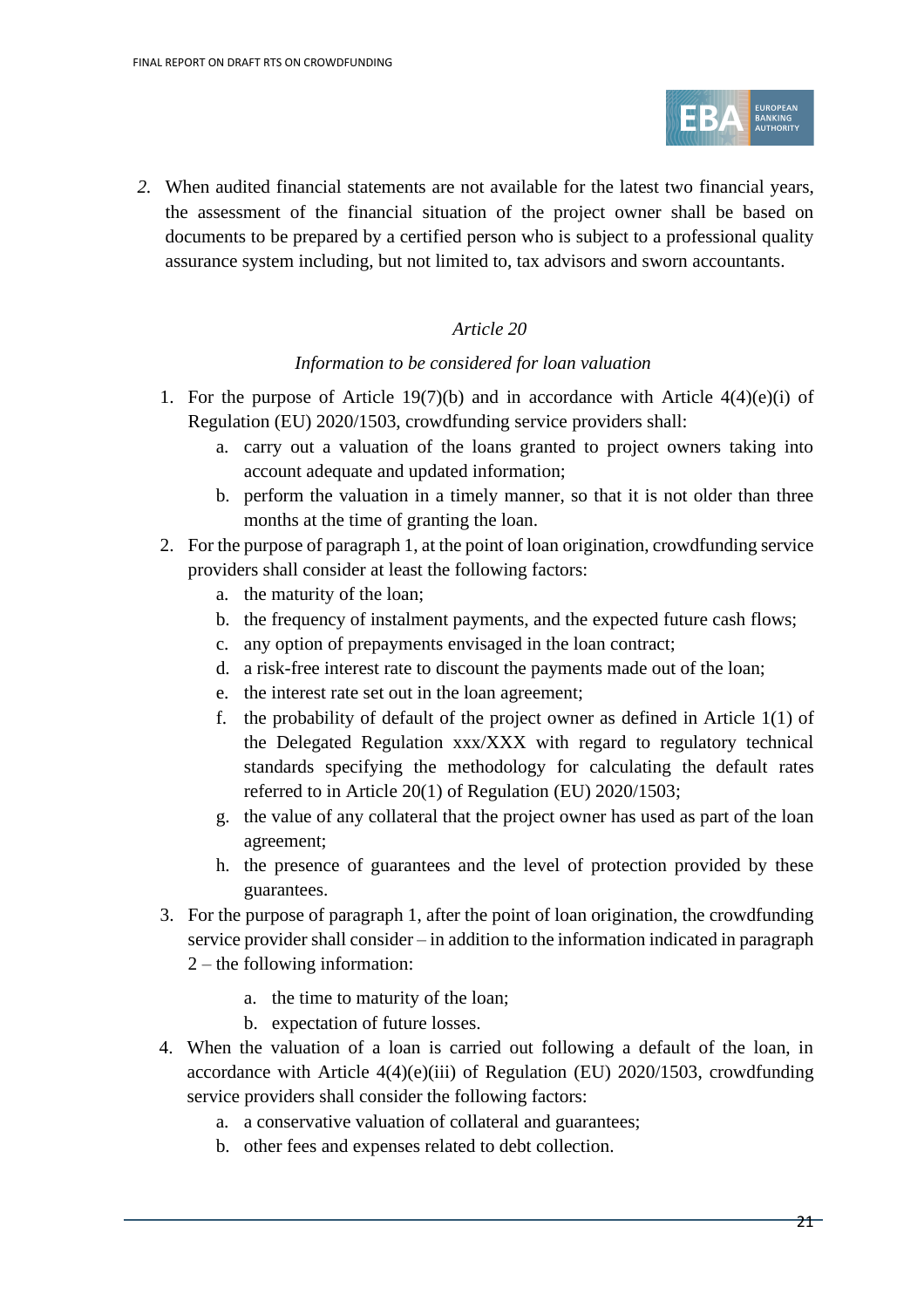

#### **CHAPTER 4**

#### **Policies and procedures to ensure adequate information to clients, enable credit risk assessments, loan valuation and pricing**

#### *Article 21*

#### *Governance arrangements for information to investors*

- 1. For the purpose of Article 19(7)(d) and in accordance with Articles 19(1-3) of Regulation 2020/1503, crowdfunding service providers shall have in place an adequate governance framework to ensure the appropriate disclosure of information to investors, and shall have a written description of it.
- 2. For the purpose of paragraph 1, crowdfunding service providers shall ensure that:
	- a. all information provided to clients is complete, updated and not misleading;
	- b. internal governance arrangements, processes and mechanisms to ensure the disclosure of information to clients are proportionate to the size and complexity of the crowdfunding service provider.
- 3. All quantitative disclosures shall be accompanied by a qualitative narrative and other supplementary information that may be necessary to enable investors to gain a full understanding of the quantitative disclosures.

#### *Article 22*

#### *Policies for disclosure of information to investors*

- 1. The policies for disclosure shall ensure that all the information provided to investors is presented in a way that is easy to read, and expressed in a manner that facilitates its understanding, in particular by prospective non-sophisticated investors; where ordinary words can be used, technical terms shall be avoided and, when used, they should be explained.
- 2. Crowdfunding service providers shall ensure that the policies to provide adequate information to clients include the following elements:
	- a. the frequency for updating the information provided to clients;
	- b. the internal functions in charge of preparing the information to be provided to clients;
	- c. the treatment of price sensitive information, i.e. the information that may impact the pricing of a loan;
	- d. the validation process for the information to be disclosed to investors.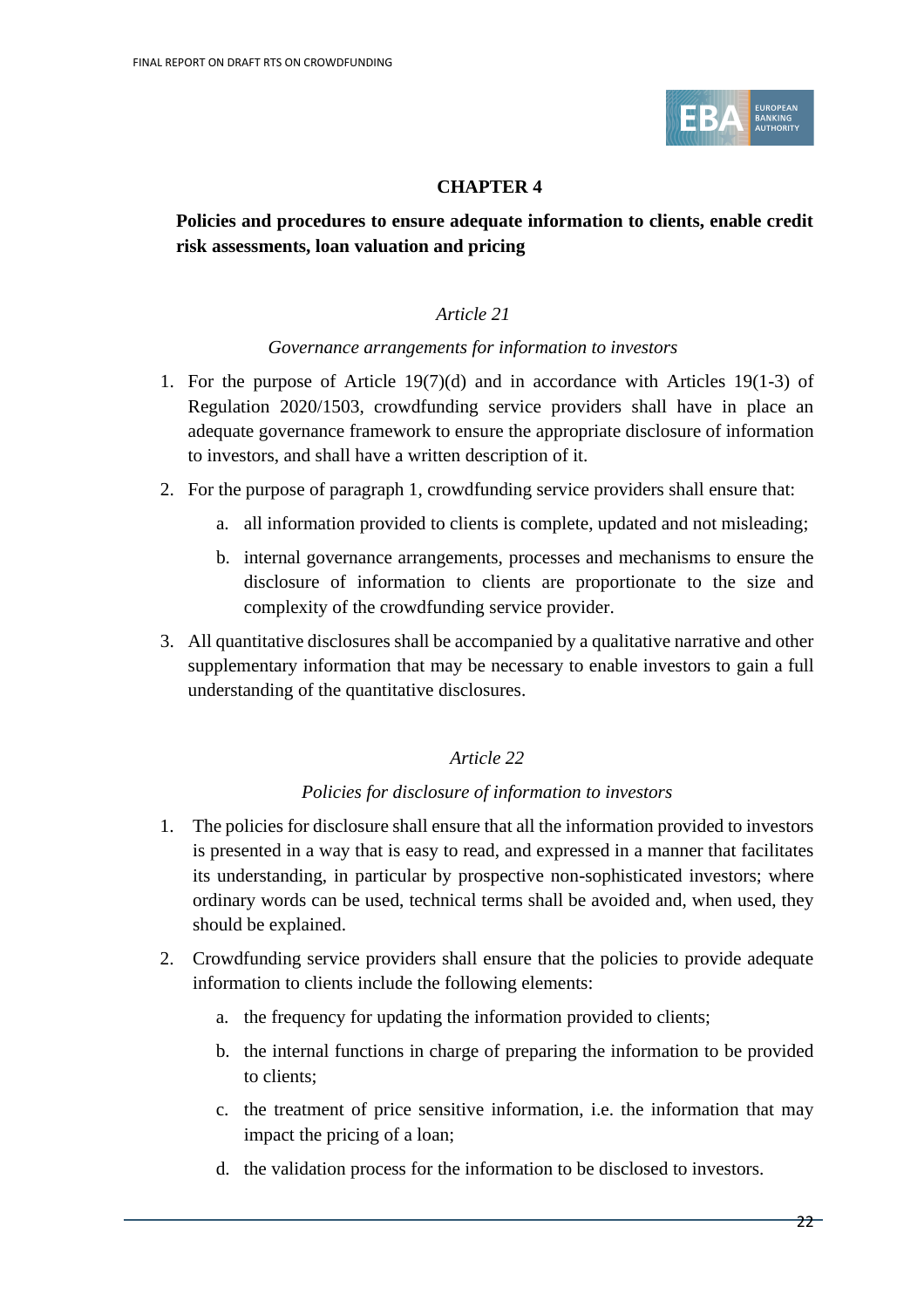

3. The policies and procedures and the organisational arrangements related to the disclosure of information to clients shall be approved by the management body of the crowdfunding service provider and shall be in written form, regularly updated, and well documented.

#### *Article 23*

#### *Establishment of a risk management framework*

- 1. In accordance with Article 4(4)(f) and Article 19(7)(d) of Regulation (EU) 2020/1503, crowdfunding service providers shall implement an adequate risk management framework to support robust and appropriate credit risk assessment and monitoring, credit approvals and loan valuation throughout the life cycle of a crowdfunding loan.
- 2. For the purpose of paragraph 1, the risk management framework shall:
	- a) be integrated into the crowdfunding service provider's overall organisational and decision-making structure;
	- b) be adequate and proportionate to the complexity of the crowdfunding service provider business operating model.
- 3. Within their risk management framework, crowdfunding service providers shall define the functions that are responsible for performing the tasks related to the credit risk assessment, the credit approval and monitoring process, and the loan valuation.
- 4. Crowdfunding service providers shall establish transparent reporting mechanisms so that their management body and all relevant functions are provided with adequate information to allow the measurement, assessment and monitoring of credit risk. The reporting framework shall be well defined and documented.
- 5. The management body of the crowdfunding service provider shall oversee the implementation of the governance and organisational arrangements regarding also the establishment, maintenance and publication of policies and procedures relating to the credit risk framework.

#### *Article 24*

#### *Functions within the risk management framework*

- 1. The functions established within the risk management framework shall be responsible for:
	- a. performing an assessment of the creditworthiness of crowdfunding projects and project owners for scoring purposes in accordance with Chapter 3;
	- b. assigning loans to appropriate risk categories;
	- c. designing adequate processes for credit risk monitoring and reporting;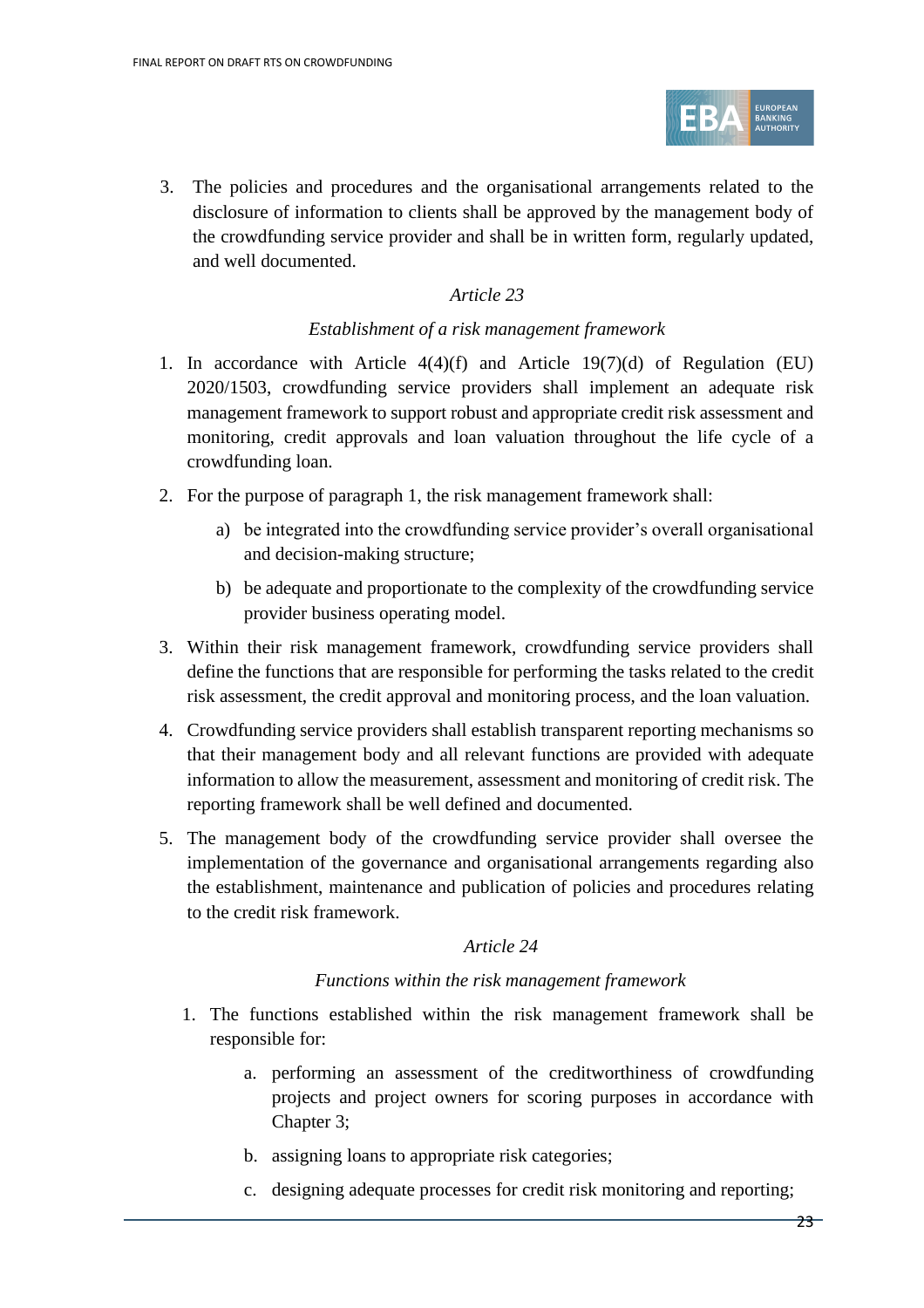

- d. defining appropriate processes to deal with situations when the project owner is not able to fulfil its obligations or is in default, as defined by Article 1(1) of the Delegated Regulation xxx/XXX with regard to regulatory technical standards specifying the methodology for calculating the default rates referred to in Article 20(1) of Regulation (EU) 2020/1503.
- 2. When crowdfunding service providers perform tasks of individual portfolio management of loans in accordance with Article 6 of Regulation (EU) 2020/1503, the crowdfunding service providers shall have in place a defined and documented process to allocate investors' funds among crowdfunding projects.

#### *Risk categories*

- 1. When assigning loans to specific risk categories in accordance with Article 24(1), crowdfunding service providers shall ensure that the assignment of loans to risk categories reflects:
	- a. the levels of risk of the respective crowdfunding projects as defined by the output of internal credit scoring models in accordance with Chapter 1;
	- b. specific factors that are related to the loan, including, but not limited to, the interest rate, the maturity of the loan and the frequency of payment instalments.
- 2. Crowdfunding service providers shall ensure that:
	- a. the risk management framework includes adequate procedures to review the assignment of loans to the respective category and to re-assign them to a new risk category whenever there is a change in the respective credit scoring or in other factors related to the loan;
	- b. each risk category is associated with a probability of default.

#### *Article 26*

#### *Credit granting and approval*

- 1. Within the risk management framework, crowdfunding service providers shall establish clear and well-documented credit granting processes to approve crowdfunding projects to be proposed to investors.
- *2.* The processes established in accordance with Article 1 shall define the responsibilities of the relevant functions within the organisational structure of the crowdfunding service provider.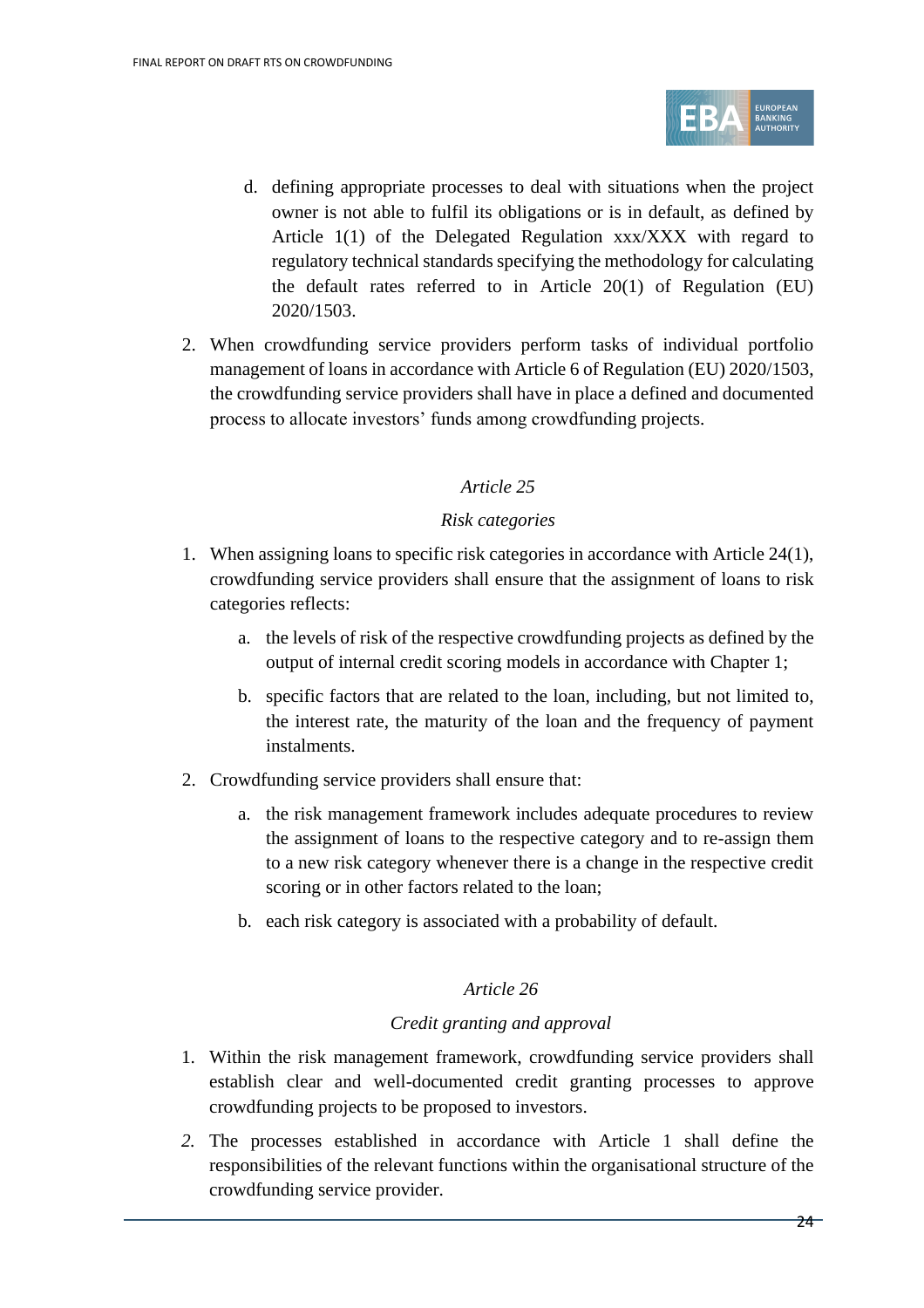

*3.* When credit granting powers are delegated to members of staff, crowdfunding service providers shall ensure that these staff members are adequately trained and hold relevant expertise and seniority in relation to the specific authority delegated to them.

#### *Article 27*

#### *Use of automated models*

- 1. When automated models are used for creditworthiness assessment and for credit granting purposes, crowdfunding service providers shall ensure that:
	- a. the relevant functions have a good understanding of their methodology, input data, assumptions and limitations;
	- b. the management body has a sufficient understanding of the use of technology-enabled innovation;
	- c. the models are fit for purpose, and their use is proportionate to the size and complexity of the activity of the project owner and the amount of the loan.
- 2. For the purpose of paragraph 1, crowdfunding service providers shall have in place policies and procedures and set out appropriate governance arrangements for the design and use of such models.
- 3. The policies and procedures in paragraph 2 shall be aimed at:
	- a. ensuring the quality of data used as input for the models;
	- b. ensuring that the quality of output is regularly assessed;
	- c. establishing criteria to define when the outcome of such models can be overruled within the regular credit granting framework.
- 4. Crowdfunding service providers shall have in place adequate documentation covering the methodology, the data input and the criteria automated models use for credit risk assessment, credit granting and credit monitoring.

#### *Article 28*

#### *Policies for credit risk assessment*

- 1. Within their credit risk management framework, crowdfunding service providers shall set out appropriate policies and procedures aimed at defining the criteria for the assessment and monitoring of credit risk.
- 2. Crowdfunding service providers shall have in place policies and procedures in relation to credit risk management to specify at least the following matters: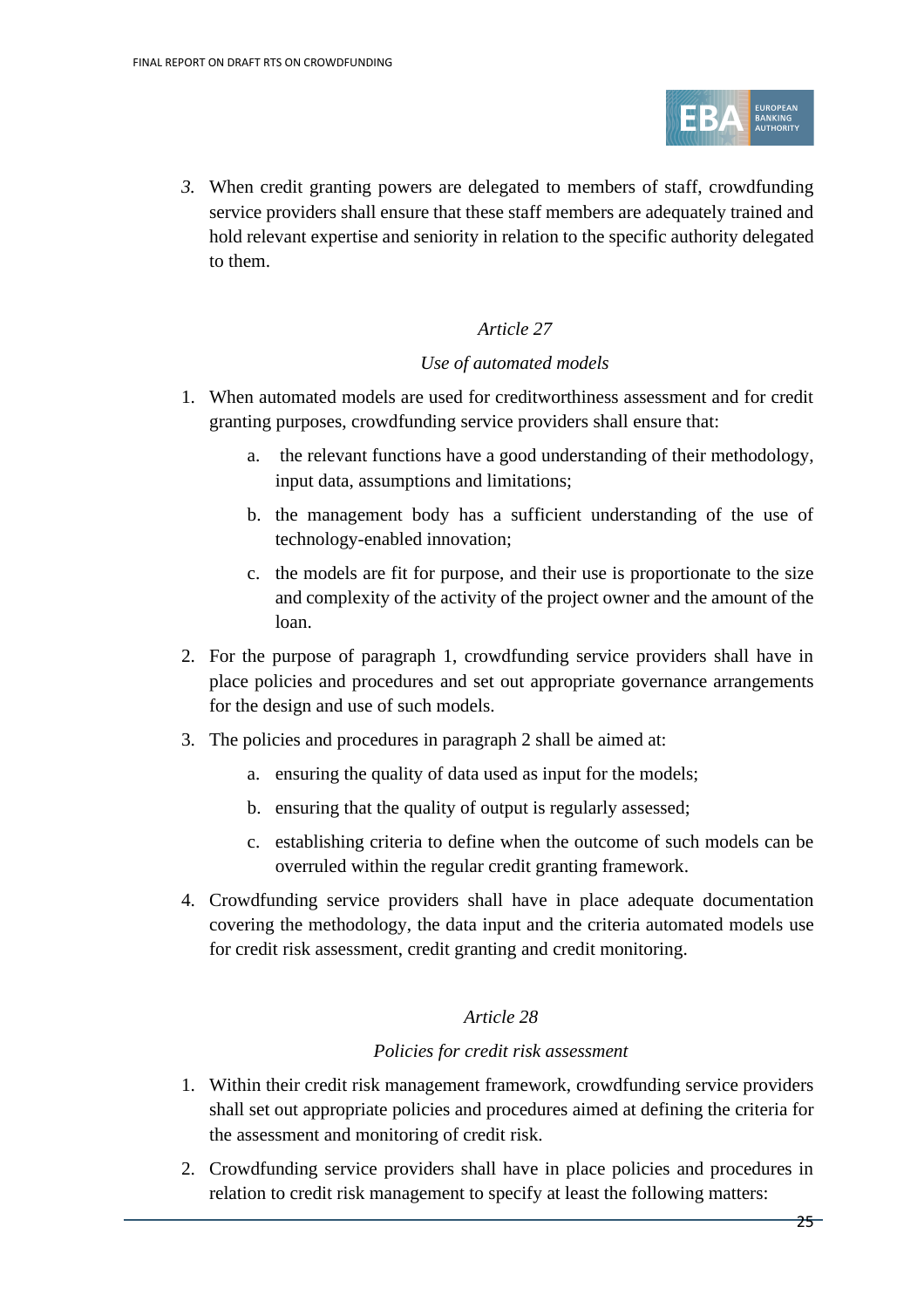

- a. the process of credit granting and approval;
- b. the process of assignment of crowdfunding projects and project owners to risk categories in accordance with Article 25;
- c. the definition of information and factors to be used for the creditworthiness assessment of crowdfunding projects and project owners in accordance with Chapter 3;
- d. the criteria for the acceptance and use of credit risk mitigation measures;
- e. the conditions for the use of automated decision-making in the creditgranting process;
- f. the circumstances in which deviations from standard credit procedures and credit-granting criteria are possible;
- g. the process of credit risk monitoring after the point of loan origination;
- h. the processes to deal with project owners experiencing delays in repaying their loans.
- 3. For the purpose of paragraphs 1 and 2, credit risk policies and procedures shall:
	- a. be proportionate to the size and complexity of the crowdfunding projects offered on the crowdfunding platform;
	- b. identify clearly the functions that are in charge of carrying out the relevant tasks;

and shall be documented and kept updated.

- **4.** The policies in paragraph 1 shall specify:
	- **a.** how crowdfunding service providers identify, assess and manage the money laundering and terrorist financing (ML/TF) risks to which they are exposed as a result of their credit-granting activities;
	- **b.** how crowdfunding service providers include ESG risks in the credit risk assessment of crowdfunding projects.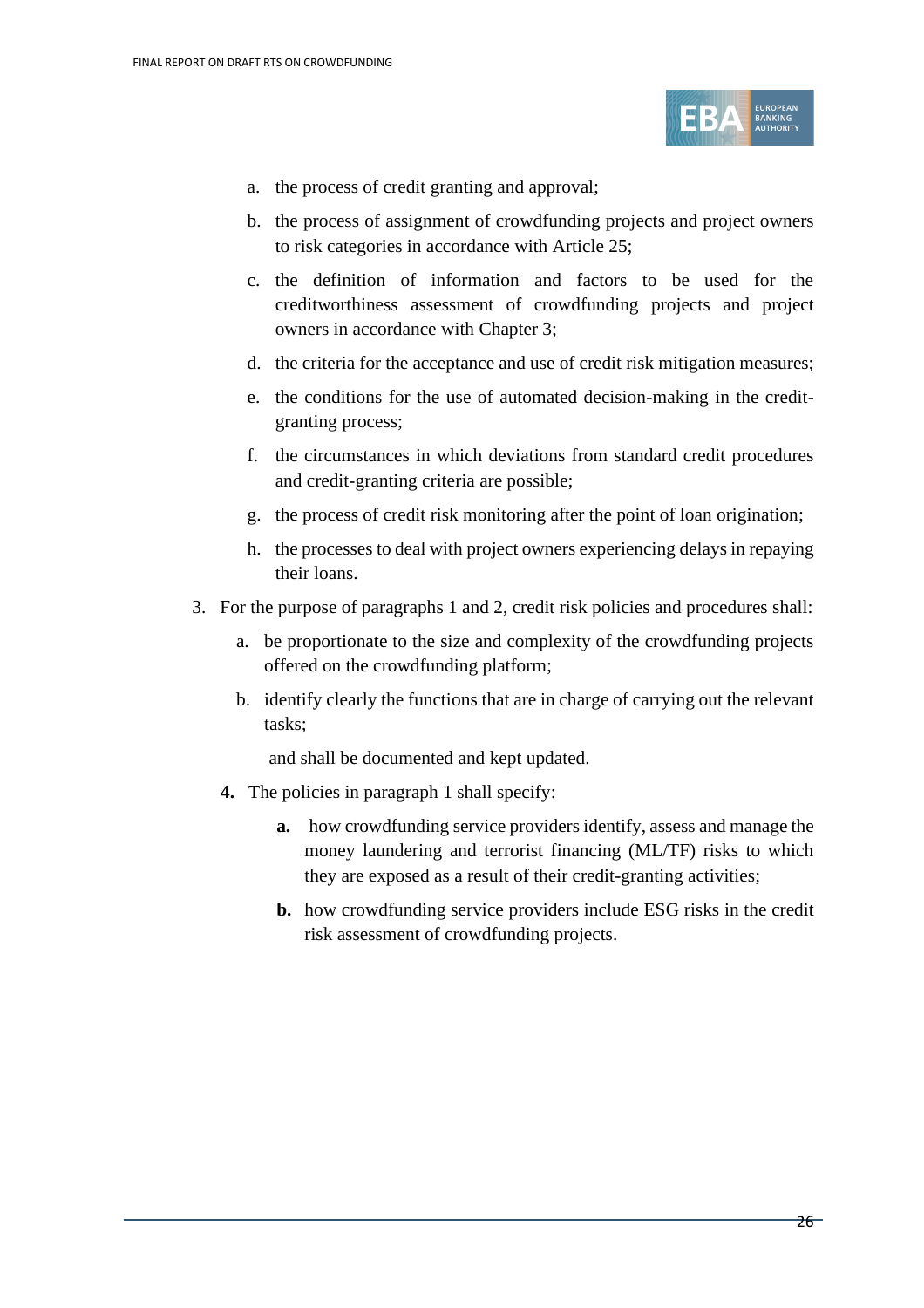

#### **ANNEX – Key financial indicators to be considered in the creditworthiness assessment**

#### **A) Profitability indicators**

- a. Annual Net Income
- b. EBITDA
- c. Return on Equity (RoE) RoE=(EBIT-Tax-Interest Paid)/(Average Equity)
- d. Return on Assets (RoA) RoA=(EBIT-Tax)/(Average Total Assets)
- e. Net Profit Margin (NPM) NPM=(EBIT-Tax)/(Average Total Assets)
- f. Sales to Total Assets (STA) STA=Sales/(Average Total Assets)

#### **B) Leverage and debt indicators**

- a. Debt to Equity Ratio (DER) DER=(Debt+Value of Leases)/Equity
- b. Debt Ratio (DR) DR=(Total Debt)/(Total Assets)
- c. Debt Yield (DY) DY=EBITDA/Loan Amount
- d. Loan to Cost (LC) LC=(Loan Amount)/(Construction Cost)
- e. Loan to Value (LV) LV=(Loan Amount)/(Value of the Property)

#### **C) Liquidity indicators**

- a. Interest Coverage Ratio (ICR) ICR= EBIT/Interest Expenses
- b. Debt Service Coverage Ratio (DSCR) DSCR=EBITDA/(Principal Amount+Interest Amount)
- c. Cash Flow to Debt Ratio (CFD) CFD=(Cash Flow)/Debt
- d. Cash Ratio (CR) CR=(Cash+Marketable Securities)/(Current Liabilities)
- e. Net Working Capital to Total Assets (NWCTA) NWCTA=(Current Assets (Cash, Short-Term Securities, Receivable, Inventories, Other Current Assets))/Assets

#### **D) Capital indicators**

- a. Capitalisation Rate (CR) CR=(Net Operating Income)/Capital
- b. Profit Yield (PY) =(Net Income)/Capital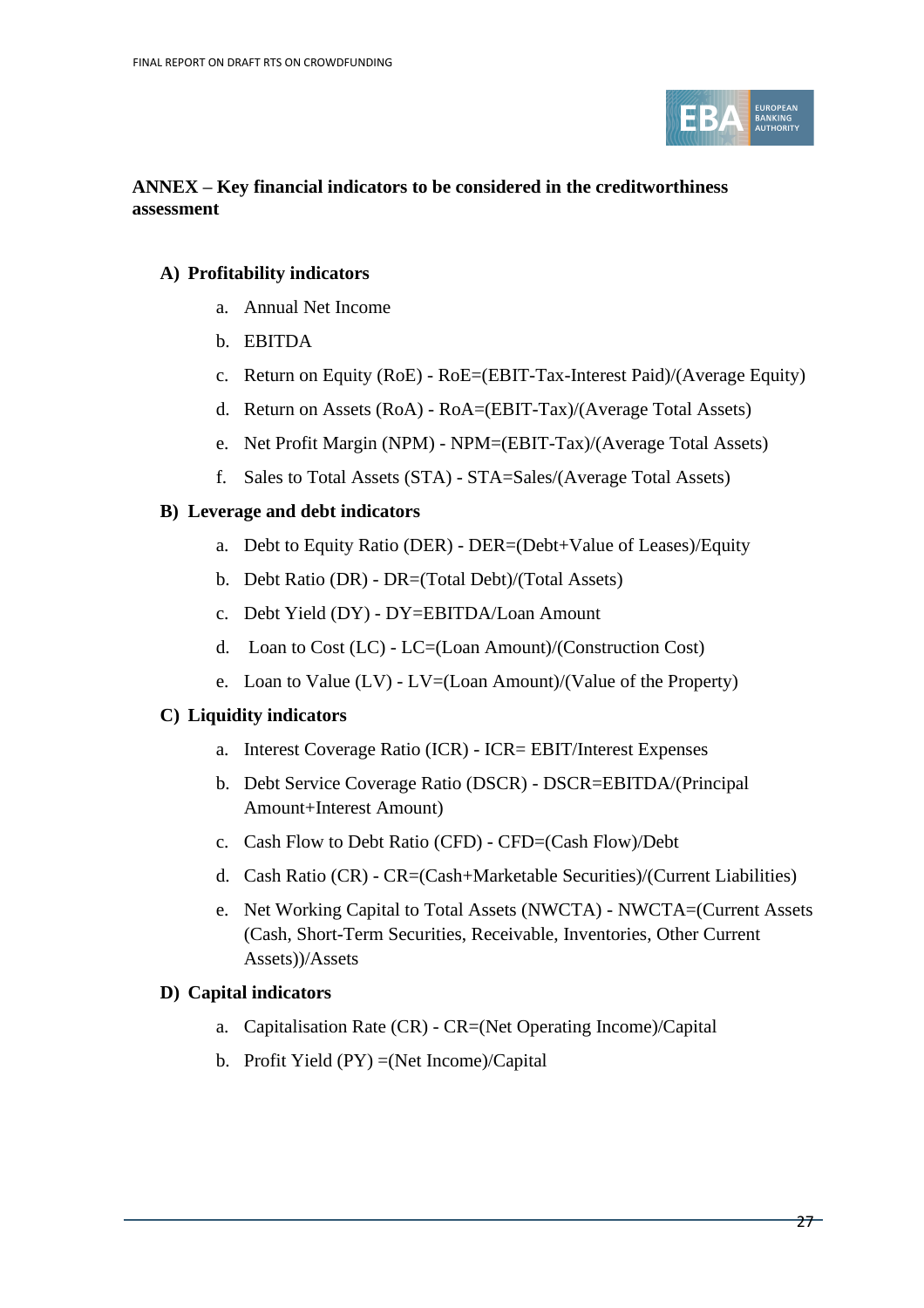

This Regulation shall be binding in its entirety and directly applicable in all Member States. Done at Brussels,

> *For the Commission The President*

*[For the Commission On behalf of the President*

*[Position]*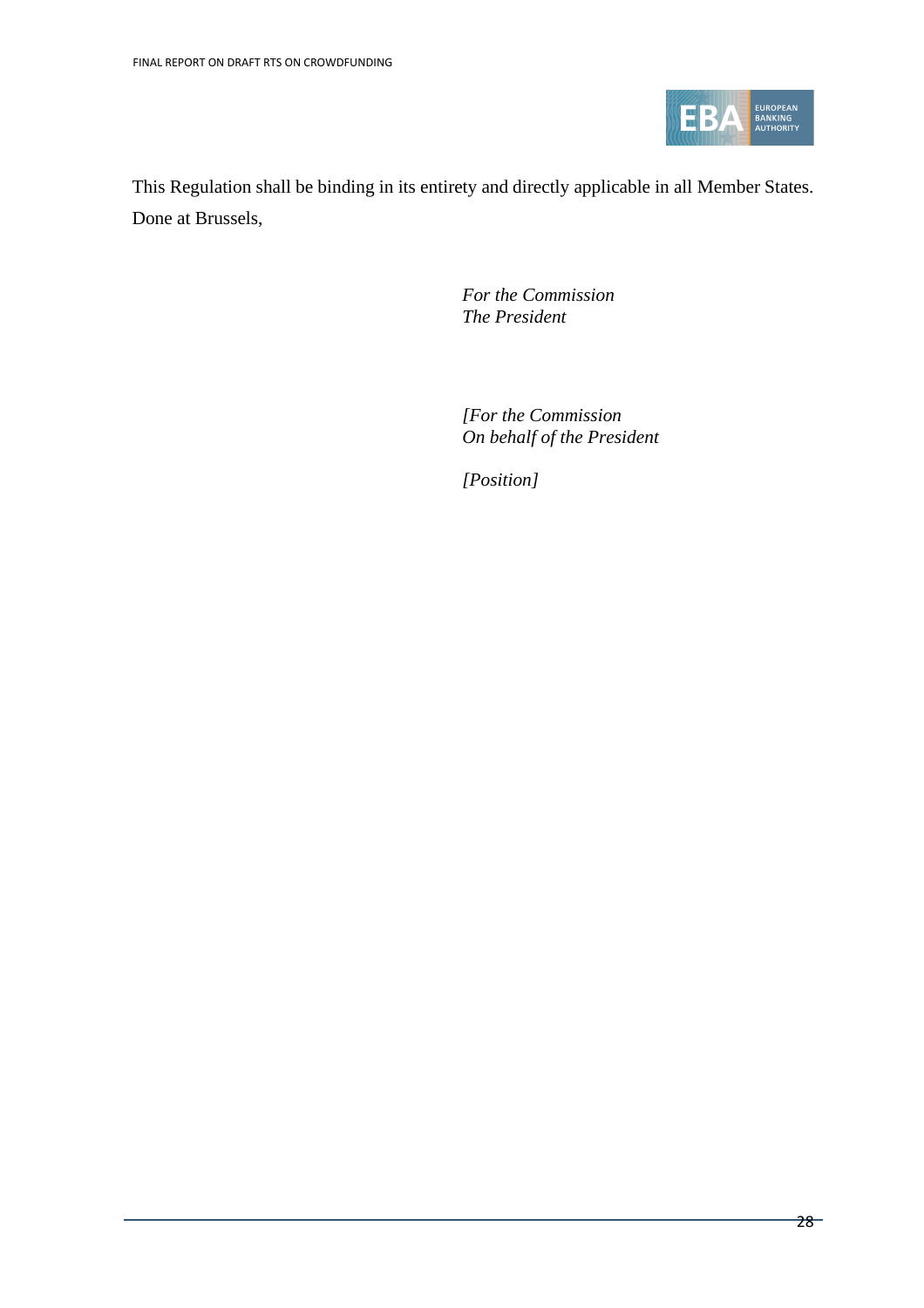

# <span id="page-28-0"></span>4. Accompanying documents

### <span id="page-28-1"></span>4.1 Draft cost-benefit analysis / impact assessment

- 25.The ECSPR in its Article 19(7) mandates the EBA to develop draft regulatory technical standards to further specify the elements that crowdfunding service providers must include in the description of the methodology used for credit scoring and for loan pricing. The mandate also indicates that the EBA shall specify further the information and factors that crowdfunding service providers must consider when conducting the creditworthiness assessment, as well as the risk management framework and the policies that they need to have in place in relation to credit risk assessment and disclosure to investors.
- 26.As per Article 10(1) of the EBA regulation (Regulation (EU) No 1093/2010 of the European Parliament and of the Council), any RTS developed by the EBA shall be accompanied by an Impact Assessment (IA) annex which analyses 'the potential related costs and benefits' before submitting to the European Commission. Such annex shall provide the reader with an overview of the findings as regards the problem identification, the options identified to remove the problem and their potential impacts.
- 27.The EBA prepared the IA included in this Consultation Paper analysing the policy options considered when developing the guidelines. Given the nature of the study, the IA is qualitative in nature.

#### A. Problem identification

- 28.One important difference between crowdfunding and banking intermediation is that the crowdfunding service provider does not take any risk of its own. Rather, the risk remains entirely on the investor. Moreover, the asymmetric information between investors and project owners may increase the chance that the former underestimate the risks of an investment, assuming that every project proposed on a platform is subject to an adequate risk assessment process. In this situation, it is necessary to develop a framework that ensures the protection of investors and provides enough transparency to inform investment decisions. While the ECSPR provides the basis for such a framework, more detailed instructions and technical guidance are needed to create a comprehensive framework.
- 29.Additionally, in the absence of a comprehensive framework at EU level for crowdfunding platforms, during the past years some Member States have introduced their own national regimes, with the risk of creating a fragmented framework and the lack of uniform conditions for crowdfunding platforms operating in different Member States. In turn, this lack of a uniform framework creates uncertainty, which ultimately may discourage investors from providing funds.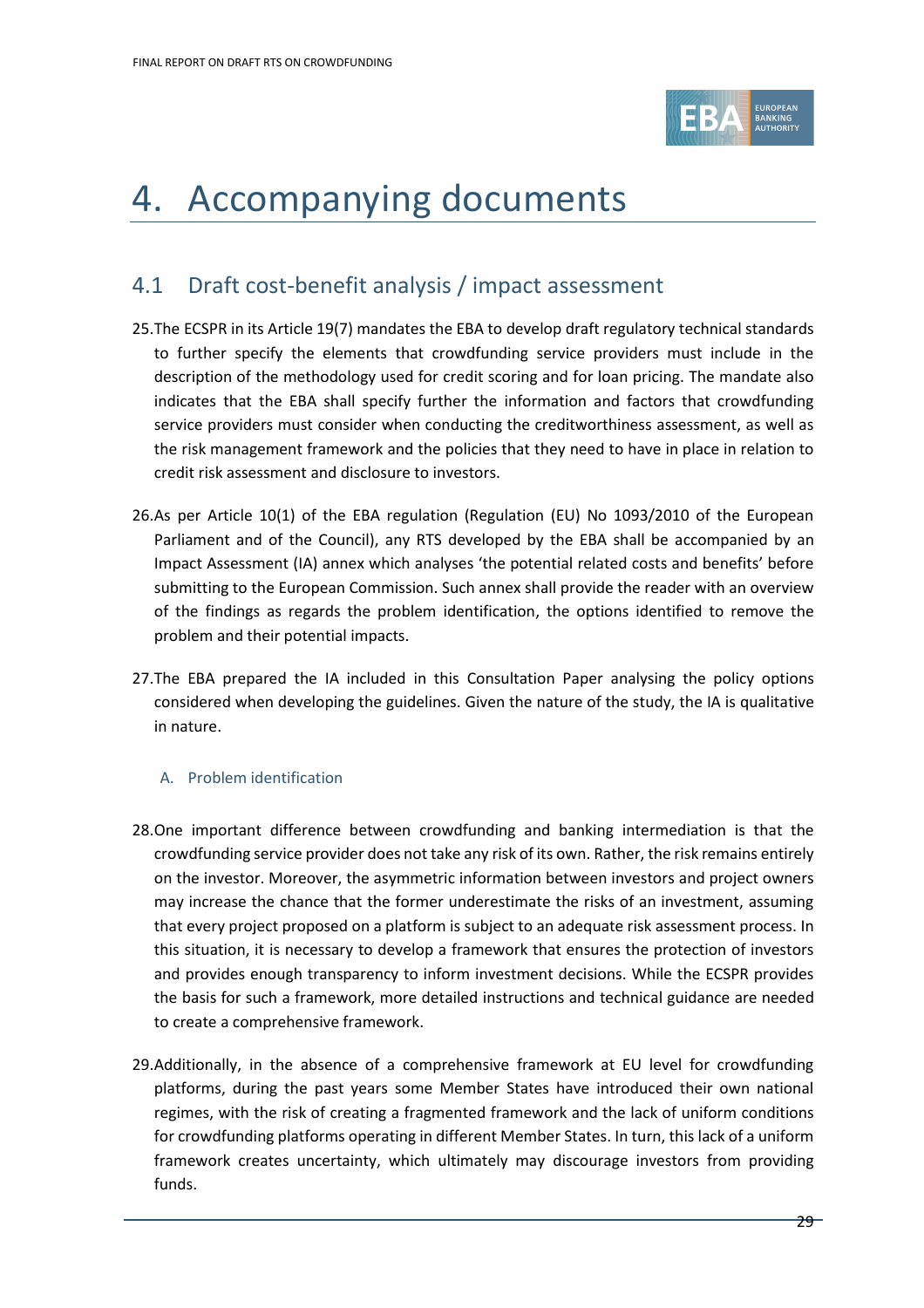

#### B. Policy objectives

- 30.As a general objective, the RTS aim to contribute to enhancing transparency, providing investors with appropriate tools to take well-informed decisions, and ensuring them an adequate and consistent degree of protection, also requiring some common standards for creditworthiness assessment.
- 31.As a main objective, the RTS aim to comply with the mandate in Article 19(7) of the ECSPR with regard to information to clients. The mandate can be divided into two parts. The first one gives the EBA the task of specifying the elements that crowdfunding service providers need to disclose to investors as part of their methods for the credit scoring and pricing of crowdfunding offers, and to ensure that the pricing is fair and appropriate. The second part is of a more 'prudential' nature and mandates the EBA to specify the factors that crowdfunding platforms must consider in their creditworthiness assessment, as well as the risk management framework and governance policies and procedures to follow in relation to their risk-assessment and disclosure processes.
- 32.The RTS have the following specific objectives as described in the mandate:
	- a. to specify the elements that need to be included in the disclosure of the credit scoring and pricing method employed by the crowdfunding service provider;
	- b. to specify the factors the crowdfunding service provider needs to consider when carrying out its credit risk assessment and loan valuation;
	- c. to define the minimum content that crowdfunding platforms need to have in place in relation to the existing governance policies and procedures for their risk-assessment and disclosures.
	- C. Baseline scenario
- 33.Article 19 of the ECSPR establishes the minimum disclosure requirements that crowdfunding platforms need to follow. In particular, paragraph 6 specifically refers to the disclosure of the description of the method for the credit scoring and pricing of crowdfunding offers. Nevertheless, the ECSPR does not define which elements shall be considered by the crowdfunding service provider when disclosing such description.
- 34. Similarly, Article 4(4) of the ECSPR requires the crowdfunding service provider to carry out a creditworthiness assessment of the crowdfunding project or project owner, as well as a loan valuation. However, the ECSPR does not specify either the elements to be included in the assessment of credit risk and in the loan valuation, or the level of detail of the information to be considered for that matter.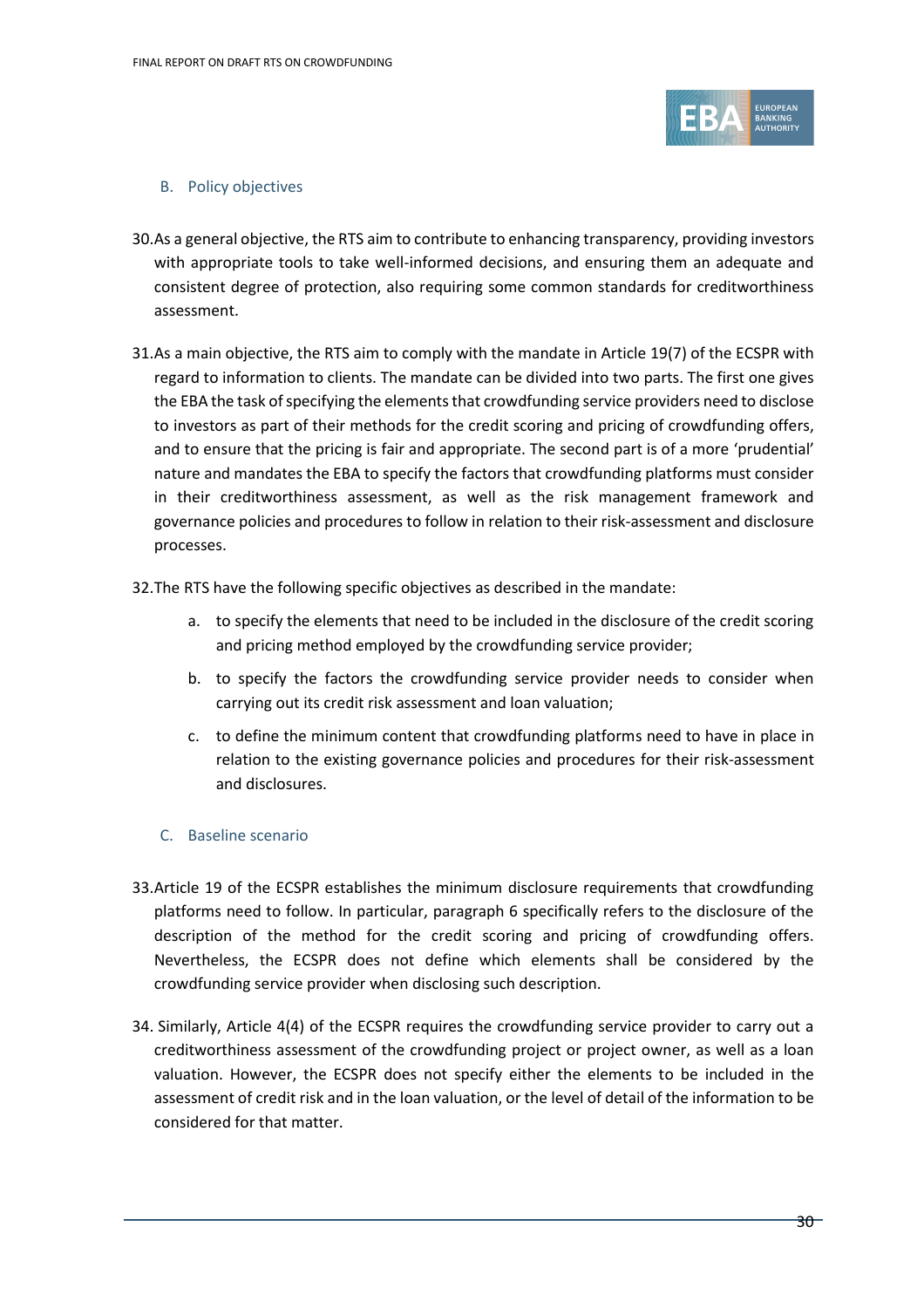

35.Finally, Article 4(4) requires also crowdfunding service providers to set up a risk management framework to achieve compliance with the requirements on credit risk assessment and loan valuation, although it does not provide further details on the content of such framework.

#### D. Options considered

- 36.When drafting the present guidelines, the EBA considered different policy options under two main areas.
- a. Definition of factors that need to be considered in the credit risk assessment method
- 37.The EBA has assessed different alternatives for various issues that were discussed with regard to the definition of factors for the credit risk assessment method.
	- a. Alignment with the principles of the EBA Guidelines on loan origination
		- **Option 1: To follow the same principles and approaches set out in the EBA Guidelines on loan origination and monitoring when determining the factors to consider in crowdfunding platforms' risk assessment methods.**
		- **Option 2: To define a credit risk assessment approach completely independent from the principles in the EBA Guidelines on loan origination and monitoring.**
	- b. Alignment with the level of granularity of the EBA Guidelines on loan origination
		- **Option 1: To follow the same level of granularity of the EBA Guidelines on loan origination and monitoring when establishing the factors to consider in the method to assess credit risk.**
		- **Option 2: To follow a lower level of granularity than the EBA Guidelines on loan origination and monitoring when establishing the factors to consider in the method to assess credit risk.**
- b. Definition of the points in time for the matter of specification of factors to be considered in pricing of crowdfunding offers and in loan valuation
	- **Option 1: Define the factors to be considered in pricing and loan valuation for several points in time during the life of the loan.**
	- **Option 2: Define the factors to be considered in pricing and loan valuation at the point of origination of the loan and after the point of origination of the loan.**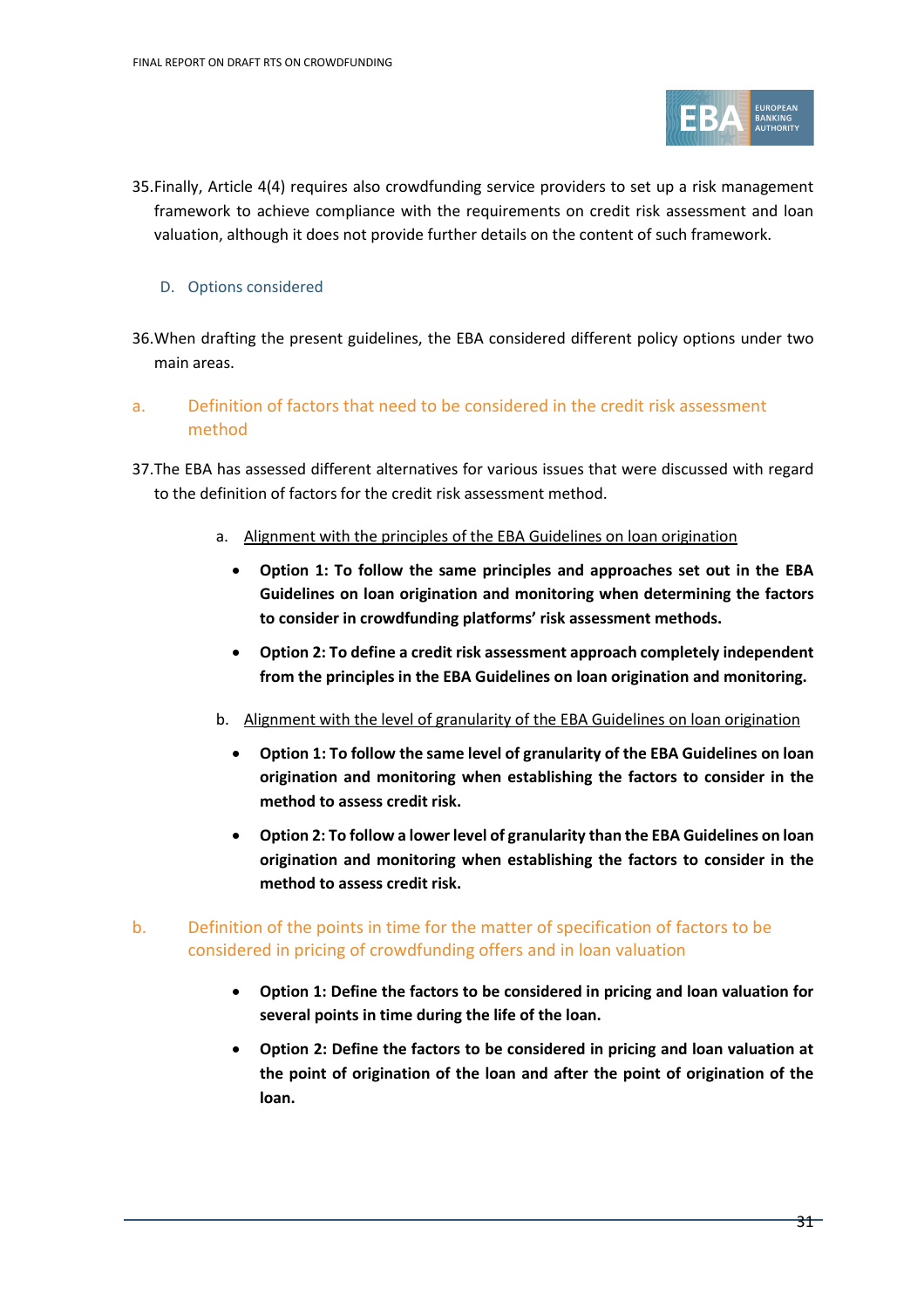

E. Assessment of the options and the preferred option(s)

#### a. Definition of factors that need to be considered in the credit risk assessment method

#### a) Alignment with the principles of the EBA Guidelines on loan origination and monitoring.

- 38.While there are significant differences in the scope and purpose of the EBA Guidelines on loan origination and monitoring and those of the current draft RTS, the underlying approaches are in both cases based on a similar set of objectives:
	- a. establish a uniform set of information and data for the purposes of project owners' creditworthiness assessments;
	- b. establish a minimum requirement for the due diligence that crowdfunding service providers need to carry out when granting or facilitating a loan;
	- c. specify the internal governance arrangements, processes and mechanisms for the granting and monitoring of credit;
	- d. ensure that a prudent approach to credit risk is also coupled with an adequate level of investor protection.
- 39.For these reasons, while applying a proportionate approach that could cater for simpler and more innovative firms, like crowdfunding service providers, consideration was also given to the need to ensure a level playing field among financial market participants and provide comparable requirements for comparable financial products. To this extent, Chapter III of the draft RTS requires CSPs to have in place a sound and effective framework to assess the credit risk of crowdfunding projects based on financial and non-financial factors, while Chapter IV requires that a number of governance arrangements are set up to ensure that due diligence on projects and prospective project owners is conducted in a sound and prudential manner.
- 40.Therefore, the preferred option is Option 1, i.e. to follow the same principles set out in the EBA Guidelines on loan origination and monitoring when determining the factors to consider in crowdfunding platforms' risk assessment methods.
	- b) Alignment with the level of granularity of the EBA Guidelines on loan origination and monitoring.
- 41.The EBA Guidelines on loan origination and monitoring are characterised by a detailed level of granularity, both when determining the factors to be considered for credit risk assessment methods and when setting up the framework for credit risk management and monitoring. In the first case, the Guidelines set up very granular provisions for the different types of borrowers (i.e., consumers, micro and small-sized firms, medium and large firms, commercial real estate firms, leveraged transaction, shipping finance). In the second case, the Guidelines provide very detailed requirements for robust and effective credit risk management and internal control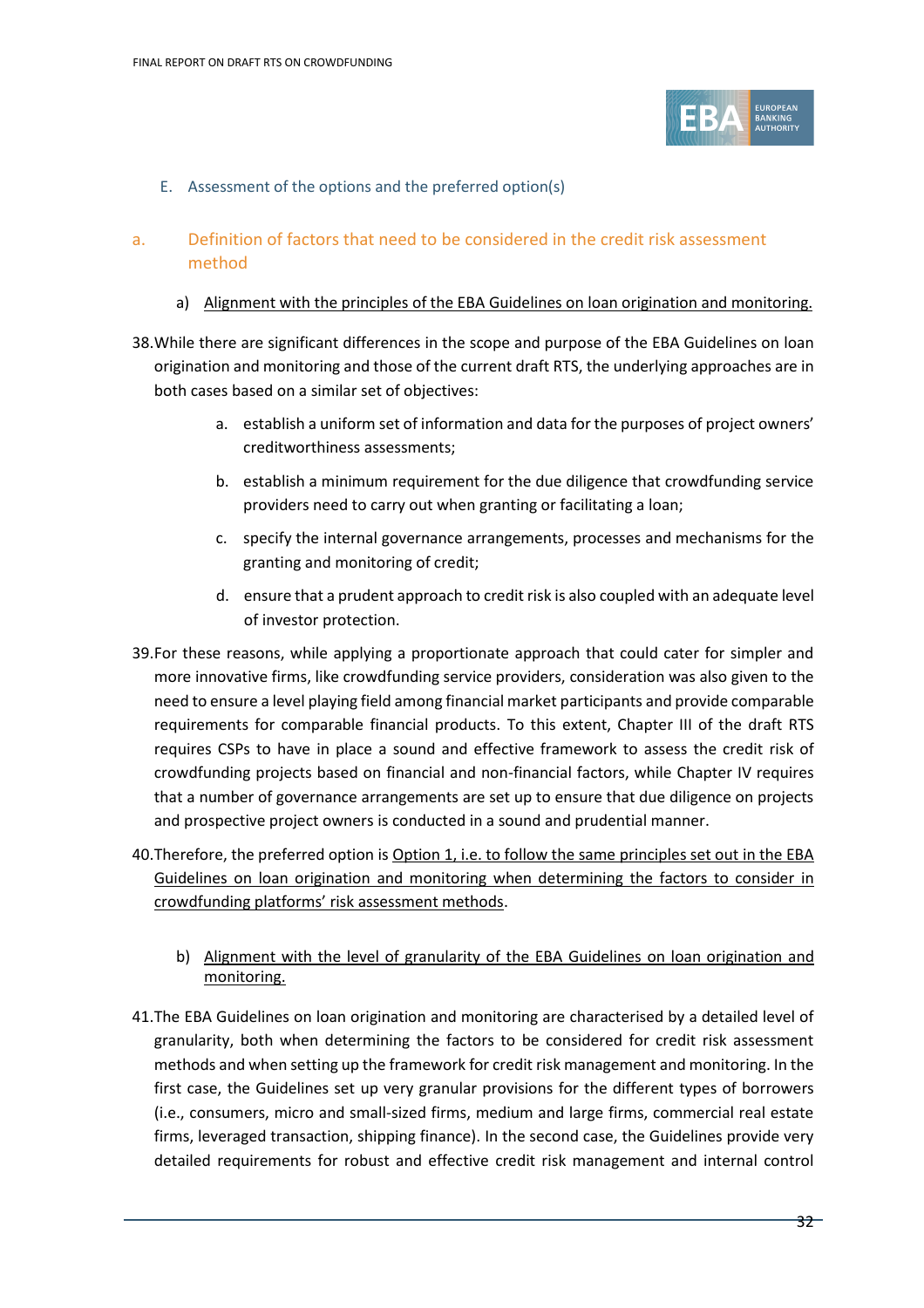

frameworks, as well as for credit risk policies and procedures and credit decision-making processes.

- 42.However, by their nature, and also bearing in mind the different binding nature of guidelines as opposed to technical standards that are directly applicable regulations in all Member States, adopting the same level of granularity as in the EBA Guidelines on loan origination and monitoring would possibly lead to a very restrictive framework for crowdfunding service providers, possibly even more than the one applied to more complex financial institutions, which does not seem justified due to the nature and scope of their activities. Therefore, the preferred option is Option 2: To follow a lower level of granularity than the EBA Guidelines on loan origination and monitoring when defining the factors to be considered in the credit risk assessment method.
- b. Definition of the points in time for the matter of specification of factors to be considered in pricing and in loan valuation
- 43.Article 19(6) ECSPR requires crowdfunding service providers to disclose the description of the method used for the pricing of crowdfunding offers; in turn, Article 19(7)(a) mandates the EBA to specify the elements to be included in such description. However, no details are provided about the points in time during the life cycle of the loan when pricing is conducted.
- 44.On the other hand, Article 19(7) requires the EBA to specify the information and factors that crowdfunding service providers must consider when conducting a valuation of a loan at different points in time during the life cycle of a loan, in accordance with Article 4(4)(e):
	- i. at the moment when the loan is originated;
	- ii. where the crowdfunding service provider considers that the project owner is unlikely to fulfil its obligations to repay the loan in full;
	- iii. following a default; and
	- iv. where the crowdfunding service provider is facilitating an exit for a lender before the maturity date of the loan.
- 45.Bearing in mind the need to follow a prudential approach that is proportionate to the complexity and the size of the institutions in the crowdfunding market, defining numerous moments during the lifetime of a loan when crowdfunding service providers should price the credit facility and conduct its valuation would possibly imply a very restrictive and burdensome approach, which could lead to a suboptimal use of resources, adding little value in terms of prudential approach.
- 46.To this extent, a simplified approach referring to the pricing of crowdfunding offers and loan valuation i) at the point of loan origination and ii) after the point of loan origination (including in the latter case, considerations for the existence of additional losses and the default case – Article 19(3)-(5) of these draft RTS) is a more balanced solution, which would offer more clarity in the requirement. Therefore, the preferred option is Option 2: To define the factors to be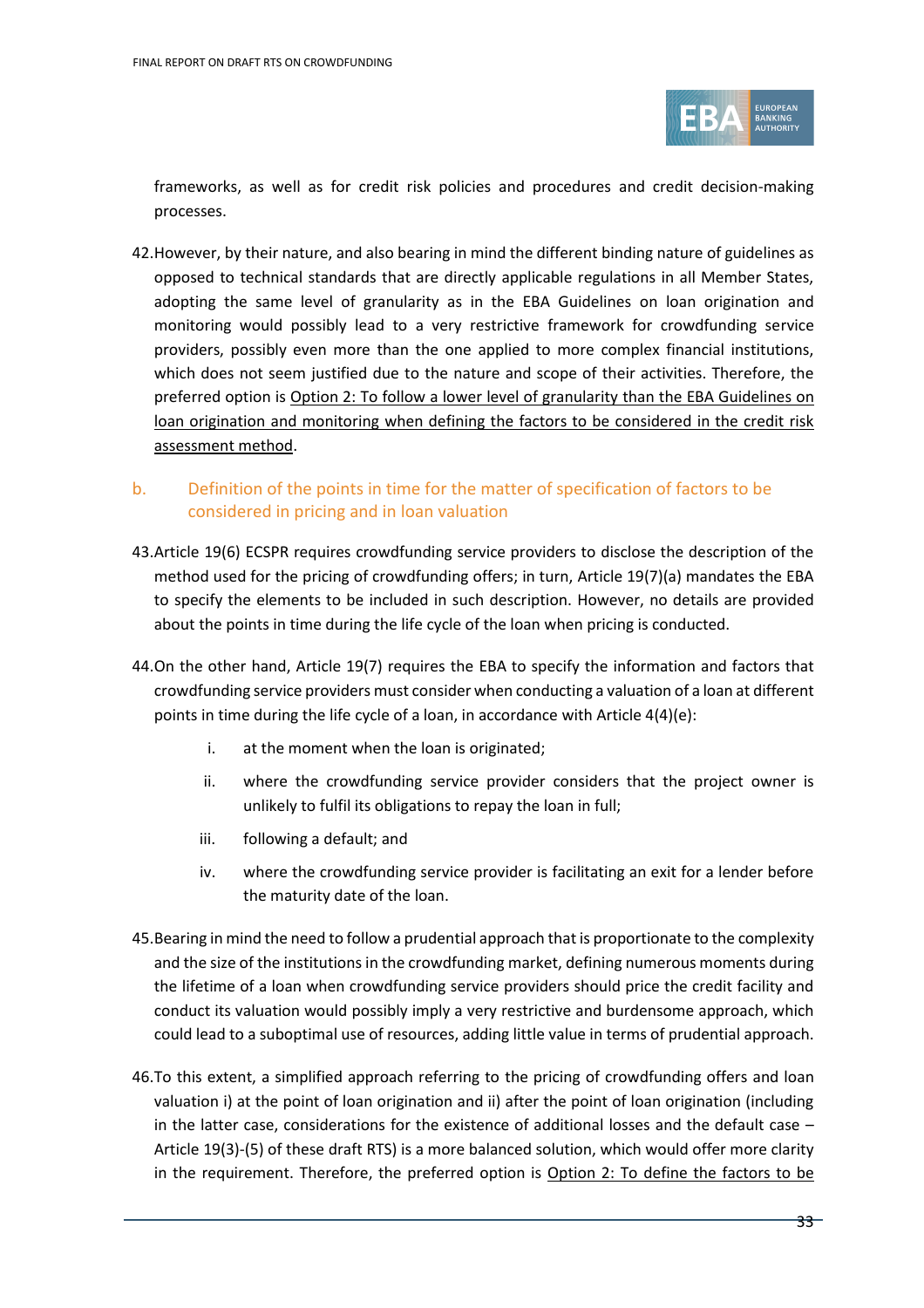

considered in pricing and loan valuation at the point of origination of the loan and after the point of origination of the loan.

# <span id="page-33-0"></span>4.2 Views of the Banking Stakeholder Group (BSG)

No views were expressed by the Banking Stakeholder Group (BSG) on this Consultation Paper.

### 4.3 Feedback on the public consultation and on the opinion of the BSG

The EBA publicly consulted on the draft proposal contained in this paper.

The consultation period lasted for three months and ended on 8 March 2022. Two responses were received, both published on the EBA website.

This section presents a summary of the key points and other comments arising from the consultation, the analysis and discussion triggered by these comments and the actions taken to address them if deemed necessary.

Changes to the draft RTS have been incorporated as a result of the responses received during the public consultation.

#### **Summary of key issues and the EBA's response**

Due to the limited number of responses received, reference is made to the table in the next pages for specific comments.

One general feedback provided by both respondents related to the potential complexity of some requirements, seen possibly too burdensome for small-scale crowdfunding platforms. One of the two respondents argued that some small players may not be ready for prudential and disclosure requirements that seem more appropriate for large structures.

To this extent, the EBA notes that Chapter III on the information and factors involved in the credit risk assessment and Chapter IV on policies and governance already include provisions allowing an application of the requirements that it is proportionate to the size, type and maturity of the loan and to the characteristics of the project owner and to the complexity of the crowdfunding platform, respectively. However, in order to take into account this feedback, some requirements in Chapter I on the elements to be disclosed on credit scoring methods have been further simplified (see table in the next section for more detail). Moreover, to the extent possible, all the other amendments resulting from the comments received in the public consultation phase have been introduced adopting an approach aimed at streamlining and simplifying to avoid an unnecessary burden.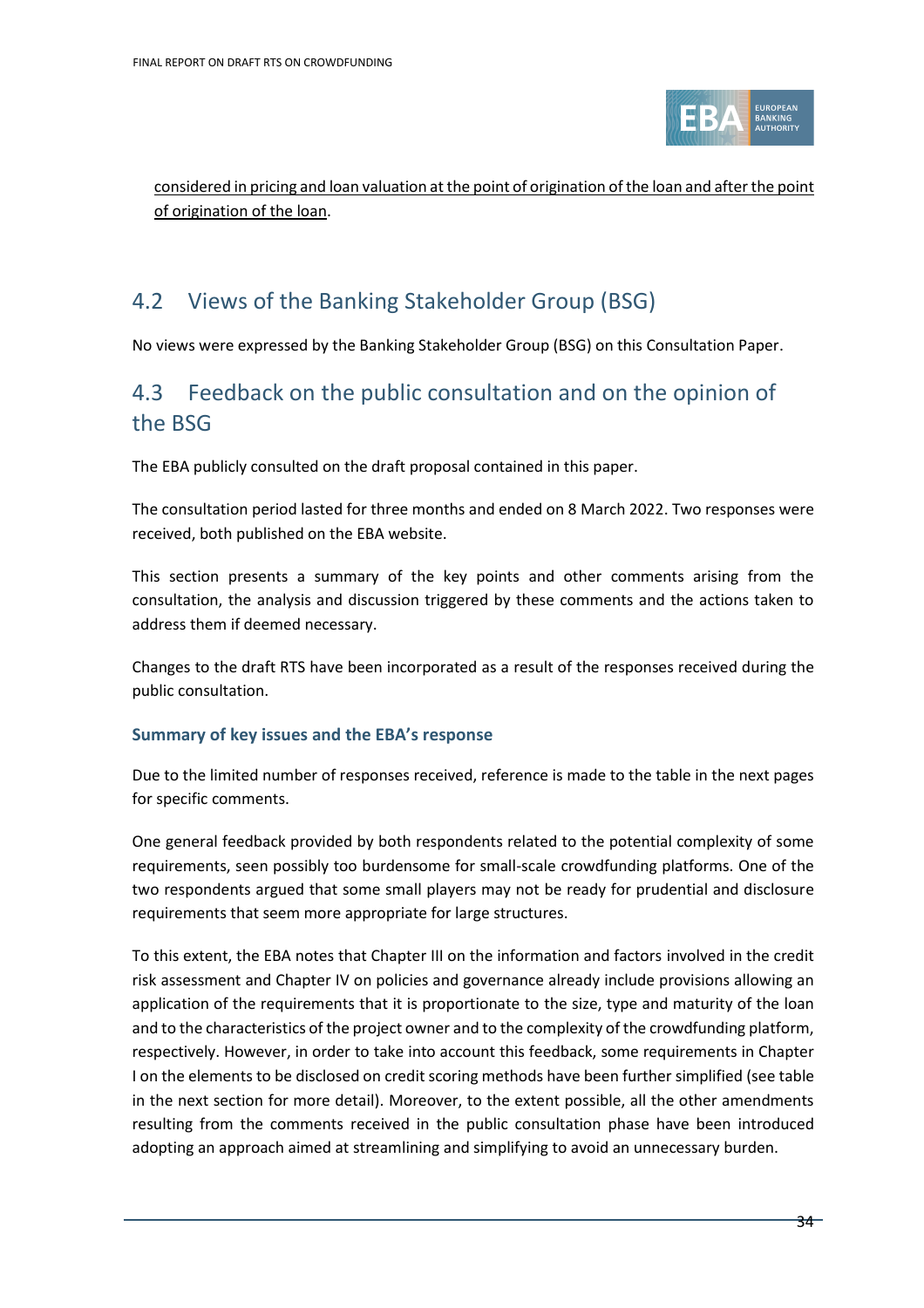

Finally, in addition to the changes stemming from the analysis of the comments received during the public consultation:

- some streamlining was also conducted to eliminate wordiness at the beginning of certain articles;
- a more technology-neutral wording has been adopted in Article 2(2), when referring to the use of 'automated models' rather than to 'models based on Artificial Intelligence and Machine Learning';
- the use of 'adequate' has been replaced with a more suitable term of 'appropriate' as needed;
- some wording changes have been introduced in Chapter II to make the text more consistent with the definitions used in the ECSPR.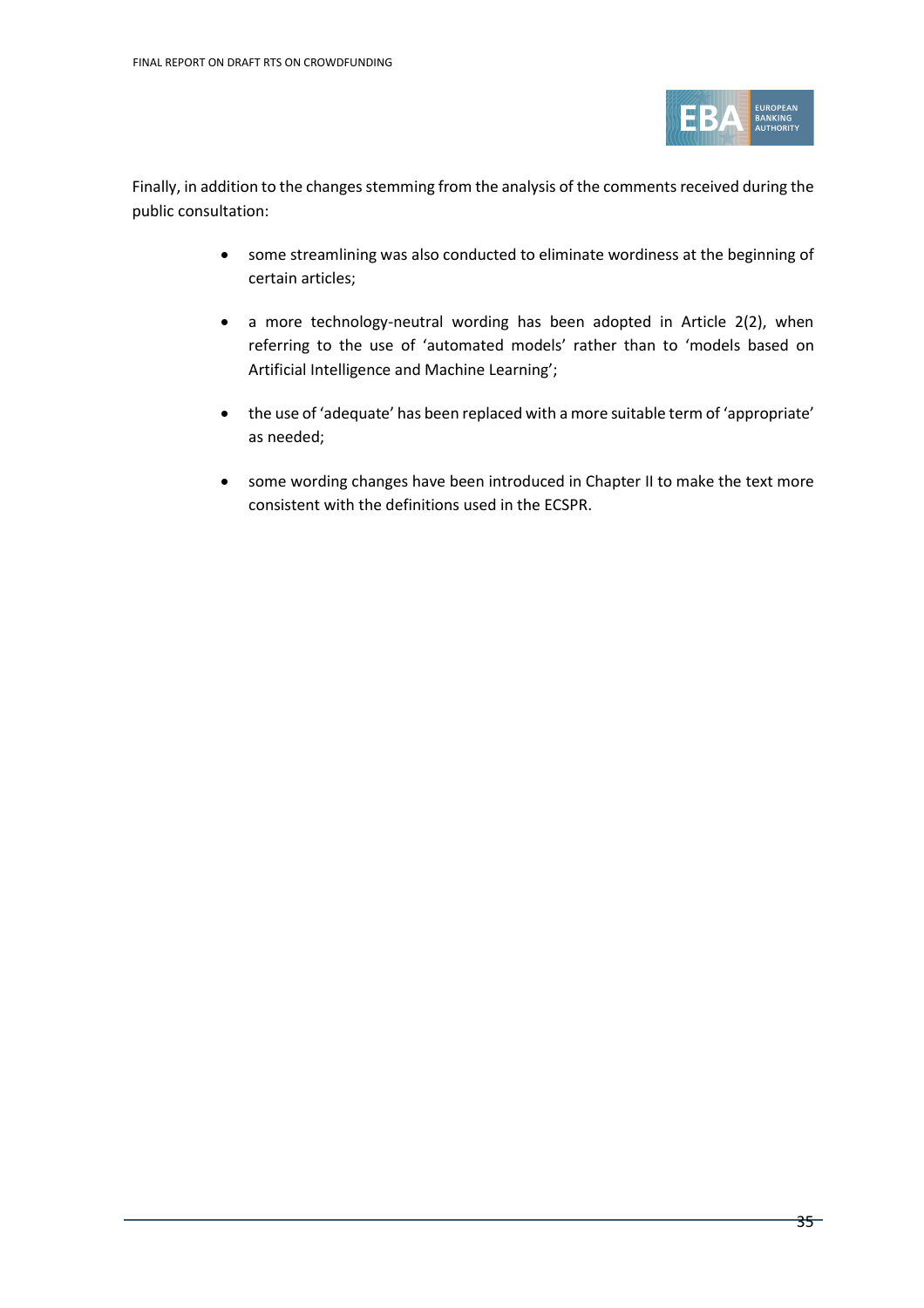

#### **Summary of responses to the consultation and the EBA's analysis**

| Comments |  |
|----------|--|
|----------|--|

**Comments Comments Comments Comments Comments Comments Comments Comments Comments Comments Comments Comments Comments Comments Comments Comments Comments Comments Comments Comments C the proposals**

#### **General comments**

| <b>Proportionality of the</b><br>requirements | One respondent argued that the elements<br>considered in the RTS should only be provided for<br>big projects, to avoid the risk that these<br>requirements will exclude small and medium-sized<br>entities with innovative ideas that seek alternative<br>channels to traditional sources of funding.<br>respondent<br>highlighted<br>Another<br>that<br>the<br>requirements are numerous and very detailed,<br>flagging that there will be platforms for which these<br>requirements may be a major hurdle. In addition, it<br>is argued that these requirements are similar to the<br>ones envisaged for banks. | In line with the spirit of the ECSPR, the EBA considers<br>that $-$ in order to provide a robust degree of<br>protection to investors - crowdfunding service<br>providers shall disclose an adequate amount of<br>information and have in place sound methods to<br>assess credit risk and adequate governance<br>arrangements. Having said that, the EBA is of the<br>opinion that a proportionate approach is important<br>when implementing these provisions, in order to<br>avoid that too burdensome requirements may<br>impinge the pace of innovation or the development<br>of successful business models. While Chapter III and<br>Chapter IV already include specific provisions to allow<br>a proportionate application of the requirements, the<br>requirements in Chapter I on disclosures of credit<br>scoring methods have also been further simplified,<br>amending Article 3(2) on the reliability and quality of<br>the information of data, also to avoid duplication with<br>Article 1, removing point v. of Article 4(2) on the<br>'repayment capacity of the project owner' as already<br>included in the other points of Article 4(2), and the<br>point on the monitoring framework of the output of<br>the scoring model in Article 5(5). | Amendments<br>to<br>Article 3(2), Article<br>$4(2)$ and Article $5(5)$<br>to simplify and avoid<br>duplication |
|-----------------------------------------------|-------------------------------------------------------------------------------------------------------------------------------------------------------------------------------------------------------------------------------------------------------------------------------------------------------------------------------------------------------------------------------------------------------------------------------------------------------------------------------------------------------------------------------------------------------------------------------------------------------------------|------------------------------------------------------------------------------------------------------------------------------------------------------------------------------------------------------------------------------------------------------------------------------------------------------------------------------------------------------------------------------------------------------------------------------------------------------------------------------------------------------------------------------------------------------------------------------------------------------------------------------------------------------------------------------------------------------------------------------------------------------------------------------------------------------------------------------------------------------------------------------------------------------------------------------------------------------------------------------------------------------------------------------------------------------------------------------------------------------------------------------------------------------------------------------------------------------------------------------------------------------------------|----------------------------------------------------------------------------------------------------------------|
|-----------------------------------------------|-------------------------------------------------------------------------------------------------------------------------------------------------------------------------------------------------------------------------------------------------------------------------------------------------------------------------------------------------------------------------------------------------------------------------------------------------------------------------------------------------------------------------------------------------------------------------------------------------------------------|------------------------------------------------------------------------------------------------------------------------------------------------------------------------------------------------------------------------------------------------------------------------------------------------------------------------------------------------------------------------------------------------------------------------------------------------------------------------------------------------------------------------------------------------------------------------------------------------------------------------------------------------------------------------------------------------------------------------------------------------------------------------------------------------------------------------------------------------------------------------------------------------------------------------------------------------------------------------------------------------------------------------------------------------------------------------------------------------------------------------------------------------------------------------------------------------------------------------------------------------------------------|----------------------------------------------------------------------------------------------------------------|

**Responses to questions in Consultation Paper EBA/CP/2021/39**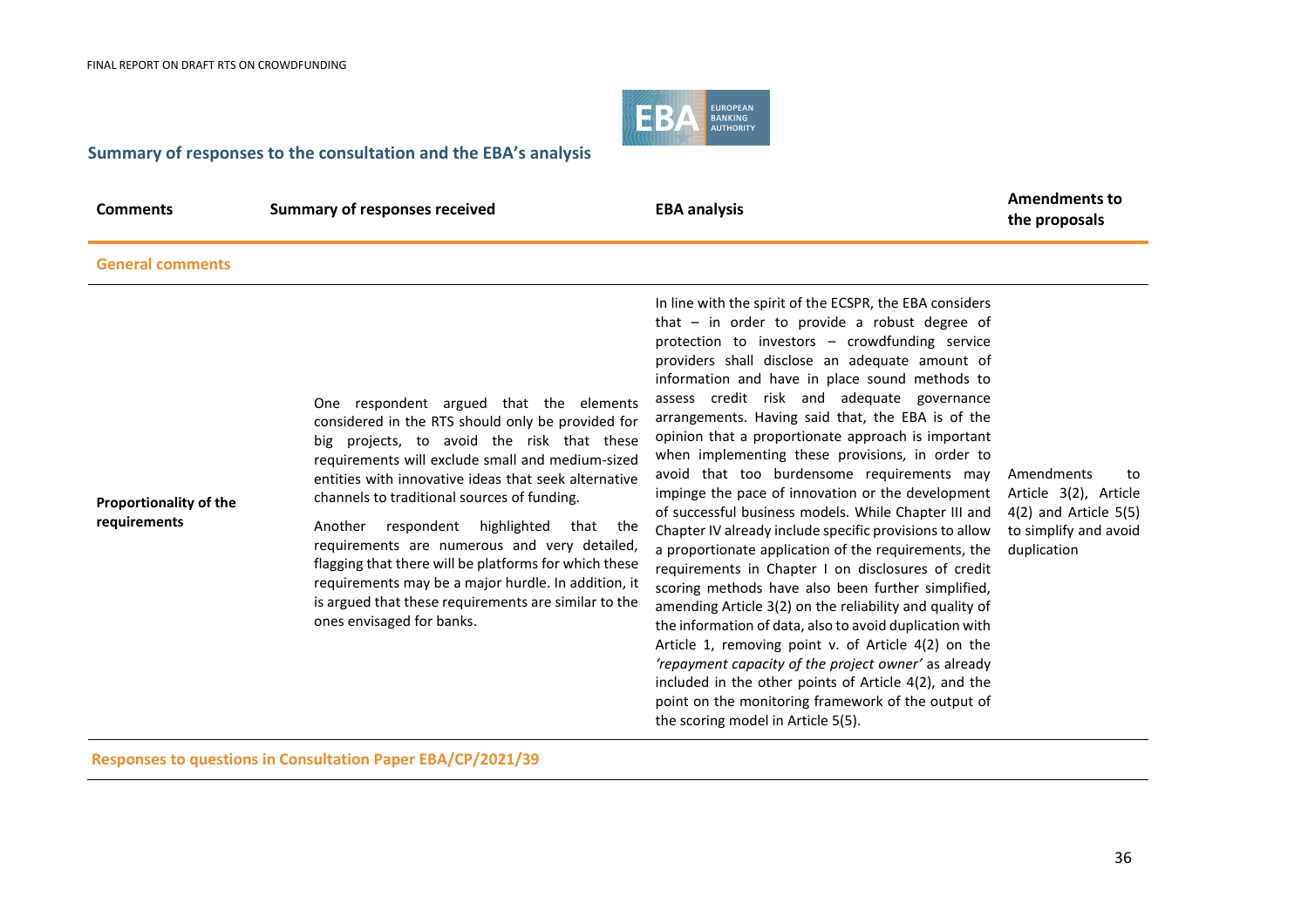

**Comments Summary of responses received EBA analysis EBA analysis Amendments to EBA Analysis the proposals**

**Question 1. Do you have any comments on the elements to be disclosed to investors in relation to credit scoring, as proposed in Articles 1-5?**

| Article 2 (disclosure on models<br>for credit scoring) | One respondent argued that models generally<br>require sufficient numbers of projects to produce<br>meaningful results, and this will be a major practical<br>hurdle for many platforms in their early stages of<br>life. It is also noted that there is a potential for<br>conflict in simulations due to the high transparency<br>requirements. | The EBA agrees with the fact that the usefulness of<br>models increases with the number of data that can<br>feed these models, and in the early stages of the<br>business life there may be a limited amount of data<br>on which models can rely. However, the article does<br>not require the disclosure of the model used, the<br>specific methodology, or the data. Rather, it is<br>required to disclose if certain techniques are used and<br>the existence of appropriate mechanisms to ensure<br>the quality of the output of these models.                                                                                                                                                                                                                                                                        | No change<br>introduced to the<br>draft RTS with<br>respect to the CP<br>version.                      |
|--------------------------------------------------------|---------------------------------------------------------------------------------------------------------------------------------------------------------------------------------------------------------------------------------------------------------------------------------------------------------------------------------------------------|---------------------------------------------------------------------------------------------------------------------------------------------------------------------------------------------------------------------------------------------------------------------------------------------------------------------------------------------------------------------------------------------------------------------------------------------------------------------------------------------------------------------------------------------------------------------------------------------------------------------------------------------------------------------------------------------------------------------------------------------------------------------------------------------------------------------------|--------------------------------------------------------------------------------------------------------|
| Article 2 (use of TPP)                                 | One respondent raised some doubts about the<br>possibility for the platforms to publish on their<br>website the methodology of third-party providers,<br>also in light of the possible consent.                                                                                                                                                   | The EBA sees the value of disclosing information on<br>the models used to calculate credit scores, whether<br>the models are developed by the crowdfunding<br>service provider or by a third party. While the current<br>formulation does not require the crowdfunding<br>service provider to disclose the details of the third-<br>party provider, the EBA recognises that it may imply a<br>wider disclosure for models that are provided by third<br>parties than for the ones developed in-house. This is<br>because for the former the description of the method<br>was required, while for the latter only the indication<br>of the type of models that are used was requested.<br>Therefore, the wording is amended so to require only<br>the indication of whether models developed by third<br>parties are used. | Article 2 has been<br>amended to require<br>the indication of<br>whether<br><b>TPP</b><br>are<br>used. |

**Question 2. Do you have any comments on the elements to be disclosed to investors as part of the loan pricing framework, as proposed in Articles 6-11?**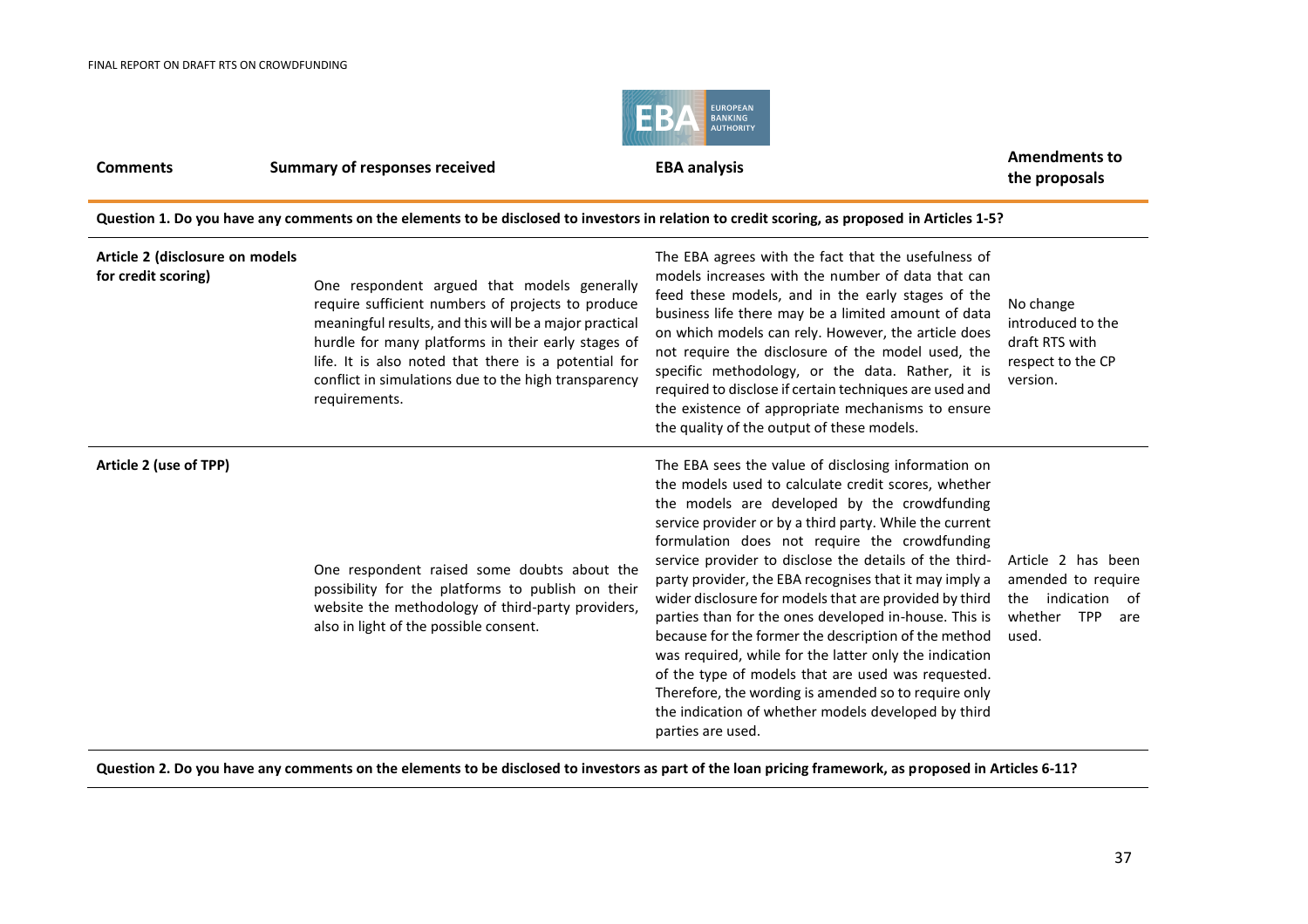

| <b>Comments</b>                          | <b>Summary of responses received</b>                                                                                                                                                                                                                                                                         | <b>EBA analysis</b>                                                                                                                                                                                                                                                                                                                                                                                                                                                                                                                                                                                                                                                                                                                                                          | <b>Amendments to</b><br>the proposals                                             |
|------------------------------------------|--------------------------------------------------------------------------------------------------------------------------------------------------------------------------------------------------------------------------------------------------------------------------------------------------------------|------------------------------------------------------------------------------------------------------------------------------------------------------------------------------------------------------------------------------------------------------------------------------------------------------------------------------------------------------------------------------------------------------------------------------------------------------------------------------------------------------------------------------------------------------------------------------------------------------------------------------------------------------------------------------------------------------------------------------------------------------------------------------|-----------------------------------------------------------------------------------|
| <b>Summary document of</b><br>disclosure | One respondent suggested that, as the purpose of<br>disclosure is to provide the investor with a better<br>understanding of the risks of crowdfunding, in line<br>with insurance and financial products, it would be<br>appropriate to provide an information document<br>containing the essential elements. | The EBA agrees with the need to provide investors<br>with a good understanding of the method through<br>which CSPs conduct credit scoring or price the loans<br>offered on their platforms. To this extent, Article 1<br>and Article 7 already require that the communication<br>to investors must be clear and understandable.<br>However, in order to avoid i) a further requirement<br>for CSPs and ii) the expectation that some elements<br>may be more relevant than others in the disclosure,<br>the EBA is of the opinion that no distinction between<br>essential and non-essential elements should be<br>introduced. In any case, this does not prevent CSPs<br>from providing investors with additional information<br>to that outlined in the present draft RTS. | No change<br>introduced to the<br>draft RTS with<br>respect to the CP<br>version. |
| Article 9                                | One respondent expressed some difficulties in<br>understanding the wording of Article 9(a) and 9(b)<br>and saw many possibilities for interpretation.                                                                                                                                                        | The elements defined in Article 9(a) and 9(b) are the<br>risk-free interest rate and the mark-up which reflect<br>the risk category, which are an essential element of<br>loan pricing. Having said that, the EBA agrees that the<br>formulation included in the proposal is not<br>sufficiently clear; therefore, it is amended to avoid<br>misunderstanding to the extent possible. In<br>particular, as the reference to 'credit risk spread' may<br>be misleading, only the risk category is left as the<br>factor to be considered to take into account the<br>project owner's riskiness.                                                                                                                                                                               | Wording of Article<br>$9(a)$ and $9(b)$ is<br>amended to make it<br>clearer.      |

**Question 3. Do you consider that the elements for the price of the loans to be fair and appropriate as proposed in Article 11 are sufficient?**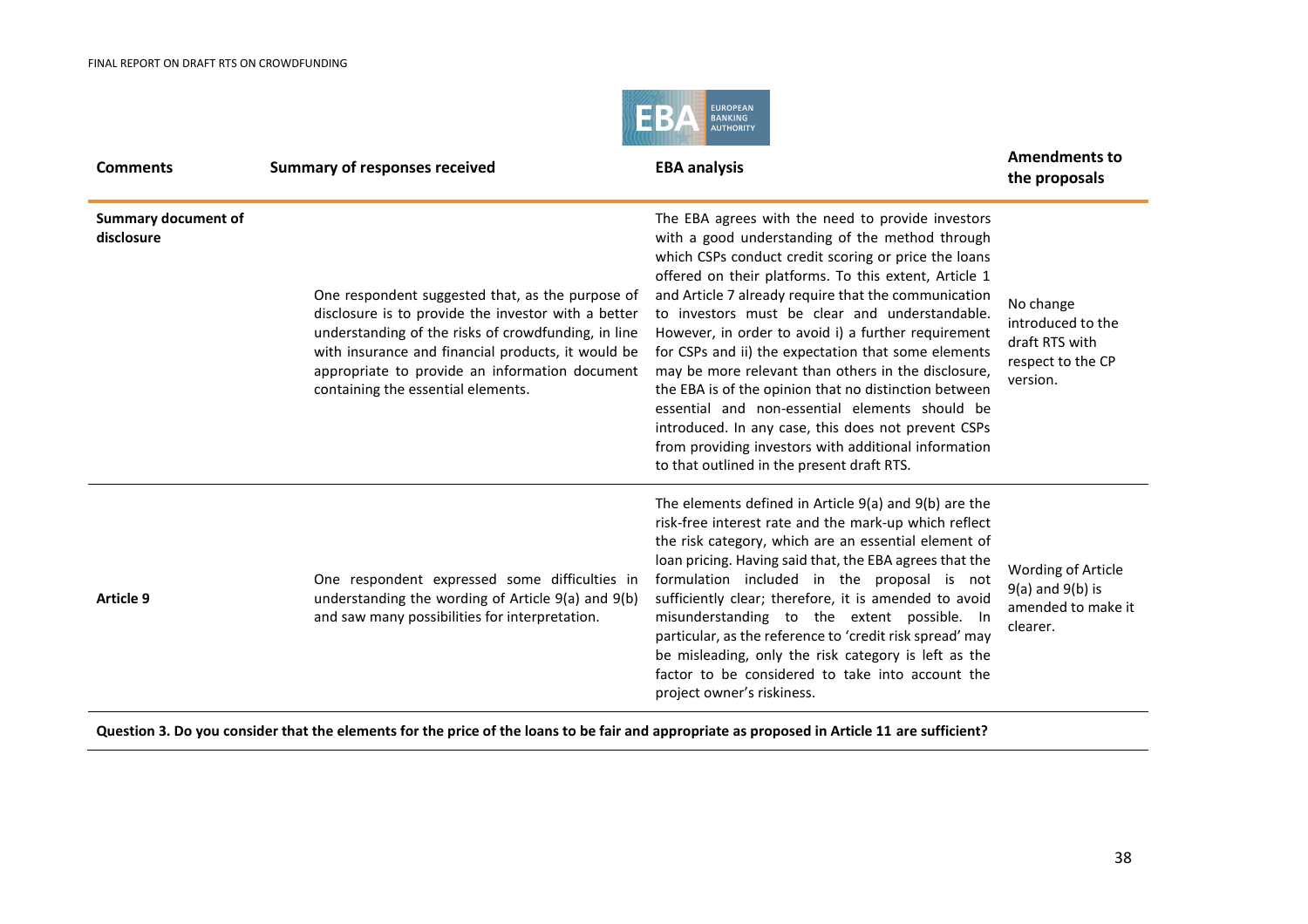

| <b>Comments</b>                        | <b>Summary of responses received</b>                                                                                                           | <b>EBA analysis</b>                                                                                                                                                                                                                                                                                                                                                                                                                                                                                                             | <b>Amendments to</b><br>the proposals                                                                                                                                        |
|----------------------------------------|------------------------------------------------------------------------------------------------------------------------------------------------|---------------------------------------------------------------------------------------------------------------------------------------------------------------------------------------------------------------------------------------------------------------------------------------------------------------------------------------------------------------------------------------------------------------------------------------------------------------------------------------------------------------------------------|------------------------------------------------------------------------------------------------------------------------------------------------------------------------------|
| Article 11<br>(time value of<br>money) | One respondent expressed some issues in the<br>correct understanding of the reference to 'time<br>value of money' in Article (11)(1)(b).       | The 'time value of money' refers to the fact that an<br>amount of money at present has more value than the<br>same amount in the future as it can be invested and<br>earn a return. While this is quite a standard notation<br>in financial accounting, the EBA notes that $-$ at face<br>value – the expression may not be fully clear and has<br>replaced it with 'net present value'. The wording of<br>Article 11(2) is also changed accordingly, and the term<br>'duration' in Article 11(2)(b) is replaced by 'maturity'. | Wording of Article<br>11 is amended,<br>referring to 'net<br>present value', and<br>Article $11(2)(b)$ is<br>amended to use the<br>term 'maturity'<br>instead of 'duration'. |
| Article 11 (discount factor)           | One respondent asked which discount factor is<br>envisaged in this article, as different interpretations<br>are also possible in this respect. | The article does not prescribe the use of a specific<br>interest rate to discount the future cash flow of a<br>loan, as this is the choice that is left to the<br>crowdfunding service provider when deciding its<br>pricing strategy. The article requires that $-$ for the<br>price of a loan to be fair and appropriate - an<br>appropriate interest rate is used to discount cash<br>flows.                                                                                                                                 | No change<br>introduced to the<br>draft RTS with<br>respect to the CP<br>version.                                                                                            |

**Question 4. Do you have any comments on the information and factors to be considered by crowdfunding service providers in relation to credit risk assessment as proposed in Articles 12-18? Are there other elements that should be taken into account?**

| Article 13(2) (inclusion of ESG<br>factors in the creditworthiness<br>assessment) | While welcoming the reference to ESG, one<br>respondent expressed doubts on the admissibility<br>of their inclusion, as it may be beyond the mandate<br>of the ECSPR. In addition, it is stated that the<br>content of the standard is too vague. | In line with the approach outlined in the EBA<br>Guidelines on loan origination and monitoring, it is<br>important that the creditworthiness assessment<br>considers also ESG risks. While this would not be<br>outside the mandate, the EBA agrees that its<br>formulation needs further specification, which in turn | The reference to ESG<br>factors in Article 13 is<br>removed and the<br>requirement<br>for<br>specifying how ESG<br>factors<br>are<br>considered<br>in |
|-----------------------------------------------------------------------------------|---------------------------------------------------------------------------------------------------------------------------------------------------------------------------------------------------------------------------------------------------|------------------------------------------------------------------------------------------------------------------------------------------------------------------------------------------------------------------------------------------------------------------------------------------------------------------------|-------------------------------------------------------------------------------------------------------------------------------------------------------|
|                                                                                   |                                                                                                                                                                                                                                                   | would translate into further requirements on the<br>details to carry out the assessment of ESG risks,                                                                                                                                                                                                                  | internal policies is                                                                                                                                  |
|                                                                                   |                                                                                                                                                                                                                                                   | becoming potentially more burdensome for the                                                                                                                                                                                                                                                                           | added in Article 28.                                                                                                                                  |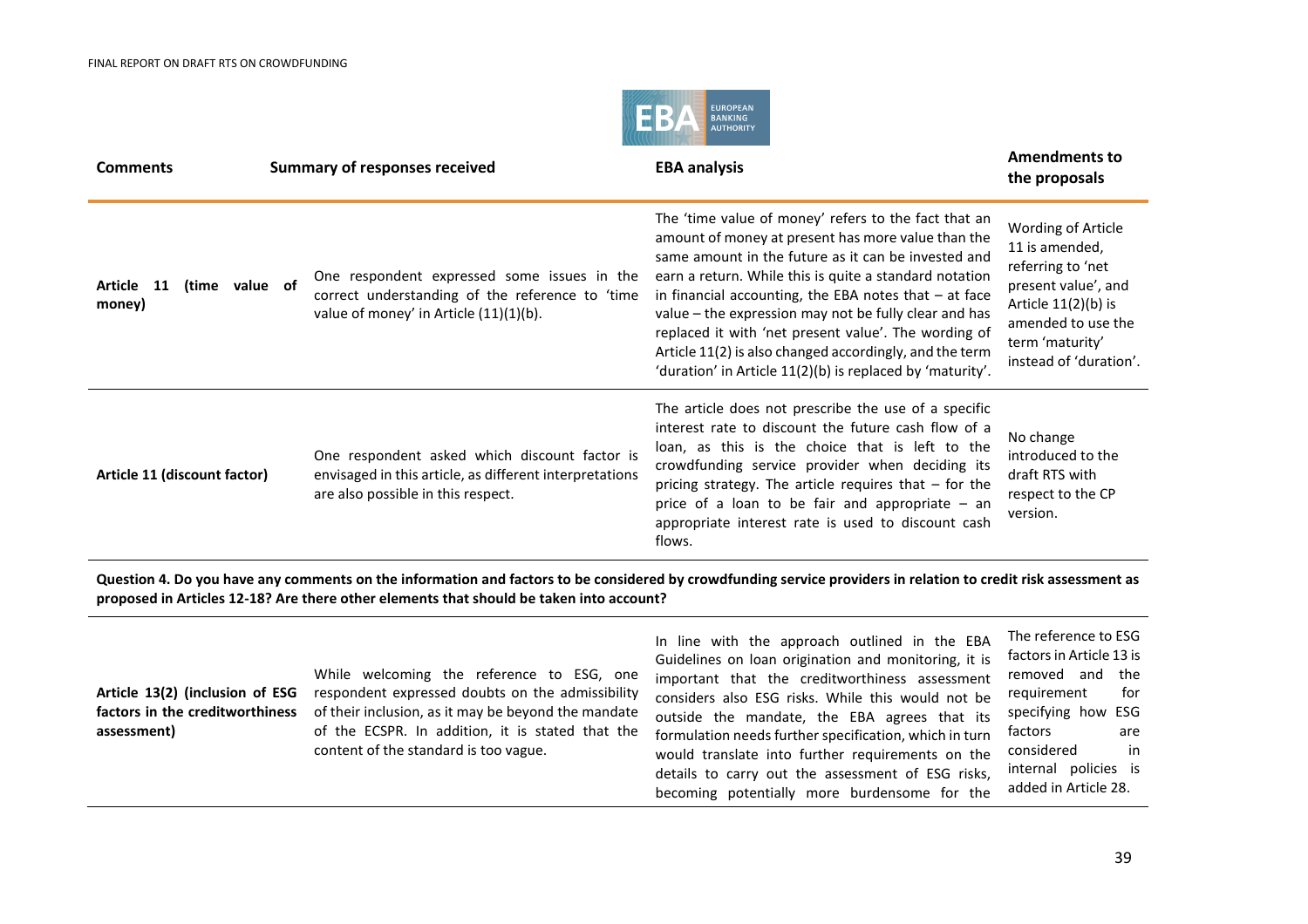

| <b>Comments</b>                                                                                 | <b>Summary of responses received</b>                                                                                                                                                                                                                                                                                                                                                                                      | <b>EBA analysis</b>                                                                                                                                                                                                                                                                                                                                                                                                                                                                                                                                                                                                                                                                                                       | <b>Amendments to</b><br>the proposals                                                                                 |
|-------------------------------------------------------------------------------------------------|---------------------------------------------------------------------------------------------------------------------------------------------------------------------------------------------------------------------------------------------------------------------------------------------------------------------------------------------------------------------------------------------------------------------------|---------------------------------------------------------------------------------------------------------------------------------------------------------------------------------------------------------------------------------------------------------------------------------------------------------------------------------------------------------------------------------------------------------------------------------------------------------------------------------------------------------------------------------------------------------------------------------------------------------------------------------------------------------------------------------------------------------------------------|-----------------------------------------------------------------------------------------------------------------------|
|                                                                                                 |                                                                                                                                                                                                                                                                                                                                                                                                                           | crowdfunding service providers. However, as there is<br>merit in considering how the CSPs consider ESG<br>factors in their credit risk assessment, a requirement<br>in terms of policies has been added in Article 28 on<br>internal policies.                                                                                                                                                                                                                                                                                                                                                                                                                                                                            |                                                                                                                       |
| 14(1)(b)<br><b>Article</b><br>(expected<br>volatility of the expected<br>income and cash flows) | One respondent argues that the inclusion of the<br>expected volatility - over different time horizons -<br>of the expected income and cash flows of the<br>crowdfunding project may be a hurdle for well-<br>established companies and virtually impossible for<br>platforms to implement. To this extent, it is<br>suggested to delete the second part ('and the<br>expected volatility over different time horizons.'). | The EBA believes that there is value in considering the<br>variability of the expected cash flow in order to assess<br>the creditworthiness of a project owner, as this can<br>help determine its risk. However, the EBA also takes<br>into account the operational issues related to the<br>correct calculation of volatility over different time<br>horizons, and therefore has replaced the reference<br>with a simpler requirement referring to different<br>scenarios, which can be more of a qualitative nature.                                                                                                                                                                                                    | Wording of Article<br>$14(1)$ is amended to<br>account only for<br>different scenarios.                               |
| Article 16(1)(b) (valuation of<br>collateral and guarantees)                                    | One respondent flagged a potential issue in terms<br>of liability of the crowdfunding service provider,<br>which may have the unintended adverse<br>consequence of pushing platforms to opt for the<br>unsecured business model.                                                                                                                                                                                          | The EBA recognises the need for crowdfunding<br>service providers to gather information about the<br>value of any collateral and guarantees that are used<br>to mitigate credit risk. To this extent, the EBA agrees<br>with the comment signalling that the current wording<br>may imply a liability for the crowdfunding service<br>provider in case it cannot ensure certain properties of<br>the collateral and guarantees. Therefore, the wording<br>is changed so that it is required to 'take all reasonable<br>steps to gather information' on guarantees and<br>collateral. In addition, the other requirement on<br>policies and procedures has been removed in the<br>view of streamlining and simplification. | Wording of Article 16<br>is amended to avoid<br>a liability for CSPs.<br>The requirement has<br>also been simplified. |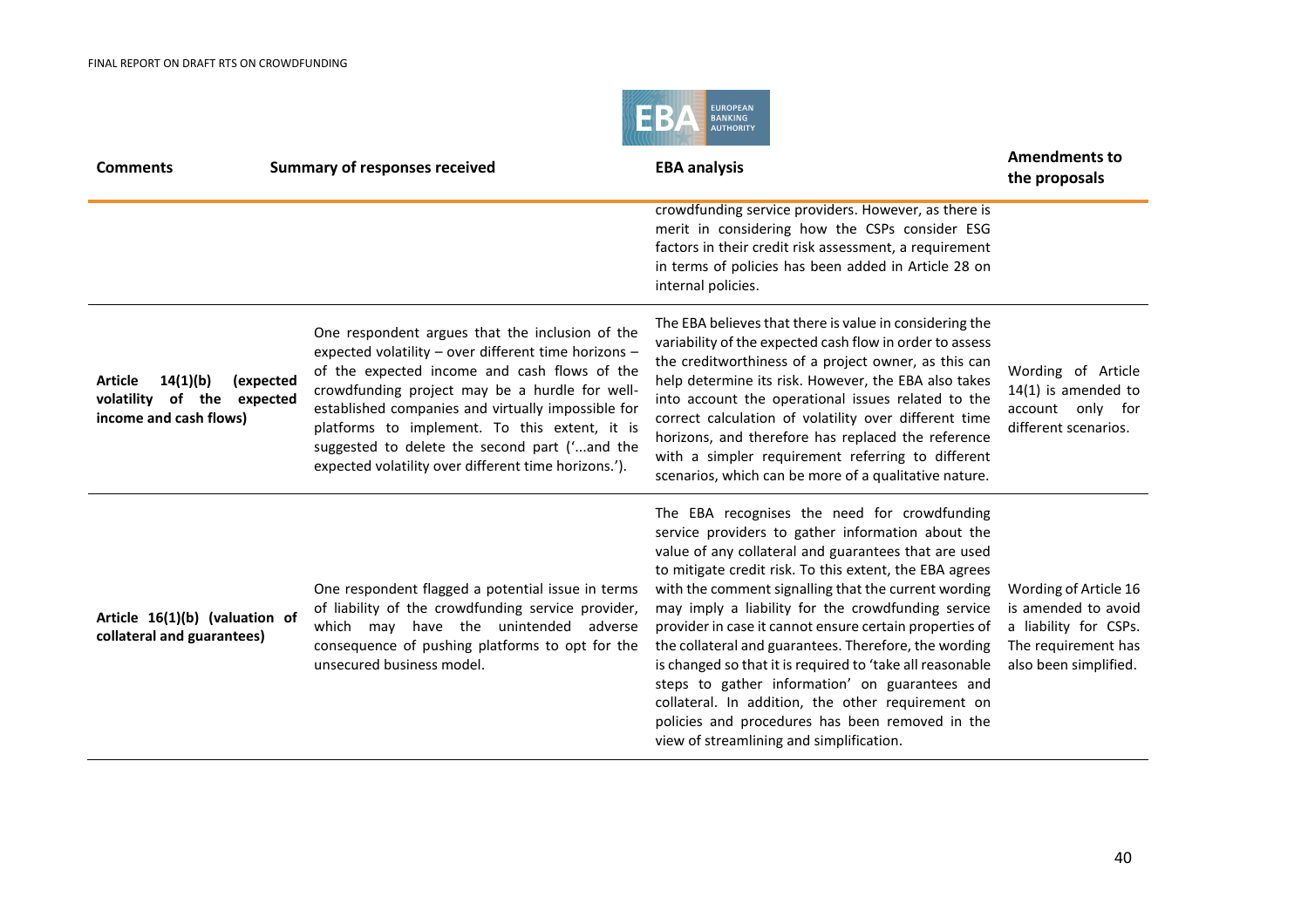

#### **Comments Summary of responses received EBA analysis EBA analysis Amendments to EBA Analysis the proposals**

**Question 5. Do you have any comments on the information and factors to be considered by crowdfunding service providers in relation to loan valuation as proposed in Article 20?**

| Article 20(1)(c) (update of loan<br>valuation)            | One respondent suggested that this requirement<br>can only be implemented with difficulty, as project<br>owners may not provide the support needed.                                           | The EBA notes that Article $4(4)(e)$ of the ECSPR<br>requires that loan valuation is carried out at some<br>specific point of the loan life cycle, although there is<br>no explicit requirement for continuous updating.<br>Therefore, the reference is removed.                                                                                                                                                                                                                                                                                                                                                                               | <b>The</b><br>reference to<br>continuous updating<br>in Article 20(1) has<br>been removed.                                                              |
|-----------------------------------------------------------|-----------------------------------------------------------------------------------------------------------------------------------------------------------------------------------------------|------------------------------------------------------------------------------------------------------------------------------------------------------------------------------------------------------------------------------------------------------------------------------------------------------------------------------------------------------------------------------------------------------------------------------------------------------------------------------------------------------------------------------------------------------------------------------------------------------------------------------------------------|---------------------------------------------------------------------------------------------------------------------------------------------------------|
| Article 20(3)(b) (expectation of<br>future losses)        | One respondent expressed some difficulties in<br>understanding the requirement of Article 20(3)(b)<br>on the need to incorporate a buffer to reflect the<br>future losses.                    | While the EBA believes that there is merit in including<br>an expectation of future losses in the valuation of a<br>loan after the points of origination, it also recognises<br>that the proposed formulation may be difficult to<br>implement<br>and<br>leave<br>for<br>room<br>multiple<br>interpretations. Therefore, the wording has been<br>amended and simplified to make it clearer, referring<br>only to the expectation of future losses.                                                                                                                                                                                             | The<br>wording<br>of<br>20(3)<br>Article<br>has<br>simplified,<br>been<br>referring<br>only<br>to to<br>future losses.                                  |
| Article 20(4) (loan valuation at<br>the point of default) | One respondent expressed some difficulties in<br>understanding the requirement of Article 20(4) on<br>the additional factors to incorporate in the loan<br>valuation at the point of default. | Article 4(4)(e)(iii) of the ECSPR requires crowdfunding<br>service providers to conduct a loan valuation<br>following a default of a loan. In turn, Article 19(7)<br>requires the specification of the information and<br>factors that shall be considered to this extent.<br>Therefore, the RTS proposal defines the information<br>that crowdfunding service providers shall consider for<br>the valuation of a loan following its default. While the<br>EBA considers that the wording is sufficiently clear, a<br>small amendment has been made to clarify that the<br>valuation in point a) is referring to collateral and<br>guarantees. | The wording of<br>Article 20(4) has<br>been amended to<br>clarify that the<br>valuation in point a)<br>is referring to<br>collateral and<br>guarantees. |